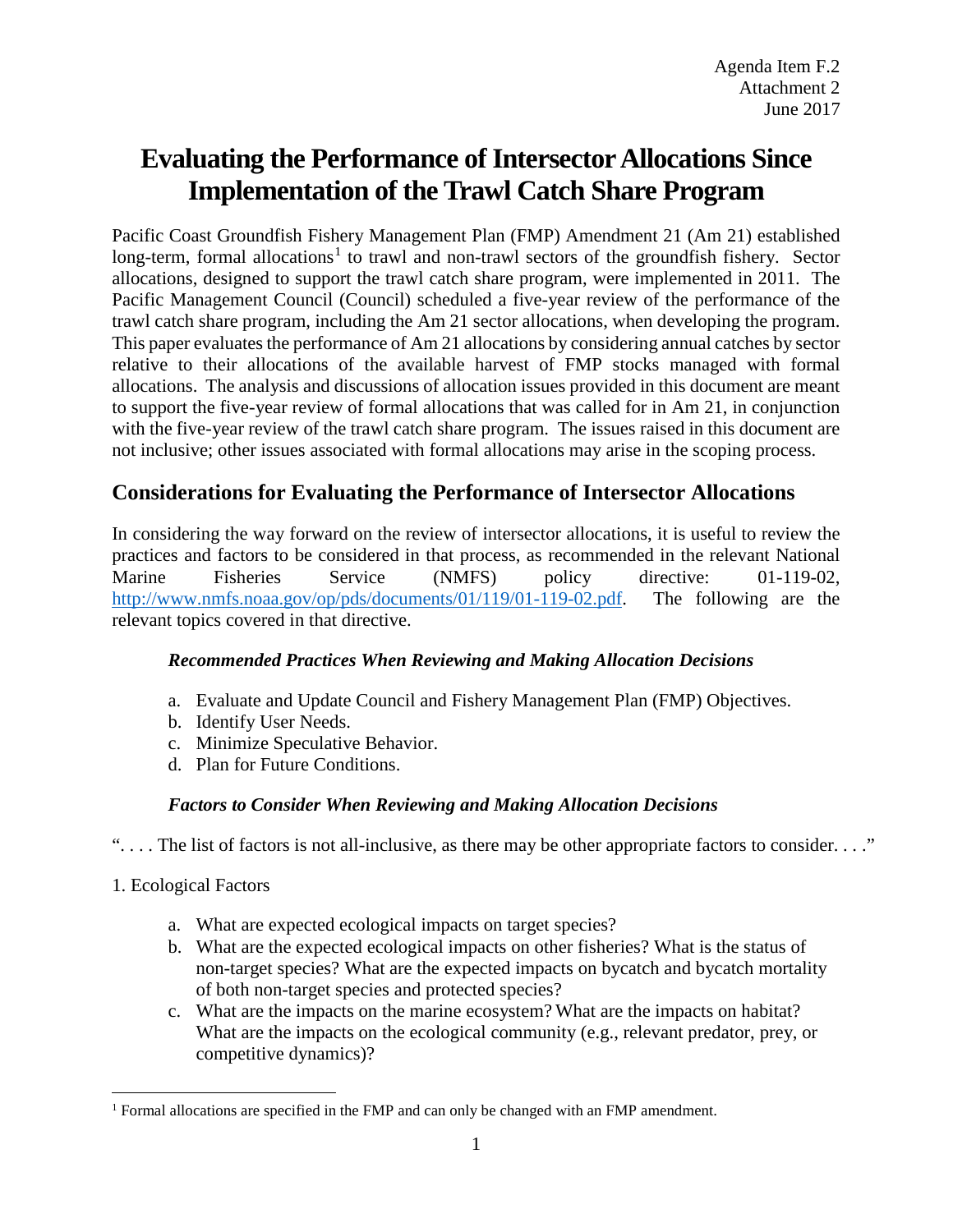The ecological impacts associated with west coast groundfish fisheries were analyzed using the Atlantis model when the Council considered and ultimately adopted FMP Amendment 24, which concerned the identification of harvest control rules that would be implemented in the biennial specifications process as a default in the absence of a discrete Council decision to make changes to those rules. That analysis indicated removals of groundfish species other than Pacific whiting across a wide range of removals analyzed did not result in any significant ecological impacts to the California Current ecosystem [\(PFMC and NMFS 2015\)](#page-32-0). Factors related to habitat may be covered in the current essential fish habitat review process considered as part of FMP Amendment 28.

#### 2. Economic Factors

- a. Can economic efficiency be improved?
- b. What are the economic impacts of potential changes in allocation?

There are issues identified in this review document indicating some inefficiencies caused by current intersector allocations (e.g., evidence of stranded yield). Considerations for addressing these inefficiencies are identified.

#### 3. Social Factors

- a. Is an allocation fair and equitable?
- b. Are there disproportionate adverse effects on low income and/or minority groups?
- c. What is the importance of fishery resources to fishing communities?
	- i. What is the individual, local, and regional dependence and engagement in each sector?
	- ii. What is the community's vulnerability and adaptive capacity?
	- iii. Are there other social impacts?

The issues and considerations provided in this document address many of the social factors relevant to an evaluation of existing allocations. Those that have not been explicitly addressed, such as disproportionate effects on low income and/or minority groups, were addressed in the [original analysis of Amendment 21 allocations](http://www.pcouncil.org/wp-content/uploads/ISA_FEIS_June_2010_Final.pdf) and remain unchanged. Other economic and social factors, such as the vulnerability and adaptive capacity of fishing communities are incorporated by reference from the analyses used to inform biennial management decisions (e.g., the [analyses](http://www.pcouncil.org/groundfish/fishery-management-plan/fmp-amendment-27/)  [informing 2017-2018 groundfish specifications and management measures\)](http://www.pcouncil.org/groundfish/fishery-management-plan/fmp-amendment-27/). Information on vulnerability and adaptability of fishing communities in which the trawl fishery is active is contained in the analyses informing the Trawl Catch Share Program Five-Year Review.

- 4. Indicators of Performance and Change
	- a. What are the trends in catch/landings?
	- b. What is the status of fishery resources?
	- c. Has the distribution of the species changed?
	- d. What is the quality of information available for each sector or group?

Many of the indicators of Performance and Change are addressed to some degree in this document. Catches by sector, provided below, cover trends in catch and landings. Information on the status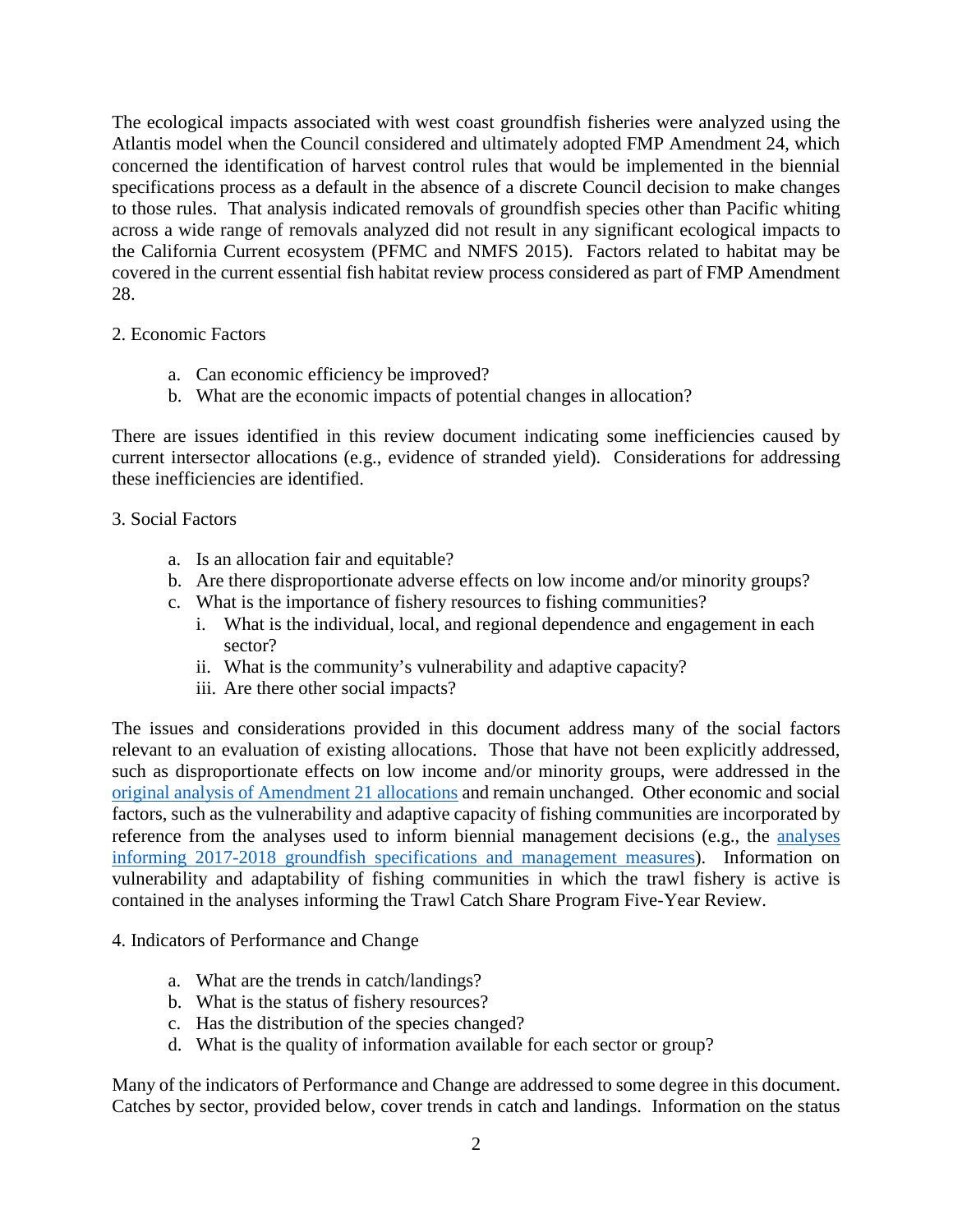of the fishery resource and the distribution of the stocks can be found in the [2016 Groundfish Stock](http://www.pcouncil.org/wp-content/uploads/2017/02/SAFE_Dec2016_02_28_2017.pdf)  [Assessment and Fishery Evaluation \(SAFE\)](http://www.pcouncil.org/wp-content/uploads/2017/02/SAFE_Dec2016_02_28_2017.pdf) document. Information on the quality of information available for each sector or group might need to be compiled from the Northwest Fishery Science Center and the [Pacific Fisheries Information Network \(PacFIN\)](http://pacfin.psmfc.org/) and [Recreational Fisheries](http://www.recfin.org/)  [Information Network \(RecFIN\)](http://www.recfin.org/) data systems.

# **Pacific Coast Groundfish Fishery Management Plan Goals and Objectives**

The following goals have been established in the Groundfish FMP in order of priority for managing the west coast groundfish fisheries, to be considered in conjunction with the national standards of the Magnuson-Stevens Act.

# *Management Goals*

Goal 1 - Conservation. Prevent overfishing and rebuild overfished stocks by managing for appropriate harvest levels and prevent, to the extent practicable, any net loss of the habitat of living marine resources.

Goal 2 - Economics. Maximize the value of the groundfish resource as a whole.

Goal 3 - Utilization. Within the constraints of overfished species rebuilding requirements, achieve the maximum biological yield of the overall groundfish fishery, promote year-round availability of quality seafood to the consumer, and promote recreational fishing opportunities.

Objectives. To accomplish these management goals, a number of objectives will be considered and followed as closely as practicable:

# *Conservation*

Objective 1. Maintain an information flow on the status of the fishery and the fishery resource which allows for informed management decisions as the fishery occurs.

Objective 2. Adopt harvest specifications and management measures consistent with resource stewardship responsibilities for each groundfish species or species group. Achieve a level of harvest capacity in the fishery that is appropriate for a sustainable harvest and low discard rates, and which results in a fishery that is diverse, stable, and profitable. This reduced capacity should lead to more effective management for many other fishery problems.

Objective 3. For species or species groups that are overfished, develop a plan to rebuild the stock as soon as possible, taking into account the status and biology of the stock, the needs of fishing communities, recommendations by international organizations in which the United States participates, and the interaction of the overfished stock within the marine ecosystem.

Objective 4. Where conservation problems have been identified for non-groundfish species and the best scientific information shows that the groundfish fishery has a direct impact on the ability of that species to maintain its long-term reproductive health, the Council may consider establishing management measures to control the impacts of groundfish fishing on those species. Management measures may be imposed on the groundfish fishery to reduce fishing mortality of a non-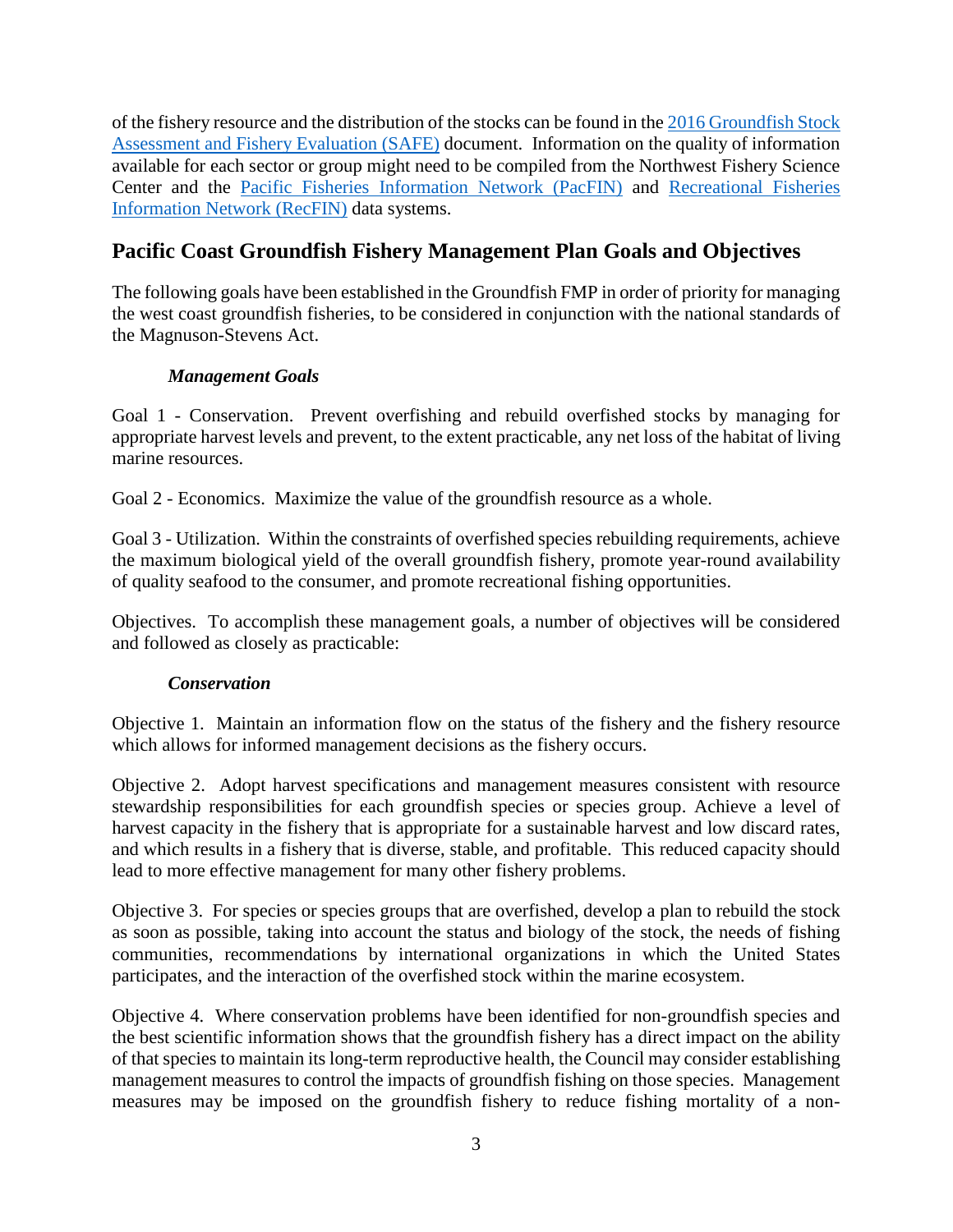groundfish species for documented conservation reasons. The action will be designed to minimize disruption of the groundfish fishery, in so far as consistent with the goal to minimize the bycatch of non-groundfish species, and will not preclude achievement of a quota, harvest guideline, or allocation of groundfish, if any, unless such action is required by other applicable law.

Objective 5. Describe and identify EFH, adverse impacts on EFH, and other actions to conserve and enhance EFH, and adopt management measures that minimize, to the extent practicable, adverse impacts from fishing on EFH.

### *Economics*

Objective 6. Within the constraints of the conservation goals and objectives of the FMP, attempt to achieve the greatest possible net economic benefit to the nation from the managed fisheries.

Objective 7. Identify those sectors of the groundfish fishery for which it is beneficial to promote year-round marketing opportunities and establish management policies that extend those sectors fishing and marketing opportunities as long as practicable during the fishing year.

Objective 8. Gear restrictions to minimize the necessity for other management measures will be used whenever practicable. Encourage development of practicable gear restrictions intended to reduce regulatory and/or economic discards through gear research regulated by EFP.

#### *Utilization*

Objective 9. Develop management measures and policies that foster and encourage full utilization (harvesting and processing), in accordance with conservation goals, of the Pacific Coast groundfish resources by domestic fisheries.

Objective 10. Recognize the multispecies nature of the fishery and establish a concept of managing by species and gear or by groups of interrelated species.

Objective 11. Develop management programs that reduce regulations-induced discard and/or which reduce economic incentives to discard fish. Develop management measures that minimize bycatch to the extent practicable and, to the extent that bycatch cannot be avoided, minimize the mortality of such bycatch. Promote and support monitoring programs to improve estimates of total fishing-related mortality and bycatch, as well as those to improve other information necessary to determine the extent to which it is practicable to reduce bycatch and bycatch mortality.

### *Social Factors*

Objective 12. When conservation actions are necessary to protect a stock or stock assemblage, attempt to develop management measures that will affect users equitably.

Objective 13. Minimize gear conflicts among resource users.

Objective 14. When considering alternative management measures to resolve an issue, choose the measure that best accomplishes the change with the least disruption of current domestic fishing practices, marketing procedures, and the environment.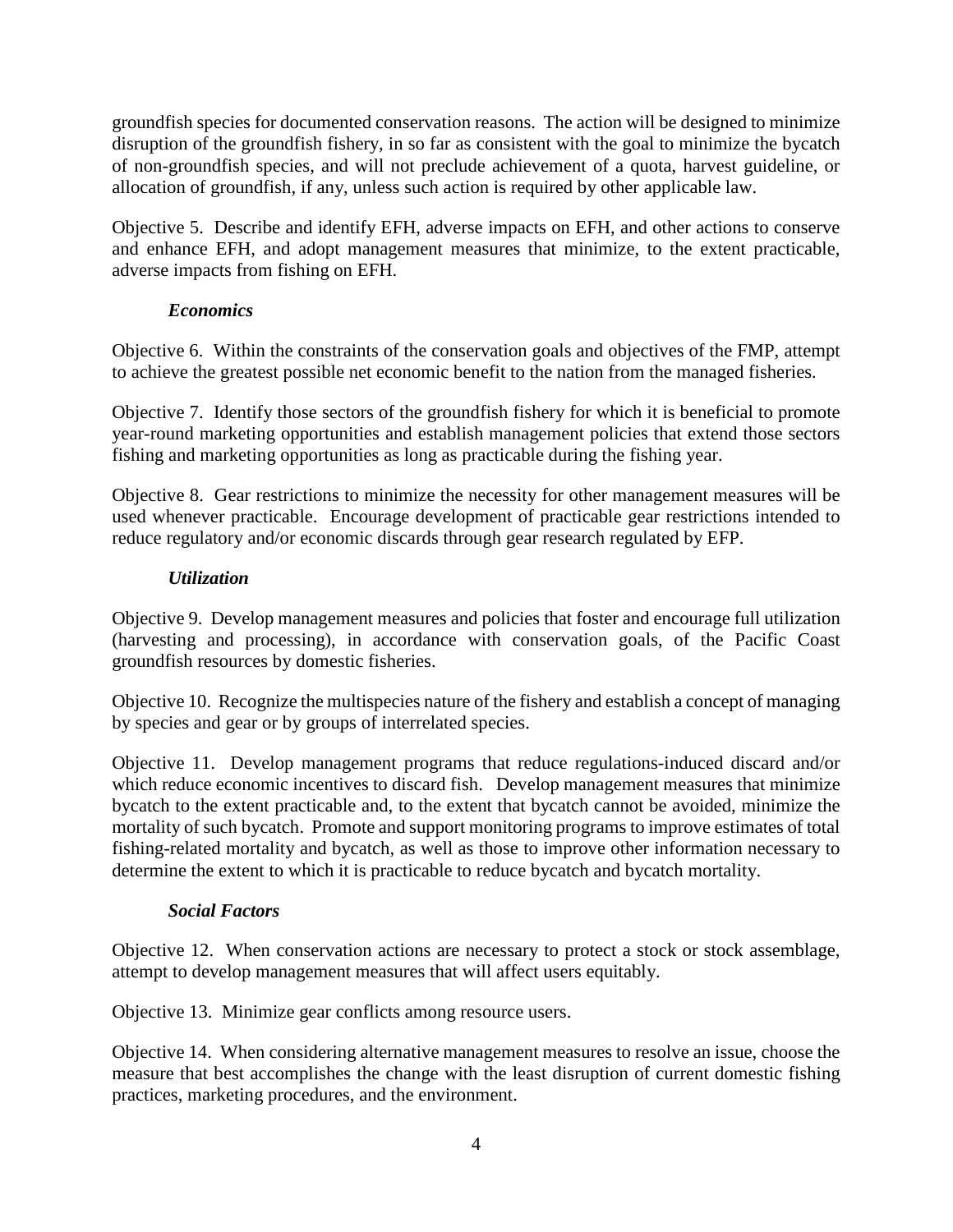Objective 15. Avoid unnecessary adverse impacts on small entities.

Objective 16. Consider the importance of groundfish resources to fishing communities, provide for the sustained participation of fishing communities, and minimize adverse economic impacts on fishing communities to the extent practicable.

Objective 17. Promote the safety of human life at sea.

The NMFS guidance on allocation reviews (cited above) is to evaluate and update FMP objectives if those objectives are not current, clear or measureable. Neither the Council nor its advisors have recommended any updates of current FMP objectives.

# **Stocks Considered in This Evaluation**

Stocks with formal sector allocations include arrowtooth flounder, chilipepper rockfish south of 40° 10' N. lat., darkblotched rockfish, Dover sole, English sole, lingcod, longspine thornyhead north of 34° 27' N. lat., stocks in the Other Flatfish complex, Pacific cod, Pacific ocean perch (POP) north of 40° 10' N. lat., Pacific whiting, petrale sole, sablefish north of 36° N. lat., sablefish south of 36° N. lat., shortspine thornyhead north of 34° 27' N. lat., shortspine thornyhead south of 34° 27' N. lat., stocks in the Slope Rockfish complex north of 40° 10' N. lat., stocks in the Slope Rockfish complex south of  $40^{\circ}$  10' N. lat., splitnose rockfish south of  $40^{\circ}$  10' N. lat., starry flounder, widow rockfish, and yellowtail rockfish north of 40° 10' N. lat.

Catches by sector of these species (other than Pacific whiting) from 2011-2015 are provided in [Table 1.](#page-9-0) Pacific whiting allocations only affect the trawl sectors (non-trawl set-asides are specified) and a discussion of impacts associated with within-trawl allocations is provided below. Sector catches for the species listed in [Table 1](#page-9-0) are provided in NMFS West Coast Groundfish Observer Program (WCGOP) groundfish total mortality reports available at [https://www.nwfsc.noaa.gov/research/divisions/fram/observation/data\\_products/data\\_library.cfm](https://www.nwfsc.noaa.gov/research/divisions/fram/observation/data_products/data_library.cfm#groundfish) [#groundfish.](https://www.nwfsc.noaa.gov/research/divisions/fram/observation/data_products/data_library.cfm#groundfish) Sector allocations of sablefish north of 36° N lat. were decided prior to development of Am 21, but are included in this evaluation since Am 21 called for a review of all formal allocations included in the FMP. This allocation is discussed in more detail below.

The evaluation of these sector allocations explores the potential of stranded (i.e., unused) yield, identifies potential choke species that impede access to target species' allocations, and addresses some issues that should be considered in evaluating performance of these formal allocations.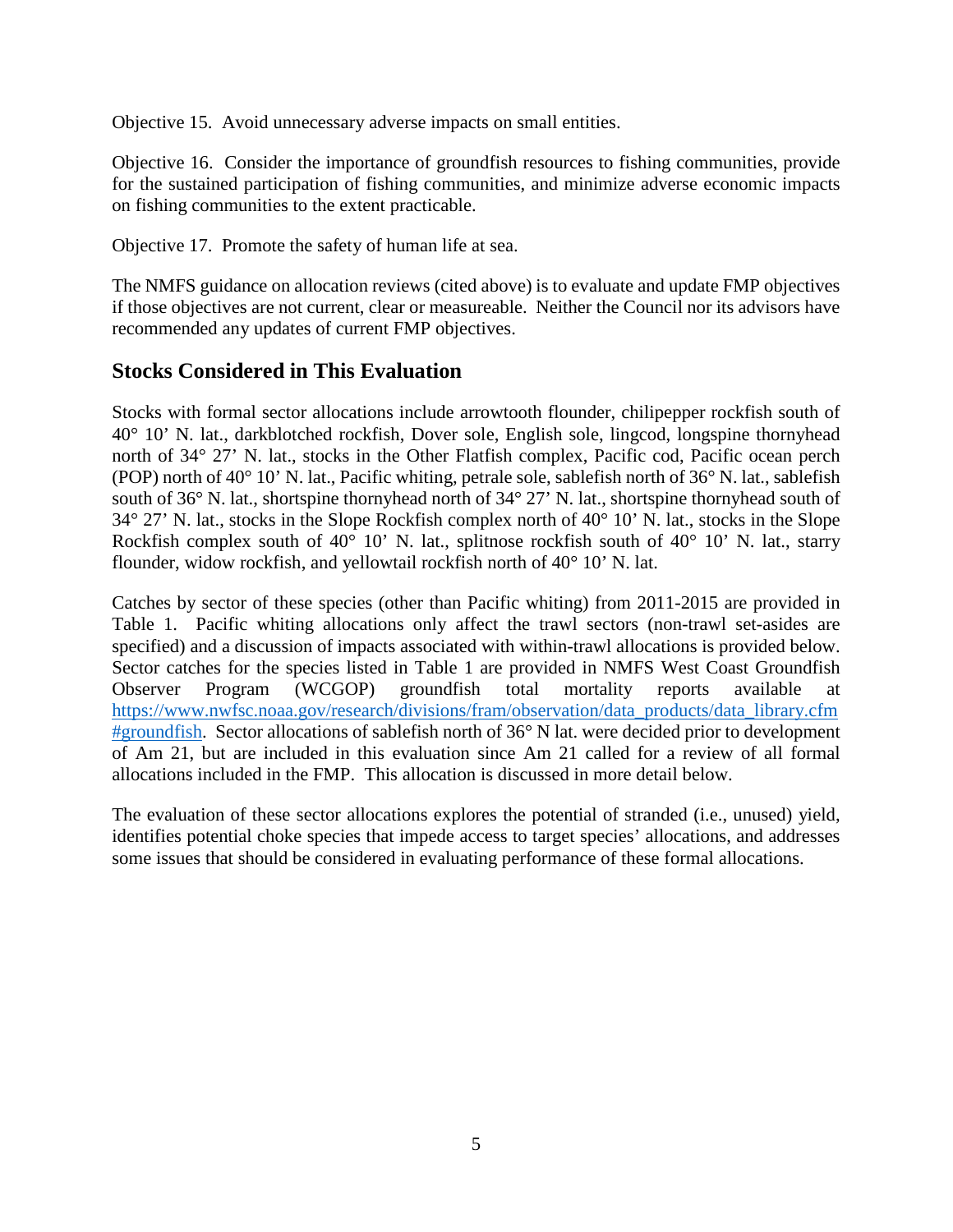### **Trawl/Non-Trawl Allocations**

The formal allocations of FMP stocks to non-tribal trawl and non-trawl sectors, as well as the annual allocations, impacts, and percent attainment of allocations by these sectors in aggregate during 2011-2015 are provided in [Table 1.](#page-9-0) The average, minimum, and maximum allocations, catches, and attainment rates for trawl and non-trawl sectors during 2011-2015 are provided in [Table 2.](#page-12-0) Landings and associated ex-vessel revenues by sector and port group during 2005-2016 are provided in  $\overline{X}$ .

#### *Evidence of Stranded Yield*

Primary target stocks, such as petrale sole in the trawl fishery and sablefish in both trawl and nontrawl fisheries, have had high attainment rates since the trawl catch share program was implemented [\(Table 1](#page-9-0) and [Table 2\)](#page-12-0). Shortspine thornyhead north of 34° 27' N. lat. have also experienced relatively high attainment rates. Of the formally allocated overfished stocks, darkblotched and POP have had relatively high attainment rates indicating the potential for these stocks to be choke species that can inhibit access to target stocks. Both of these stocks are known to constrain some trawl fishing activities.

Many of these stocks can and do constrain trawl fishing activities regardless of the sectors' attainment rates. For example, arrowtooth flounder, with an average trawl sector attainment of 33 percent during 2011-2015 [\(Table 2\)](#page-12-0), has constrained individuals in the trawl fishery due to low quotas at the permit level. The constraining nature of arrowtooth to the fishery was in part due to annual catch limits (ACL) that were biased low due to overly conservative removal assumptions<sup>[2](#page-5-0)</sup> when projecting allowable harvests in the 2007 assessment [\(Kaplan and Helser 2008\)](#page-32-1). The Council partially mitigated this bias by requesting a catch-only update of the 2007 arrowtooth assessment with actual catches assumed removed from the population since then (see [Agenda Item](http://www.pcouncil.org/wp-content/uploads/2015/10/I4_Att3_SpexProjections_Arrowtooth_Yelloweye_Blue_CASF_Nov2015BB.pdf)  [I.4, Attachment 3, November 2015\)](http://www.pcouncil.org/wp-content/uploads/2015/10/I4_Att3_SpexProjections_Arrowtooth_Yelloweye_Blue_CASF_Nov2015BB.pdf). Other considerations for reducing unnecessary fishery constraints (arrowtooth is a healthy and abundant stock) include a change in the allocation framework to reduce the amount of stranded yield in the non-trawl allocation.

Many of the stocks formally allocated under Am 21 are trawl-dominant (defined as  $\geq 90$  percent of the average available historical harvest to non-tribal groundfish fisheries was caught by limited entry trawl sectors). The trawl-dominant stocks include arrowtooth flounder, darkblotched rockfish, Dover sole, English sole, longspine thornyhead north of 34° 27' N. lat., Pacific cod, POP north of 40° 10' N. lat., petrale sole, shortspine thornyhead north of 34° 27' N. lat., and splitnose rockfish south of 40° 10' N. lat.. A minimum allocation of 5 percent of the fishery harvest guideline (fishery HG) of the trawl-dominant species was allocated to non-trawl sectors under Am 21 [\(Table 1\)](#page-9-0) creating the potential for stranded yield in non-trawl fisheries based on this allocation scheme.

One consideration would be to manage the non-trawl impacts of trawl-dominant stocks using setasides. The fishery HG would then be allocated to trawl sectors decreasing the potential of stranding yield that could be utilized in the trawl fishery. These stocks are not targeted in non-

<span id="page-5-0"></span><sup>&</sup>lt;sup>2</sup> Assessments in 2007 assumed ABC removals (now denoted OFLs) when projecting future biomass instead of the current assumption of ACL removals.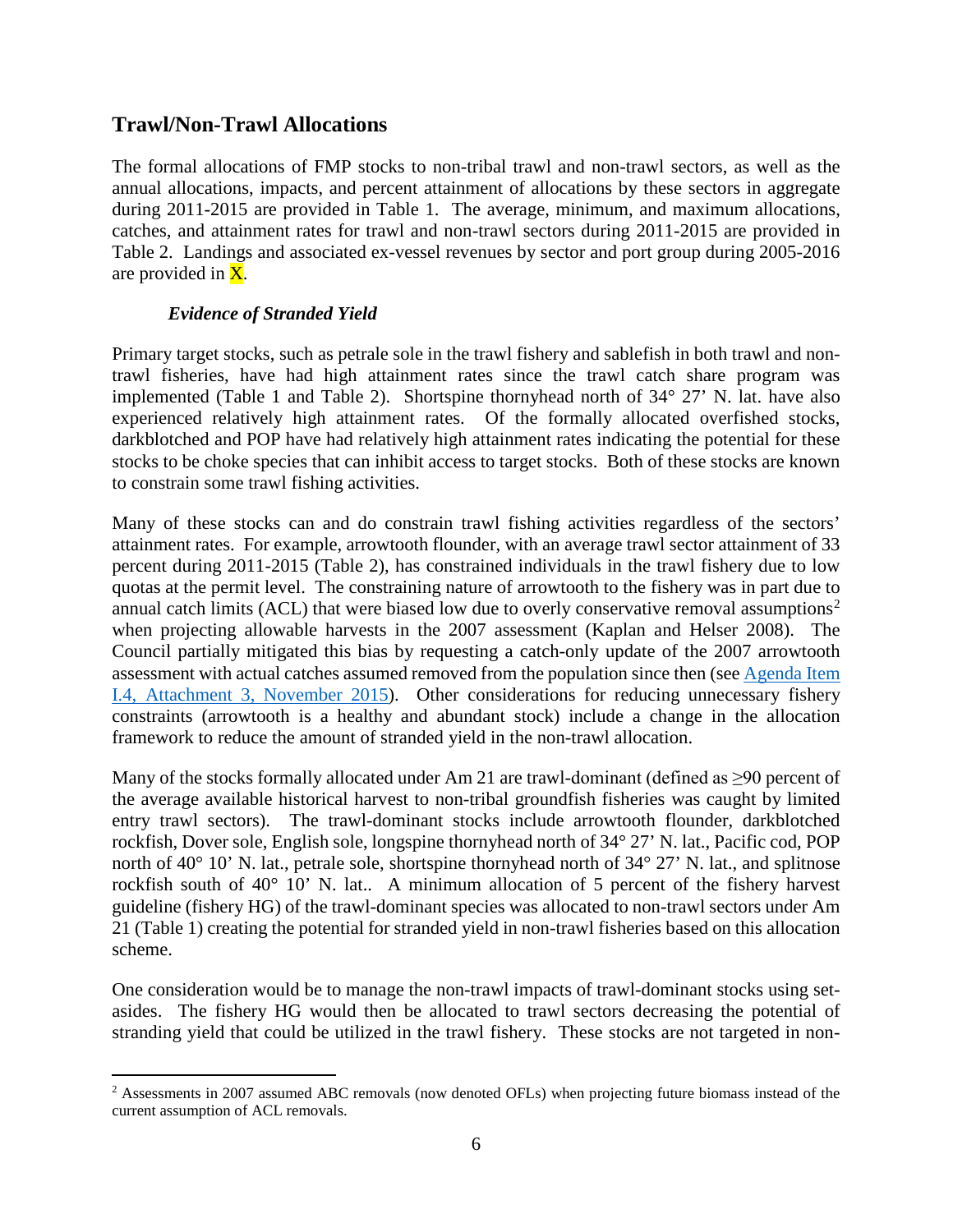trawl fisheries and the management system could be structured such that incidental catch in nontrawl gears would not constrain their activities (i.e., set-aside management). Managing stock impacts with sector allocations implies limits to their take and a management response to maintain sector impacts within allocations. When there is a low level of truly incidental bycatch of such stocks, it might make sense to specify set-asides, which can be changed every two years in the specifications process. This adaptive management strategy may be preferable to hard allocations.

Non-trawl set-asides could also be considered for arrowtooth flounder, darkblotched rockfish, Dover sole, English sole, longspine thornyhead north of 34° 27' N. lat., petrale sole, POP north of 40° 10' N. lat., and splitnose rockfish south of 40° 10' N. lat. since these stocks are caught incidentally and not targeted by non-trawl gears. The amount of yield set-aside to accommodate bycatch in non-trawl fisheries can be specified every two years to react to fishery observations and to consider the relative risk of overfishing any of these stocks. Shortspine thornyhead north of 34°27' N. lat. might also be considered for set-aside management in non-trawl fisheries. However, there is a successful target fishery for shortspine thornyhead south of 34°27' N. lat. using nontrawl gears. If this becomes more of a non-trawl target stock in the north, then set-aside management may not be appropriate.

In April 2017, the Council decided to focus non-trawl sector set-aside management on those trawldominant stocks that are more fully utilized by the trawl fishery where the need for stranded yield is more of a pressing need. Darkblotched rockfish, POP, petrale sole, and longspine thornyhead north of 40°10' N lat. were identified as stocks where this change in the allocation framework would most benefit the trawl fishery. Darkblotched and POP yield is needed by trawl sectors since the allocated amounts to trawl fisheries are small enough to constrain access to healthy target stocks. Petrale sole and longspine thornyhead north of  $40^{\circ}10'$  N lat. are trawl target stocks and freeing up yield to the trawl fishery would therefore provide direct benefits. Of the two, changing the intersector allocation of petrale would provide the most immediate benefits given the low utilization of the non-trawl allocation and the high utilization of the trawl allocation.

### *Landings and Revenues Associated with Catch of Allocated Stocks by Trawl and Non-Trawl Sectors*

Commercial landings of stocks that are formally allocated to trawl and non-trawl sectors from the six years prior to implementation of Amendment 21 and from the six years since implementation of Amendment 21 are shown in [Table 3](#page-13-0) and [Table 4,](#page-14-0) respectively. Inflation-adjusted ex-vessel revenues (adjusted to 2016 dollars) associated with those landings are provided in [Table 5](#page-15-0) and [Table 6,](#page-16-0) respectively. The time series of trawl landings and associated revenues from 2005 to 2016 are shown in [Figure 1](#page-19-0) and the analogous time series for non-trawl sectors is shown i[n Figure](#page-20-0)  [2.](#page-20-0) There is no clear trend during this period with regard to the amount of landed catch by either trawl or non-trawl sectors. However, as shown in [Figure 1,](#page-19-0) the value of trawl landings appears to have increased since implementation of Amendments 20 (the trawl catch share program) and 21 (intersector allocations) in 2011. This is likely due to the effect of IFQ management where catch value can be enhanced by landing quota when demand and market value are higher.

Landings by port group of stocks that are formally allocated to trawl and non-trawl sectors from the six years prior to implementation of Amendment 21 and from the six years since implementation of Amendment 21 are shown in [Table 7](#page-17-0) and [Table 8,](#page-18-0) respectively.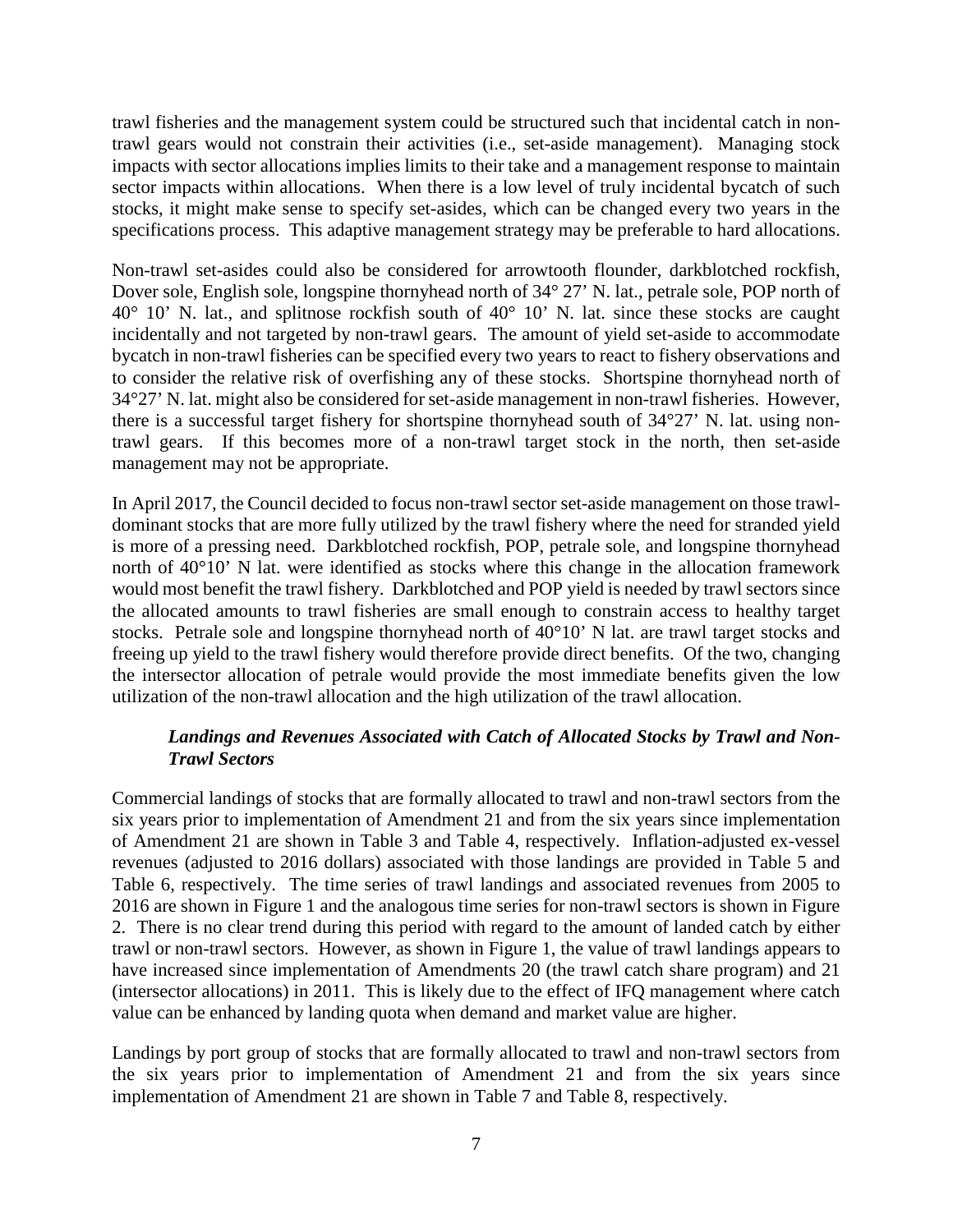#### *Stocks With Allocations That May Be Constraining the Non-Trawl Fishery But Are Not Fully Attained in the Trawl Fishery*

In April 2017, the Council requested a focus on stocks with allocations that may be constraining to non-trawl fisheries but are not fully attained in the trawl fishery. The stock highlighted in this discussion was lingcod south of 40°10' N lat. The sector allocations for lingcod are 45% to trawl sectors and 55% to non-trawl sectors [\(Table 1\)](#page-9-0). The 2011-2015 average attainment of sector allocations was  $~16\%$  by trawl sectors and  $~40\%$  by non-trawl sectors and the maximum attainment of allocations during that period was ~20% by trawl sectors and ~64% by non-trawl sectors [\(Table 2\)](#page-12-0). While the sector allocations are coastwide, lingcod are managed with separate ACLs north and south of 40°10' N lat.

The California Department of Fish and Wildlife (CDFW) notified the Council in April 2017 that the total catch estimated for non-trawl sectors in 2016 was 24% over the allocation (see [Agenda](http://www.pcouncil.org/wp-content/uploads/2017/04/F6a_Sup_CDFW_Rpt_Apr2017BB.pdf)  [Item F.6.a, Supplemental CDFW Report, April 2017\)](http://www.pcouncil.org/wp-content/uploads/2017/04/F6a_Sup_CDFW_Rpt_Apr2017BB.pdf). A closer look at this issue revealed that the non-trawl sector allocation of southern lingcod in 2015 was also exceeded (by 25%) with a relatively high attainment close to, but under the 2014 allocation [\(Table 9\)](#page-21-0). During the 2011-2016 period, the trawl sectors average attainment of their allocation of southern lingcod was 3% while the non-trawl sectors caught, on average, 63% of their allocation. The maximum annual attainment by these sectors during this period were 6.5% and 125% of the allocation of southern lingcod to trawl sectors and non-trawl sectors, respectively.

The majority of the non-trawl catch of lingcod south of  $40^{\circ}10'$  N lat. has been by the recreational fishery. For example, according to the CDFW report received in April [\(Agenda Item F.6.a,](http://www.pcouncil.org/wp-content/uploads/2017/04/F6a_Sup_CDFW_Rpt_Apr2017BB.pdf)  [Supplemental CDFW Report, April 2017\)](http://www.pcouncil.org/wp-content/uploads/2017/04/F6a_Sup_CDFW_Rpt_Apr2017BB.pdf), about 91% of the 2016 non-trawl catch of southern lingcod was by the recreational fishery. The lingcod bag limit in California was increased from 2 to 3 fish starting in 2015, which undoubtedly contributed to the higher recreational take in 2015 and 2016. In response to the high catches in those years, CDFW reduced the lingcod bag limit to 2 fish starting in 2017. However, 95% of the non-trawl allocation was taken in 2014 before the bag limit increase indicating there may be a greater need for lingcod by non-trawl sectors than the current allocation allows, with or without a liberalization of management measures.

No other stock allocations subject to this review appeared to be as differentially constraining to the non-trawl sectors relative to the trawl sector allocations.

#### *Amendment 6 Considerations*

FMP Amendment 6 (Am 6), which established the commercial non-treaty limited entry system, also established allocation procedures for any species to be newly allocated between commercial open access (including directed and incidental open access) and limited entry based on catch history for the license limitation allocation period (July 11, 1984 through August 1, 1988). The species that were affected by Am 6 are lingcod, chilipepper rockfish, yellowtail rockfish, the species in the rockfish complexes, and shortspine thornyhead north of the Conception area. Am 21 superseded any Am 6 allocations for affected species (i.e., lingcod, the species in the Slope Rockfish complexes north and south, and shortspine thornyhead north). The FMP also suspends such allocations for overfished species. In current practice, the Am 6 limited entry and open access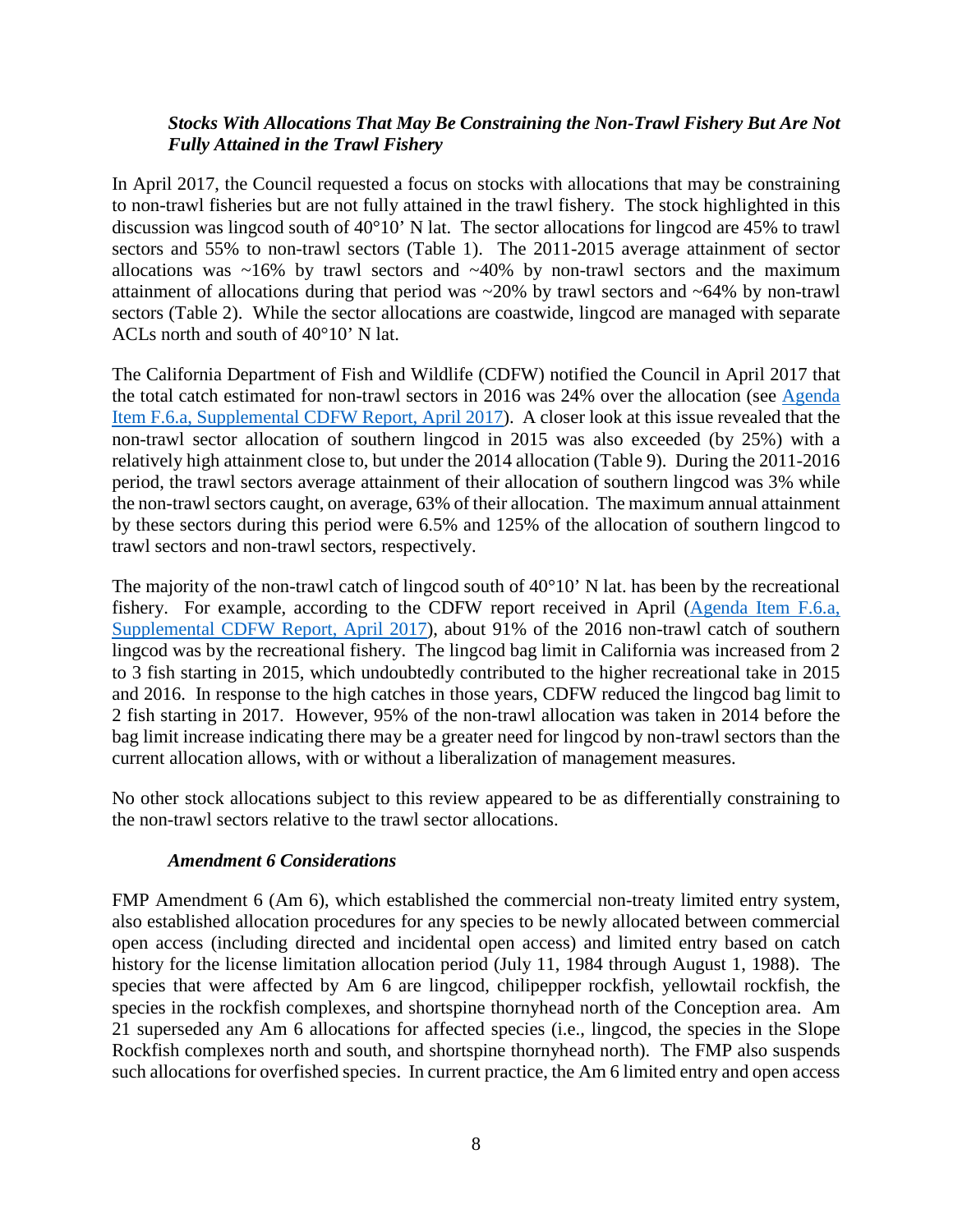allocations are rarely met, due to constraints imposed by management measures designed to rebuild overfished species.

As part of the five-year review, the question of whether the Am 6 allocations of species in the Nearshore and Shelf Rockfish complexes (the remaining stocks affected by Am 6) should continue. Nearshore rockfish allocations are managed by state policies and nearshore FMPs in California and Oregon. Access to shelf rockfish is severely affected by species' rebuilding plans, and Am 6 allocations of shelf rockfish are unlikely to be an issue for the foreseeable future.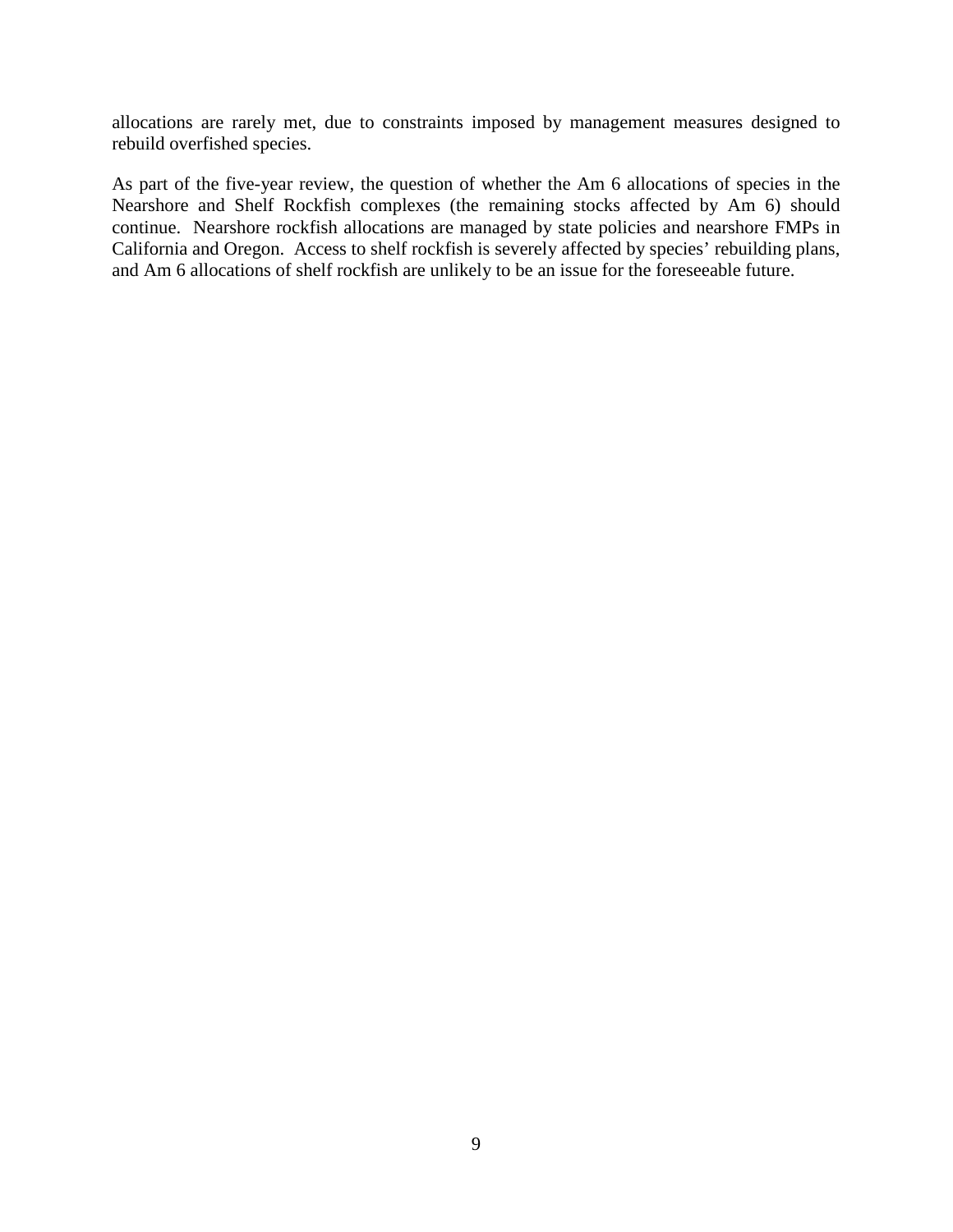<span id="page-9-0"></span>

|                          |                      | <b>Intersector</b><br><b>Allocations</b> |                   |        |                      | 2011            |        |                          |          |                   |        |                      | 2012     |                 |                          |          |
|--------------------------|----------------------|------------------------------------------|-------------------|--------|----------------------|-----------------|--------|--------------------------|----------|-------------------|--------|----------------------|----------|-----------------|--------------------------|----------|
|                          |                      |                                          |                   |        | <b>Trawl Sectors</b> |                 |        | <b>Non-Trawl Sectors</b> |          |                   |        | <b>Trawl Sectors</b> |          |                 | <b>Non-Trawl Sectors</b> |          |
| <b>Stocks</b>            | <b>Trawl Sectors</b> | <b>Sectors</b><br>Non-Trawl              | <b>Fishery HG</b> | Alloc  | Catch                | % At <b>ain</b> | Alloc  | Catch                    | % Attain | <b>Fishery HG</b> | Alloc  | Catch                | % Attain | Alloc           | Catch                    | % Attain |
| Arrowtooth Flounder      | 95.0%                | 5.0%                                     | 13,096            | 12,441 | 2,532                | 20.3%           | 655    | 60                       | 9.2%     | 9,971             | 9,472  | 2,394                | 25.3%    | 499             | 43                       | 8.5%     |
| Chilipepper S. of 40°10' | 75.0%                | 25.0%                                    | 1,966             | 1,475  | 317                  | 21.5%           | 492    | 6                        | 1.2%     | 1,774             | 1,331  | 288                  | 21.7%    | 444             | 9                        | 2.0%     |
| Darkblotched             | 95.0%                | 5.0%                                     | 279               | 265    | 103                  | 38.8%           | 14     | 16                       | 113.3%   | 277               | 263    | 88                   | 33.6%    | 14              | 9                        | 65.9%    |
| Dover Sole               | 95.0%                | 5.0%                                     | 23,410            | 22,240 | 7,796                | 35.1%           | 1,171  | $7\phantom{.0}$          | 0.6%     | 23,410            | 22,240 | 7,024                | 31.6%    | 1,171           | $10\,$                   | 0.8%     |
| English Sole             | 95.0%                | 5.0%                                     | 19,661            | 18,678 | 138                  | 0.7%            | 983    | 1                        | 0.2%     | 10,050            | 9,548  | 147                  | 1.5%     | 503             | 1                        | 0.3%     |
| Lingcod                  | 45.0%                | 55.0%                                    | 4,154             | 1,869  | 270                  | 14.4%           | 2,285  | 523                      | 22.9%    | 4,037             | 1,817  | 358                  | 19.7%    | 2,220           | 645                      | 29.1%    |
| Longspine N. of 34°27'   | 95.0%                | 5.0%                                     | 2,075             | 1,971  | 944                  | 47.9%           | 104    | 6                        | 6.3%     | 2,020             | 1,919  | 892                  | 46.5%    | 101             | 6                        | 5.9%     |
| Other Flatfish           | 90.0%                | 10.0%                                    | 4,686             | 4,217  | 710                  | 16.8%           | 469    | 101                      | 21.5%    | 4,686             | 4,217  | 690                  | 16.4%    | 469             | 96                       | 20.6%    |
| Pacific Cod              | 95.0%                | 5.0%                                     | 1,200             | 1,140  | 258                  | 22.6%           | 60     | $\overline{4}$           | 6.6%     | 1,200             | 1,140  | 396                  | 34.7%    | 60              | 3                        | 4.5%     |
| POP N. of 40°10'         | 95.0%                | 5.0%                                     | 144               | 137    | 54                   | 39.3%           | $\tau$ | 1                        | 9.3%     | 144               | 137    | 53                   | 38.8%    | $7\overline{ }$ | $\overline{0}$           | 5.7%     |
| Petrale Sole             | 95.0%                | 5.0%                                     | 911               | 865    | 810                  | 93.7%           | 46     | 1                        | 3.1%     | 1,095             | 1,040  | 1,033                | 99.3%    | 55              | $\overline{2}$           | 3.8%     |
| Sablefish N. of 36° a/   | 52.5%                | 47.5%                                    | 4,941             | 2,597  | 2,399                | 92.4%           | 2,345  | 2,391                    | 102.0%   | 4,790             | 2,517  | 2,187                | 86.9%    | 2,273           | 1,899                    | 83.6%    |
| Sablefish S. of 36°      | 42.0%                | 58.0%                                    | 1,264             | 531    | 453                  | 85.3%           | 733    | 764                      | 104.3%   | 1,224             | 514    | 223                  | 43.3%    | 710             | 481                      | 67.7%    |
| Shortspine N. of 34°27'  | 95.0%                | 5.0%                                     | 1,528             | 1,452  | 730                  | 50.3%           | 76     | 73                       | 95.5%    | 1,511             | 1,435  | 711                  | 49.5%    | 76              | 63                       | 83.6%    |
| Shortspine S. of 34°27'  | $50\:\rm{mt}$        | NA                                       | 363               | 50     | 6                    | 12.2%           | 313    | 177                      | 56.5%    | 359               | 50     | 1                    | 1.9%     | 309             | 127                      | 41.0%    |
| Slope RF N. of 40°10'    | 81.0%                | 19.0%                                    | 1,092             | 885    | 235                  | 26.6%           | 207    | 66                       | 31.7%    | 1,092             | 885    | 293                  | 33.1%    | 207             | 129                      | 62.2%    |
| Slope RF S. of 40°10'    | 63.0%                | 37.0%                                    | 599               | 377    | 52                   | 13.8%           | 222    | 138                      | 62.4%    | 599               | 377    | 124                  | 32.9%    | 222             | 131                      | 59.1%    |
| Splitnose S. of 40°10'   | 95.0%                | 5.0%                                     | 1,454             | 1,381  | 40                   | 2.9%            | 73     | $\mathbf{0}$             | 0.2%     | 1,531             | 1,454  | 60                   | 4.1%     | 77              | $\overline{0}$           | 0.4%     |
| <b>Starry Flounder</b>   | 50.0%                | 50.0%                                    | 1,345             | 673    | 12                   | 1.7%            | 673    | 13                       | 1.9%     | 1,353             | 677    | 8                    | 1.2%     | 677             | 9                        | 1.3%     |
| Widow                    | 91.0%                | 9.0%                                     | 539               | 491    | 174                  | 35.6%           | 49     | $\sqrt{2}$               | 4.1%     | 539               | 491    | 232                  | 47.3%    | 49              | 6                        | 13.3%    |
| Yellowtail N. of 40°10'  | 88.0%                | 12.0%                                    | 3,857             | 3,394  | 820                  | 24.2%           | 463    | 54                       | 11.7%    | 3,872             | 3,407  | 1,066                | 31.3%    | 465             | 38                       | 8.3%     |

<span id="page-9-1"></span>**Table 1. West coast groundfish sector allocations and catches (in mt) since implementation of Amendment 21, 2011-2015 (highlighted cells indicate attainment rates ≥ 90%).**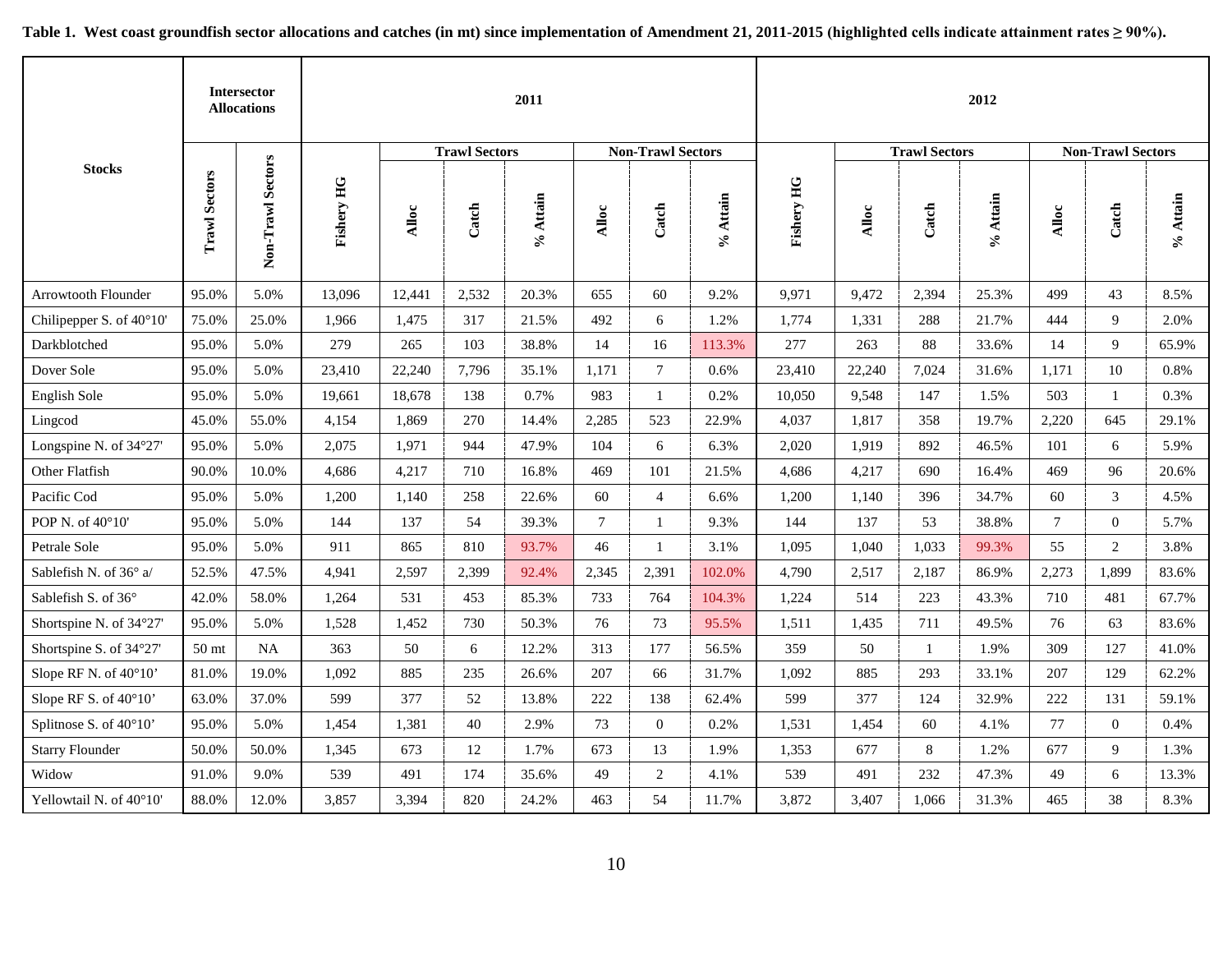|                            |            |        |                      | 2013     |                |                          |          |            |        |                      | 2014        |                 |                          |          |
|----------------------------|------------|--------|----------------------|----------|----------------|--------------------------|----------|------------|--------|----------------------|-------------|-----------------|--------------------------|----------|
|                            |            |        | <b>Trawl Sectors</b> |          |                | <b>Non-Trawl Sectors</b> |          |            |        | <b>Trawl Sectors</b> |             |                 | <b>Non-Trawl Sectors</b> |          |
| <b>Stocks</b>              | Fishery HG | Alloc  | Catch                | % Attain | Alloc          | Catch                    | % Attain | Fishery HG | Alloc  | Catch                | $\%$ Attain | Alloc           | Catch                    | % Attain |
| <b>Arrowtooth Flounder</b> | 4.070      | 3,867  | 2,449                | 63.3%    | 204            | 28                       | 13.7%    | 3,671      | 3,487  | 1,749                | 50.2%       | 184             | 28                       | 15.5%    |
| Chilipepper S. of 40°10'   | 1,466      | 1,100  | 393                  | 35.7%    | 367            | 8                        | 2.2%     | 1,423      | 1,067  | 312                  | 29.2%       | 356             | 12                       | 3.2%     |
| Darkblotched               | 296        | 281    | 122                  | 43.5%    | 15             | $\overline{4}$           | 27.0%    | 309        | 294    | 108                  | 36.9%       | 15              | 5 <sup>5</sup>           | 32.9%    |
| Dover Sole                 | 23,410     | 22,240 | 7,956                | 35.8%    | 1,171          | 6                        | 0.5%     | 23,410     | 22,240 | 6,455                | 29.0%       | 1,171           | 5                        | 0.5%     |
| English Sole               | 6,712      | 6,376  | 220                  | 3.5%     | 336            | $\mathbf{1}$             | 0.2%     | 5,543      | 5,266  | 237                  | 4.5%        | 277             | $\Omega$                 | 0.1%     |
| Lingcod                    | 3,860      | 1,737  | 346                  | 19.9%    | 2,123          | 878                      | 41.4%    | 3,654      | 1,644  | 248                  | 15.1%       | 2,010           | 985                      | 49.0%    |
| Longspine N. of 34°27'     | 1,963      | 1,865  | 1,056                | 56.6%    | 98             | 9                        | 8.9%     | 1,912      | 1,816  | 884                  | 48.7%       | 96              | $\tau$                   | 7.0%     |
| Other Flatfish             | 4,682      | 4,214  | 810                  | 19.2%    | 468            | 162                      | 34.6%    | 4,682      | 4,214  | 841                  | 20.0%       | 468             | 147                      | 31.5%    |
| Pacific Cod                | 1,191      | 1,131  | 154                  | 13.6%    | 60             | $\overline{c}$           | 4.1%     | 1,191      | 1,131  | 166                  | 14.7%       | 60              | $\overline{2}$           | 3.3%     |
| POP N. of 40°10'           | 134        | 127    | 55                   | 43.7%    | $\overline{7}$ | $\overline{0}$           | 3.9%     | 137        | 130    | 45                   | 34.6%       | $7\phantom{.0}$ | $\overline{0}$           | 3.6%     |
| Petrale Sole               | 2,358      | 2,240  | 2,118                | 94.6%    | 118            | $\overline{4}$           | 3.0%     | 2,418      | 2,297  | 2,316                | 100.8%      | 121             | $\overline{2}$           | 1.4%     |
| Sablefish N. of 36° a/     | 3,575      | 1,878  | 1,835                | 97.7%    | 1,696          | 1,354                    | 79.8%    | 3,878      | 2,038  | 1,876                | 92.1%       | 1,840           | 1,487                    | 80.8%    |
| Sablefish S. of 36°        | 1,434      | 602    | 87                   | 14.4%    | 832            | 525                      | 63.1%    | 1,555      | 653    | 198                  | 30.4%       | 902             | 484                      | 53.6%    |
| Shortspine N. of 34°27'    | 1,481      | 1,407  | 871                  | 61.9%    | 74             | 59                       | 79.5%    | 1,466      | 1,393  | 718                  | 51.5%       | 73              | 53                       | 71.7%    |
| Shortspine S. of 34°27'    | 355        | 50     | $\overline{4}$       | 7.4%     | 305            | 109                      | 35.8%    | 351        | 50     | 3                    | 5.3%        | 301             | 97                       | 32.4%    |
| Slope RF N. of 40°10'      | 1,098      | 889    | 240                  | 27.0%    | 209            | 80                       | 38.2%    | 1,098      | 889    | 209                  | 23.4%       | 209             | 50                       | 24.0%    |
| Slope RF S. of 40°10'      | 597        | 376    | 117                  | 31.2%    | 221            | 22                       | 10.0%    | 601        | 379    | 99                   | 26.3%       | 222             | 38                       | 17.1%    |
| Splitnose S. of 40°10'     | 1,598      | 1,518  | 46                   | 3.0%     | 80             | $\overline{0}$           | 0.1%     | 1,658      | 1,575  | 65                   | 4.1%        | 83              | $\Omega$                 | 0.5%     |
| <b>Starry Flounder</b>     | 1,513      | 757    | 3                    | 0.5%     | 757            | 5                        | 0.6%     | 1,521      | 761    | 15                   | 1.9%        | 761             | 11                       | 1.4%     |
| Widow                      | 1,411      | 1,284  | 443                  | 34.5%    | 127            | 20                       | 15.6%    | 1,411      | 1,284  | 710                  | 55.3%       | 127             | 20                       | 15.7%    |
| Yellowtail N. of 40°10'    | 3,677      | 3,236  | 989                  | 30.6%    | 441            | 38                       | 8.6%     | 3,681      | 3,239  | 1,205                | 37.2%       | 442             | 49                       | 11.0%    |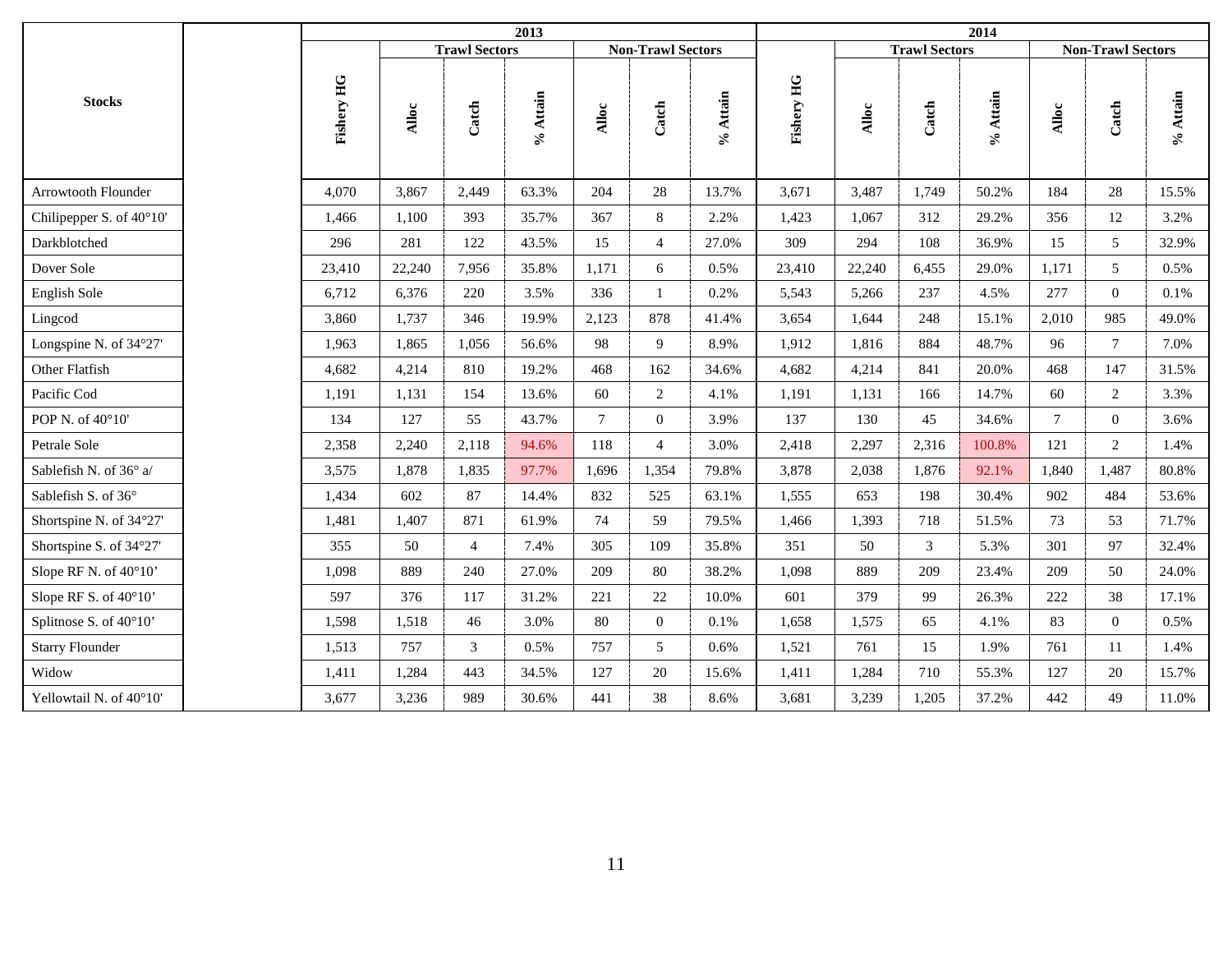|                          |            |        |                      | 2015     |                |                          |          |
|--------------------------|------------|--------|----------------------|----------|----------------|--------------------------|----------|
|                          |            |        | <b>Trawl Sectors</b> |          |                | <b>Non-Trawl Sectors</b> |          |
| <b>Stocks</b>            | Fishery HG | Alloc  | Catch                | % Attain | Alloc          | Catch                    | % Attain |
| Arrowtooth Flounder      | 3,410      | 3,240  | 1,727                | 53.3%    | 171            | 38                       | 22.3%    |
| Chilipepper S. of 40°10' | 1,604      | 1,203  | 192                  | 16.0%    | 401            | $\tau$                   | 1.8%     |
| Darkblotched             | 317        | 301    | 103                  | 34.1%    | 16             | $\overline{4}$           | 23.2%    |
| Dover Sole               | 48,406     | 45,986 | 6,227                | 13.5%    | 2,420          | $10\,$                   | 0.4%     |
| English Sole             | 9,640      | 9,158  | 325                  | 3.6%     | 482            | $\overline{4}$           | 0.8%     |
| Lingcod                  | 3,547      | 1,596  | 203                  | 12.7%    | 1,951          | 1,244                    | 63.7%    |
| Longspine N. of 34°27'   | 3,124      | 2,968  | 756                  | 25.5%    | 156            | $\tau$                   | 4.3%     |
| Other Flatfish           | 8,545      | 7,691  | 832                  | 10.8%    | 855            | 162                      | 18.9%    |
| Pacific Cod              | 1,091      | 1,036  | 377                  | 36.4%    | 55             | 6                        | 11.5%    |
| POP N. of 40°10'         | 143        | 136    | 40                   | 29.4%    | $\overline{7}$ | $\mathbf{1}$             | 7.1%     |
| Petrale Sole             | 2,579      | 2,450  | 2,498                | 101.9%   | 129            | $\overline{9}$           | 7.1%     |
| Sablefish N. of 36° a/   | 4,281      | 2,250  | 2,177                | 96.8%    | 2,031          | 1,997                    | 98.3%    |
| Sablefish S. of 36°      | 1,714      | 720    | 161                  | 22.4%    | 994            | 444                      | 44.7%    |
| Shortspine N. of 34°27'  | 1,686      | 1,602  | 717                  | 44.7%    | 84             | 48                       | 56.7%    |
| Shortspine S. of 34°27'  | 881        | 50     | $\mathbf{1}$         | 1.3%     | 831            | $78\,$                   | 9.4%     |
| Slope RF N. of 40°10'    | 1,629      | 1,319  | 143                  | 10.8%    | 310            | 60                       | 19.4%    |
| Slope RF S. of 40°10'    | 673        | 424    | 69                   | 16.3%    | 249            | 36                       | 14.3%    |
| Splitnose S. of 40°10'   | 1,705      | 1,620  | 29                   | 1.8%     | 85             | $\mathbf{0}$             | 0.3%     |
| <b>Starry Flounder</b>   | 1,524      | 762    | 6                    | 0.8%     | 762            | $23\,$                   | 3.0%     |
| Widow                    | 1,880      | 1,711  | 338                  | 19.8%    | 169            | $\tau$                   | 4.2%     |
| Yellowtail N. of 40°10'  | 5,560      | 4,893  | 993                  | 20.3%    | 667            | 44                       | 6.6%     |

a/ The Fishery HG for sablefish north of 36° N lat. is the commercial fishery HG (recreational impacts are managed as set-asides). Therefore, only commercial allocations and catches are depicted for nontrawl sectors. The allocation percentages are revised from those specified in the FMP to break down the formal allocations for trawl vs. commercial non-trawl sectors.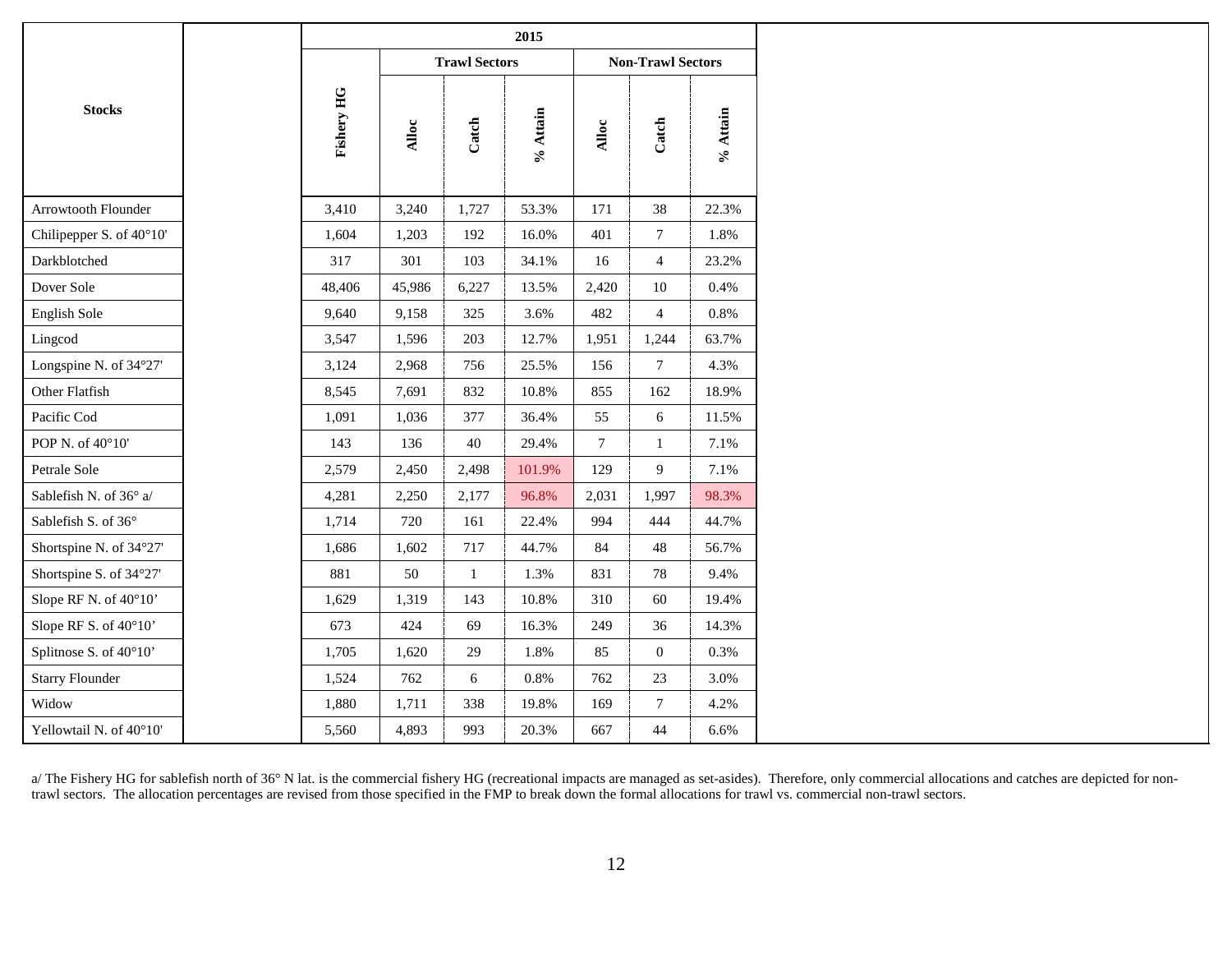**Table 2. Average, minimum, and maximum sector allocations, catches, and attainment rates of formally allocated groundfish stocks during 2011-2015 (based on the data provided i[n Table 1\)](#page-9-1). (Minimum and maximum catches and attainment rates do not necessarily occur in the same year).**

<span id="page-12-0"></span>

|                        |        |                      | <b>Average Catches and</b><br><b>Attainment Rates By Sector,</b><br>2011-2015 |                |                          |          |                | <b>Minimum Catches and</b><br><b>Attainment Rates By Sector,</b><br>2011-2015 |                 |                                    |       | <b>Maximum Catches and</b><br><b>Attainment Rates By Sector,</b> | 2011-2015      |                                    |
|------------------------|--------|----------------------|-------------------------------------------------------------------------------|----------------|--------------------------|----------|----------------|-------------------------------------------------------------------------------|-----------------|------------------------------------|-------|------------------------------------------------------------------|----------------|------------------------------------|
| <b>Stocks</b>          |        | <b>Trawl Sectors</b> |                                                                               |                | <b>Non-Trawl Sectors</b> |          |                | <b>Trawl Sectors</b>                                                          |                 | <b>Non-Trawl</b><br><b>Sectors</b> |       | <b>Trawl Sectors</b>                                             |                | <b>Non-Trawl</b><br><b>Sectors</b> |
|                        | Alloc  | Catch                | % Attain                                                                      | Alloc          | Catch                    | % Attain | Catch          | % Attain                                                                      | Catch           | % Attain                           | Catch | % Attain                                                         | Catch          | % Attain                           |
| Arrowtooth Flounder    | 6,501  | 2,170                | 33.4%                                                                         | 342            | 39                       | 11.5%    | 1,727          | 20.3%                                                                         | 28              | 8.5%                               | 2,532 | 63.3%                                                            | 60             | 22.3%                              |
| Chilipepper S.         | 1,235  | 300                  | 24.3%                                                                         | 412            | $\,8\,$                  | 2.0%     | 192            | 16.0%                                                                         | 6               | 1.2%                               | 393   | 35.7%                                                            | 12             | 3.2%                               |
| Darkblotched           | 281    | 105                  | 37.4%                                                                         | 15             | 8                        | 51.0%    | 88             | 33.6%                                                                         | $\overline{4}$  | 23.2%                              | 122   | 43.5%                                                            | 16             | 113.3%                             |
| Dover Sole             | 26,989 | 7,092                | 26.3%                                                                         | 1,420          | $\,8\,$                  | 0.6%     | 6,227          | 13.5%                                                                         | $5\overline{)}$ | 0.4%                               | 7,956 | 35.8%                                                            | 10             | 0.8%                               |
| English Sole           | 9,805  | 213                  | 2.2%                                                                          | 516            | $\sqrt{2}$               | 0.3%     | 138            | 0.7%                                                                          | $\overline{0}$  | 0.1%                               | 325   | 4.5%                                                             | $\overline{4}$ | 0.8%                               |
| Lingcod                | 1,733  | 285                  | 16.4%                                                                         | 2,118          | 855                      | 40.4%    | 203            | 12.7%                                                                         | 523             | 22.9%                              | 358   | 19.9%                                                            | 1,244          | 63.7%                              |
| Longspine N.'          | 2,108  | 907                  | 43.0%                                                                         | 111            | $\boldsymbol{7}$         | 6.2%     | 756            | 25.5%                                                                         | 6               | 4.3%                               | 1,056 | 56.6%                                                            | 9              | 8.9%                               |
| Other Flatfish         | 4,911  | 777                  | 15.8%                                                                         | 546            | 134                      | 24.5%    | 690            | 10.8%                                                                         | 96              | 18.9%                              | 841   | 20.0%                                                            | 162            | 34.6%                              |
| Pacific Cod            | 1,116  | 270                  | 24.2%                                                                         | 59             | 3                        | 5.9%     | 154            | 13.6%                                                                         | $\overline{2}$  | 3.3%                               | 396   | 36.4%                                                            | 6              | 11.5%                              |
| POP <sub>N</sub> .     | 133    | 49                   | 37.1%                                                                         | $\overline{7}$ | $\overline{0}$           | 6.0%     | 40             | 29.4%                                                                         | $\overline{0}$  | 3.6%                               | 55    | 43.7%                                                            | $\mathbf{1}$   | 9.3%                               |
| Petrale Sole           | 1,778  | 1,755                | 98.7%                                                                         | 94             | $\overline{4}$           | 3.8%     | 810            | 93.7%                                                                         |                 | 1.4%                               | 2,498 | 101.9%                                                           | 9              | 7.1%                               |
| Sablefish N.           | 2,256  | 2,095                | 92.9%                                                                         | 2,037          | 1,826                    | 89.6%    | 1,835          | 86.9%                                                                         | 1,354           | 79.8%                              | 2,399 | 97.7%                                                            | 2,391          | 102.0%                             |
| Sablefish S.           | 604    | 224                  | 37.2%                                                                         | 834            | 540                      | 64.7%    | 87             | 14.4%                                                                         | 444             | 44.7%                              | 453   | 85.3%                                                            | 764            | 104.3%                             |
| Shortspine N.          | 1,458  | 749                  | 51.4%                                                                         | 77             | 59                       | 77.0%    | 711            | 44.7%                                                                         | 48              | 56.7%                              | 871   | 61.9%                                                            | 73             | 95.5%                              |
| Shortspine S.          | 50     | 3                    | 5.6%                                                                          | 412            | 118                      | 28.6%    | 1              | 1.3%                                                                          | 78              | 9.4%                               | 6     | 12.2%                                                            | 177            | 56.5%                              |
| Slope RF N.            | 973    | 224                  | 23.0%                                                                         | 228            | 77                       | 33.7%    | 143            | 10.8%                                                                         | 50              | 19.4%                              | 293   | 33.1%                                                            | 129            | 62.2%                              |
| Slope RF S.            | 387    | 92                   | 23.9%                                                                         | 227            | 73                       | 32.2%    | 52             | 13.8%                                                                         | 22              | 10.0%                              | 124   | 32.9%                                                            | 138            | 62.4%                              |
| Splitnose S.           | 1,510  | 48                   | 3.2%                                                                          | 79             | $\overline{0}$           | 0.3%     | 29             | 1.8%                                                                          | $\overline{0}$  | 0.1%                               | 65    | 4.1%                                                             | $\overline{0}$ | 0.5%                               |
| <b>Starry Flounder</b> | 726    | 9                    | 1.2%                                                                          | 726            | 12                       | 1.6%     | $\mathfrak{Z}$ | 0.5%                                                                          | 5               | 0.6%                               | 15    | 1.9%                                                             | 23             | 3.0%                               |
| Widow                  | 1,052  | 380                  | 36.1%                                                                         | 104            | 11                       | 10.6%    | 174            | 19.8%                                                                         | 2               | 4.1%                               | 710   | 55.3%                                                            | 20             | 15.7%                              |
| Yellowtail N.          | 3,634  | 1,015                | 27.9%                                                                         | 496            | 45                       | 9.0%     | 820            | 20.3%                                                                         | 38              | 6.6%                               | 1,205 | 37.2%                                                            | 54             | 11.7%                              |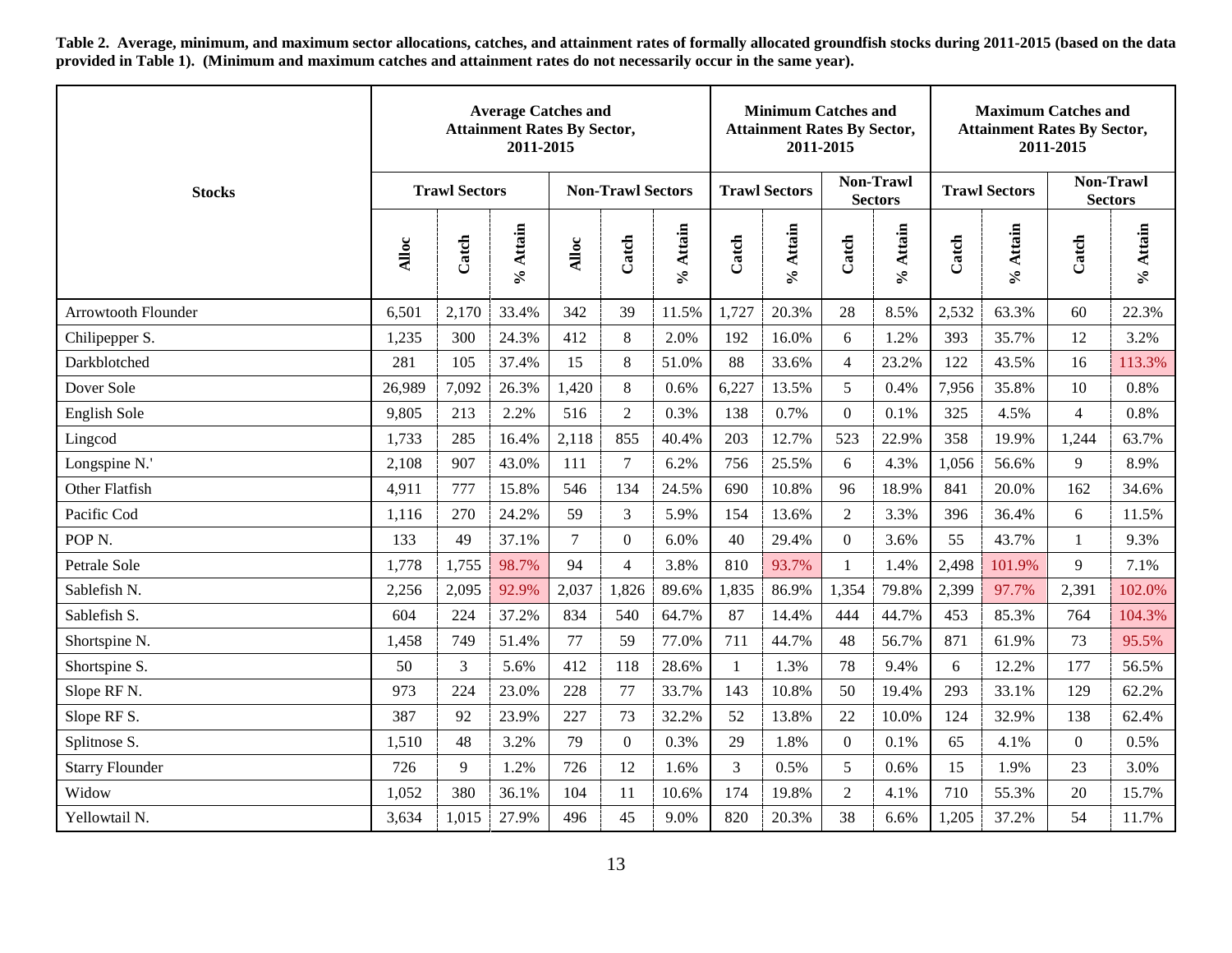<span id="page-13-0"></span>

|                                 |              | 2005        |              | 2006        |              | 2007             |              | 2008         |              | 2009        |                          | 2010         |
|---------------------------------|--------------|-------------|--------------|-------------|--------------|------------------|--------------|--------------|--------------|-------------|--------------------------|--------------|
| <b>Stocks</b>                   | <b>Trawl</b> | Non-Trawl   | <b>Trawl</b> | Non-Trawl   | <b>Trawl</b> | <b>Non-Trawl</b> | <b>Trawl</b> | Non-Trawl    | <b>Trawl</b> | Non-Trawl   | <b>Trawl</b>             | Non-Trawl    |
| <b>Arrowtooth Flounder</b>      | 2,077.2      | 4.1         | 1,719.1      | 4.0         | 2,032.4      | 3.4              | 2,636.2      | 5.7          | 3,826.9      | 5.8         | 3,220.7                  | 3.8          |
| Chilipepper S of 40°10'         | 32.2         | 3.3         | 24.4         | 6.3         | 41.9         | 5.7              | 92.7         | 5.8          | 236.3        | 0.7         | 320.4                    | 0.3          |
| Darkblotched                    | 82.5         | 4.2         | 89.3         | 6.7         | 124.5        | 7.1              | 104.3        | 6.9          | 129.9        | 8.4         | 164.3                    | 11.3         |
| Dover Sole                      | 6,754.6      | 2.7         | 5,744.6      | 1.8         | 8,972.8      | 2.3              | 10,975.9     | 2.3          | 11,617.1     | 7.8         | 10,331.0                 | 3.7          |
| English Sole                    | 861.6        |             | 869.0        | $\mathbf c$ | 621.8        |                  | 327.1        | $\mathbf{c}$ | 265.8        | $\mathbf c$ | 158.5                    | $\mathbf{c}$ |
| Lingcod                         | 84.2         | 84.0        | 125.6        | 87.1        | 125.5        | 91.3             | 111.7        | 98.4         | 109.8        | 74.9        | 74.8                     | 61.3         |
| Longspine N of 34°27'           | 630.0        | 7.1         | 734.0        | 8.0         | 791.0        | 6.0              | 1,235.6      | 0.9          | 1,146.4      | 4.1         | 1,328.0                  | 5.6          |
| Other Flatfish                  | 1,111.9      | 1.9         | 1,060.8      | 2.3         | 876.3        | 2.8              | 737.5        | 3.5          | 885.8        | 2.5         | 674.4                    | 3.8          |
| Pacific Cod                     | 724.9        | 2.5         | 330.6        | 0.4         | 43.2         | 0.1              | 11.7         | 0.1          | 87.1         | 1.2         | 99.7                     | 2.9          |
| Pacific Ocean Perch N of 40°10' | 57.8         | 0.8         | 64.9         | 0.2         | 126.0        | 0.6              | 68.7         | 0.3          | 94.1         | 0.6         | 76.5                     | 3.6          |
| Petrale Sole                    | 2,703.8      | 0.3         | 2,583.1      | 0.4         | 2,207.6      | 0.3              | 2,175.3      | 0.4          | 1.697.8      | 0.2         | 772.2                    | 0.4          |
| Sablefish N of $36^{\circ}$     | 2,286.6      | 3,057.9     | 2,469.3      | 2,852.9     | 2,434.9      | 2,083.3          | 2,856.5      | 2,259.1      | 3,040.2      | 2,743.7     | 2,534.9                  | 2,688.6      |
| Sablefish S of 36°              | 56.3         | 89.2        | 11.6         | 178.7       | 7.6          | 183.1            | 17.6         | 199.6        | $\mathbf{c}$ | 745.8       | $\overline{\phantom{a}}$ | 1,024.3      |
| Shortspine N of 34°27'          | 499.7        | 18.8        | 529.5        | 26.3        | 816.5        | 21.8             | 1,206.0      | 20.2         | 1,313.1      | 39.1        | 1,111.6                  | 58.5         |
| Shortspine S of 34°27'          | $\mathbf c$  | $\mathbf c$ |              | $\mathbf c$ |              | $\mathbf c$      |              | $\mathbf c$  |              | $\mathbf c$ |                          |              |
| Slope RF N of 40°10'            | 95.1         | 64.1        | 82.3         | 62.6        | 135.1        | 57.8             | 93.4         | 64.1         | 118.1        | 90.7        | 172.1                    | 84.3         |
| Slope RF S of 40°10'            | 111.7        | 55.7        | 94.6         | 81.5        | 85.6         | 35.3             | 151.4        | 40.6         | 124.4        | 92.4        | 80.0                     | 93.1         |
| Splitnose S of 40°10'           | 86.4         | 0.7         | 117.8        | 0.1         | 66.5         | 0.2              | 79.1         | 0.1          | 48.9         | 0.5         | 47.7                     | 0.0          |
| <b>Starry Flounder</b>          | 46.6         | 0.2         | 63.3         | 0.1         | 19.3         | 0.2              | 12.7         | 0.3          | 17.7         | 0.1         | 29.6                     | 0.1          |
| Widow                           | 80.2         | 0.5         | 55.6         | 0.8         | 86.6         | 4.8              | 103.2        | 1.3          | 112.8        | 0.5         | 66.0                     | 0.1          |
| Yellowtail N of 40°10'          | 202.8        | 3.1         | 180.3        | 2.8         | 197.5        | 2.4              | 53.0         | 1.7          | 86.5         | 0.9         | 213.1                    | 1.4          |
| Totals                          | 18,586       | 3,401       | 16,950       | 3,323       | 19,812       | 2,508            | 23,050       | 2,711        | 24,959       | 3,820       | 21,475                   | 4,047        |

**Table 3. Landings (in mt) of stocks subject to formal allocations by trawl and non-trawl sectors prior to implementation of Amendment 21, 2005-2010.**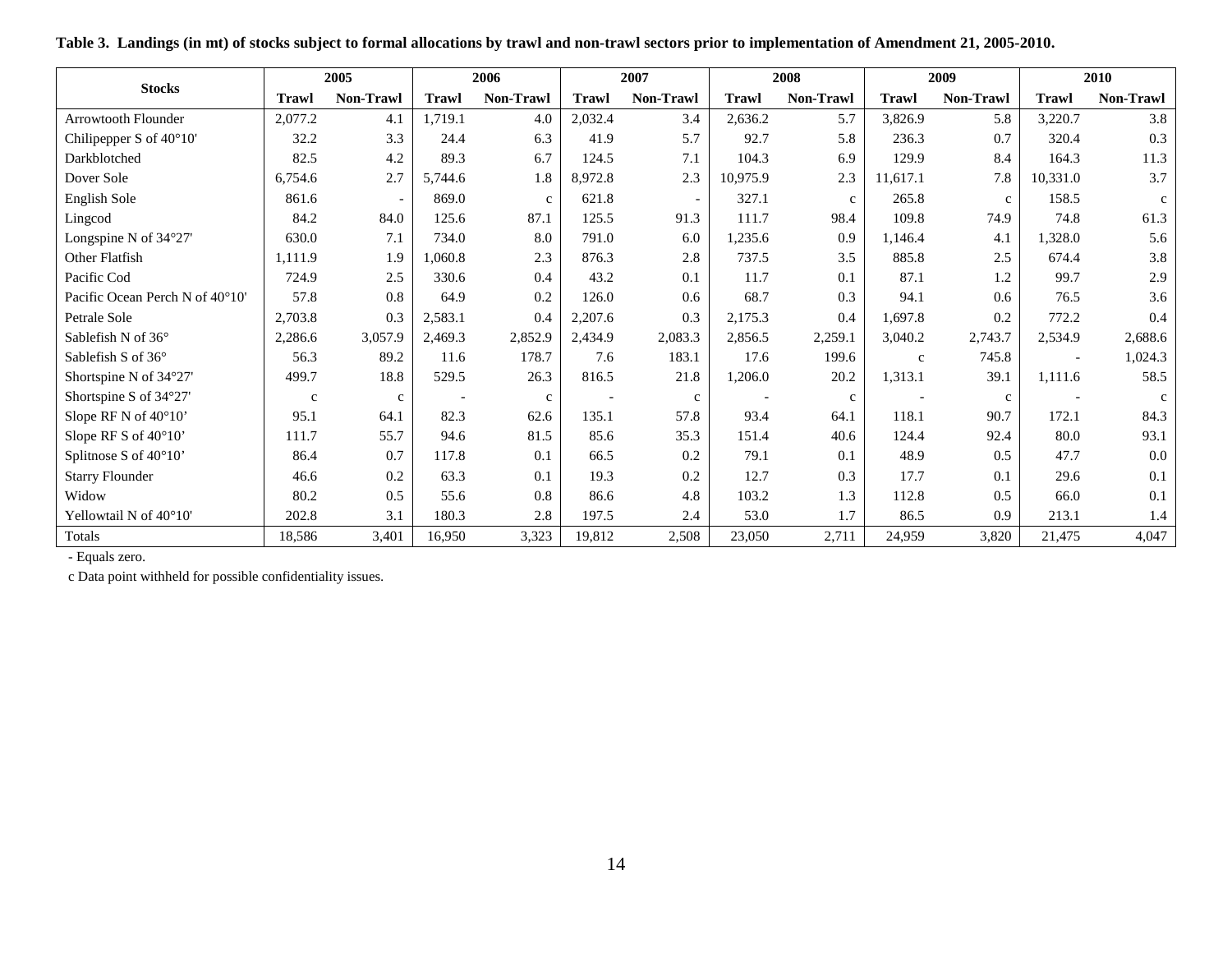<span id="page-14-0"></span>

| <b>Stocks</b>                   |              | 2011        |              | 2012         |              | 2013         |              | 2014                     |             | 2015                     |         | 2016      |
|---------------------------------|--------------|-------------|--------------|--------------|--------------|--------------|--------------|--------------------------|-------------|--------------------------|---------|-----------|
|                                 | <b>Trawl</b> | Non-Trawl   | <b>Trawl</b> | Non-Trawl    | <b>Trawl</b> | Non-Trawl    | <b>Trawl</b> | Non-Trawl                | Trawl       | Non-Trawl                | Trawl   | Non-Trawl |
| <b>Arrowtooth Flounder</b>      | 2,238.2      | 4.2         | 2,278.8      | 3.2          | 1,984.6      | 3.5          | 1,234.9      | 1.7                      | 1,323.4     | 0.9                      | 1,099.4 | 1.9       |
| Chilipepper S of 40°10'         | 292.4        | 0.7         | 234.9        | 1.2          | 322.9        | 1.0          | 274.4        | 1.0                      | 173.8       | 1.2                      | 73.1    | 0.5       |
| Darkblotched                    | 89.4         | 15.7        | 88.8         | 7.7          | 114.9        | 3.4          | 90.9         | 2.6                      | 125.8       | 3.2                      | 122.3   | 3.6       |
| Dover Sole                      | 7,649.1      | 3.0         | 7,217.2      | 3.2          | 7,857.6      | 2.5          | 6,383.7      | 2.6                      | 6,259.4     | 3.1                      | 7,181.8 | 2.4       |
| English Sole                    | 109.7        |             | 115.5        | $\mathbf{C}$ | 198.6        | 0.0          | 193.9        | $\overline{\phantom{a}}$ | 243.6       | $\overline{\phantom{a}}$ | 296.2   |           |
| Lingcod                         | 251.9        | 73.5        | 351.3        | 83.6         | 334.2        | 105.7        | 245.5        | 124.8                    | 195.5       | 211.4                    | 270.3   | 158.2     |
| Longspine N of 34°27'           | 902.3        | 4.7         | 862.9        | 2.9          | 1,032.7      | 3.4          | 856.2        | 2.5                      | 735.0       | 2.2                      | 640.9   | 4.7       |
| Other Flatfish                  | 586.7        | 5.9         | 599.4        | 7.9          | 710.6        | 9.9          | 680.1        | 14.4                     | 662.6       | 10.2                     | 676.8   | 6.4       |
| Pacific Cod                     | 262.8        | 2.2         | 395.6        | 2.5          | 153.8        | 1.9          | 165.6        | 0.9                      | 376.8       | 3.9                      | 385.0   | 6.2       |
| Pacific Ocean Perch N of 40°10' | 46.5         | 0.7         | 52.0         | 0.4          | 50.6         | 0.2          | 43.5         | 0.2                      | 50.3        | 0.1                      | 55.5    | 0.2       |
| Petrale Sole                    | 806.3        | 0.9         | 1,039.1      | 1.1          | 2,111.5      | 0.9          | 2,307.5      | 0.4                      | 2,486.8     | 2.2                      | 2,496.5 | 1.9       |
| Sablefish N of 36°              | 2,373.4      | 2,287.8     | 2,222.7      | 1,787.2      | 1,846.9      | 1,311.9      | 1,843.1      | 1,454.9                  | 2,178.7     | 1,850.3                  | 2,290.7 | 1,946.3   |
| Sablefish S of 36°              | 450.9        | 755.8       | 223.9        | 476.3        | 86.5         | 526.6        | 205.2        | 478.7                    | 160.4       | 440.8                    | 179.9   | 408.6     |
| Shortspine N of 34°27'          | 723.1        | 61.6        | 719.2        | 56.8         | 838.9        | 52.6         | 681.8        | 48.1                     | 726.1       | 41.8                     | 749.9   | 40.0      |
| Shortspine S of 34°27'          |              | $\mathbf c$ |              | $\mathbf{c}$ |              | $\mathbf{c}$ | $\mathbf c$  | $\mathbf{c}$             | $\mathbf c$ | $\mathbf c$              |         | 109.1     |
| Slope RF N of 40°10'            | 130.4        | 62.6        | 203.7        | 65.9         | 170.5        | 55.4         | 159.6        | 36.2                     | 216.1       | 51.2                     | 146.1   | 60.9      |
| Slope RF S of 40°10'            | 52.0         | 131.7       | 118.4        | 120.4        | 112.4        | 30.2         | 97.5         | 33.3                     | 66.7        | 30.8                     | 48.3    | 27.5      |
| Splitnose S of 40°10'           | 8.6          | 0.1         | 19.4         | 0.3          | 14.7         | 0.1          | 16.2         | 0.4                      | 6.7         | 0.2                      | 1.8     | 0.0       |
| <b>Starry Flounder</b>          | 11.1         | 0.1         | 10.8         | 0.1          | 5.8          | 0.3          | 19.3         | 0.2                      | 10.4        | 11.4                     | 13.9    | 0.0       |
| Widow                           | 127.7        | 0.1         | 155.2        | 0.2          | 414.3        | 0.9          | 650.9        | 1.5                      | 814.6       | 0.6                      | 834.4   | 0.8       |
| Yellowtail N of 40°10'          | 753.4        | 1.2         | 1,002.3      | 1.5          | 721.6        | 1.7          | 1,165.9      | 1.7                      | 1,450.6     | 3.2                      | 1,158.4 | 1.6       |
| Totals                          | 17,866       | 3,412       | 17,911       | 2,622        | 19,083       | 2,112        | 17,316       | 2,206                    | 18,263      | 2,669                    | 18,721  | 2,781     |

**Table 4. Landings (in mt) of stocks subject to formal allocations by trawl and non-trawl sectors since implementation of Amendment 21, 2011-2016.**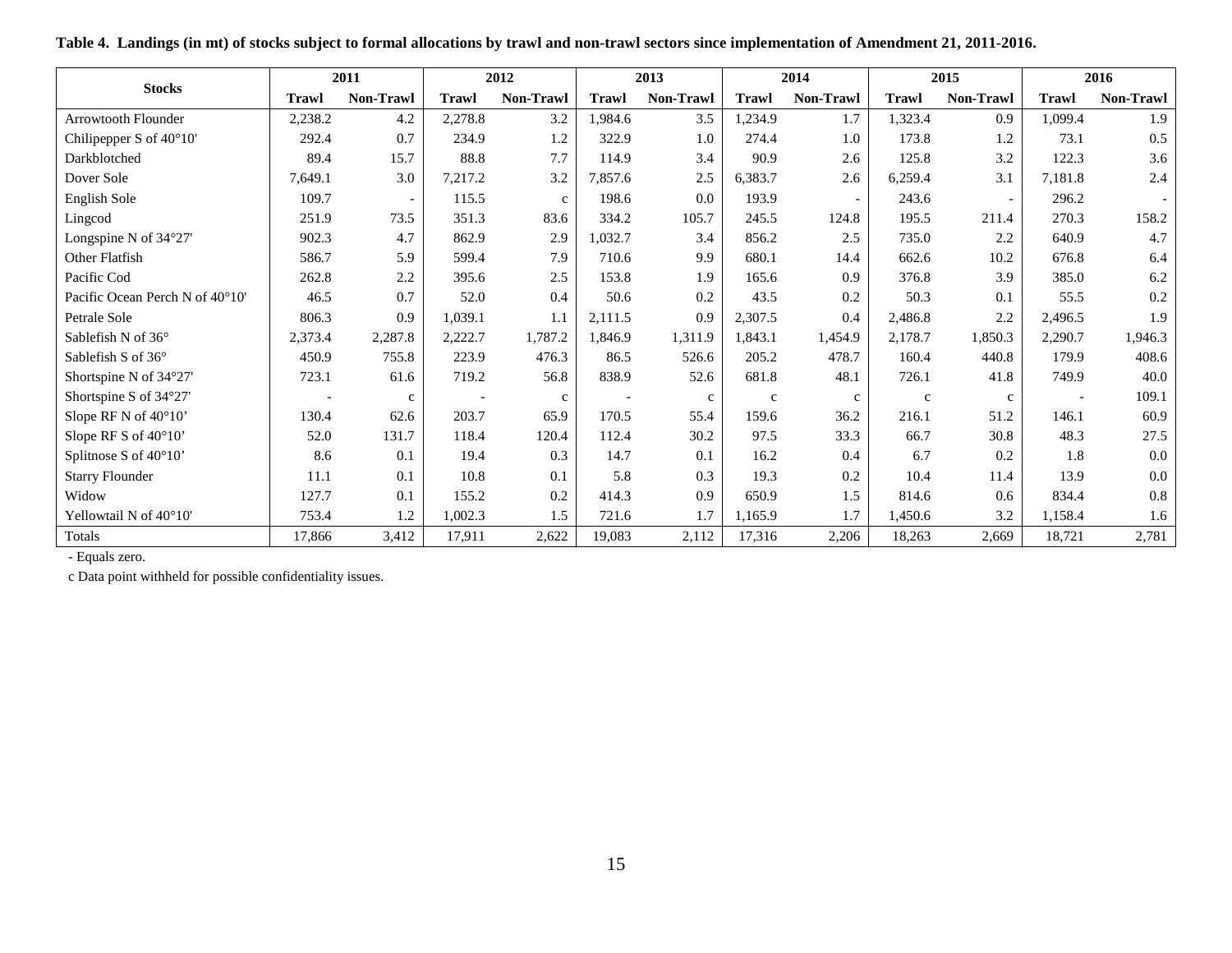<span id="page-15-0"></span>

|                                 |              | 2005         |              | 2006        |              | 2007                     |              | 2008        |              | 2009         |                          | 2010         |
|---------------------------------|--------------|--------------|--------------|-------------|--------------|--------------------------|--------------|-------------|--------------|--------------|--------------------------|--------------|
| <b>Stocks</b>                   | <b>Trawl</b> | Non-Trawl    | <b>Trawl</b> | Non-Trawl   | <b>Trawl</b> | Non-Trawl                | <b>Trawl</b> | Non-Trawl   | <b>Trawl</b> | Non-Trawl    | Trawl                    | Non-Trawl    |
| <b>Arrowtooth Flounder</b>      | 582.0        | 1.2          | 488.2        | 1.2         | 515.2        | 1.0                      | 650.3        | 1.9         | 920.9        | 1.8          | 755.1                    | 0.9          |
| Chilipepper S of 40°10'         | 47.6         | 9.9          | 39.0         | 21.4        | 73.8         | 29.1                     | 181.5        | 27.8        | 360.2        | 3.0          | 479.8                    | 1.2          |
| Darkblotched                    | 93.8         | 11.4         | 105.2        | 13.1        | 156.5        | 12.9                     | 133.4        | 13.1        | 161.3        | 15.9         | 186.4                    | 25.8         |
| Dover Sole                      | 6,588.2      | 3.4          | 5,496.4      | 3.0         | 8,469.9      | 6.1                      | 10,114.6     | 3.3         | 9,511.3      | 9.0          | 7,608.2                  | 4.0          |
| English Sole                    | 742.1        |              | 720.2        | $\mathbf c$ | 499.7        | $\overline{\phantom{a}}$ | 265.8        | $\mathbf c$ | 197.6        | $\mathbf c$  | 117.7                    | $\mathbf{C}$ |
| Lingcod                         | 141.0        | 346.5        | 207.8        | 373.1       | 233.7        | 416.0                    | 192.2        | 475.2       | 196.6        | 369.2        | 148.8                    | 298.9        |
| Longspine N of $34^{\circ}27'$  | 746.0        | 72.8         | 1,069.6      | 74.5        | 960.8        | 54.8                     | 1,369.1      | 7.1         | 902.0        | 8.0          | 1,091.2                  | 26.2         |
| Other Flatfish                  | 1,219.9      | 7.4          | 1.047.2      | 17.7        | 819.1        | 20.6                     | 687.5        | 20.6        | 817.6        | 14.7         | 634.8                    | 29.9         |
| Pacific Cod                     | 904.3        | 2.3          | 423.8        | 0.4         | 60.6         | 0.1                      | 16.1         | 0.1         | 99.5         | 1.0          | 107.9                    | 7.7          |
| Pacific Ocean Perch N of 40°10' | 71.8         | 0.8          | 79.4         | 0.3         | 131.1        | 0.8                      | 81.1         | 0.4         | 91.8         | 1.0          | 82.9                     | 4.2          |
| Petrale Sole                    | 6,581.8      | 0.5          | 6,722.4      | 0.9         | 5,559.5      | 0.6                      | 5,447.9      | 1.0         | 3,767.5      | 0.4          | 2,124.2                  | $1.2\,$      |
| Sablefish N of $36^{\circ}$     | 6,798.4      | 14,087.4     | 8,412.5      | 14,428.8    | 9,038.8      | 11,037.5                 | 12,712.8     | 13,534.9    | 13,790.7     | 17,048.8     | 11,911.4                 | 18,732.6     |
| Sablefish S of 36°              | 108.9        | 490.5        | 28.8         | 767.1       | 19.6         | 820.1                    | 57.3         | 960.0       | $\mathbf{C}$ | 3,314.7      | $\overline{\phantom{a}}$ | 4,791.4      |
| Shortspine N of 34°27'          | 1,103.3      | 136.8        | 1,216.0      | 200.5       | 1,477.1      | 132.3                    | 2,143.3      | 112.9       | 1,978.9      | 211.1        | 1,703.1                  | 404.2        |
| Shortspine S of 34°27'          | $\mathbf c$  | $\mathbf{c}$ |              | c           |              | $\mathbf{C}$             |              | $\mathbf c$ |              | $\mathbf{C}$ |                          | $\mathbf{c}$ |
| Slope RF N of 40°10'            | 116.2        | 76.9         | 100.1        | 75.6        | 154.8        | 68.6                     | 109.2        | 84.5        | 135.8        | 116.4        | 168.8                    | 130.3        |
| Slope RF S of 40°10'            | 137.9        | 178.8        | 138.3        | 242.3       | 137.5        | 136.5                    | 302.8        | 163.7       | 206.6        | 275.4        | 121.5                    | 273.2        |
| Splitnose S of 40°10'           | 75.0         | 1.4          | 90.2         | 0.3         | 68.3         | 0.5                      | 74.6         | 0.1         | 43.7         | 1.3          | 40.5                     | 0.1          |
| <b>Starry Flounder</b>          | 57.0         | 1.2          | 68.5         | 0.4         | 24.0         | 0.9                      | 15.7         | 2.4         | 22.8         | 0.4          | 28.7                     | 0.7          |
| Widow                           | 80.0         | 1.6          | 54.7         | 3.0         | 87.0         | 15.7                     | 80.6         | 5.5         | 94.2         | 1.9          | 54.5                     | 0.3          |
| Yellowtail N of 40°10'          | 219.5        | 9.0          | 187.8        | 8.8         | 166.4        | 9.2                      | 46.2         | 6.4         | 78.5         | 2.8          | 188.8                    | 3.6          |
| Totals                          | 26,415       | 15,440       | 26,696       | 16,232      | 28,653       | 12,763                   | 34,682       | 15,421      | 33,378       | 21,397       | 27,554                   | 24,737       |

**Table 5. Inflation-adjusted ex-vessel revenues (in thousands of 2016 \$) from landings of stocks subject to formal allocations by trawl and non-trawl sectors prior to implementation of Amendment 21, 2005-2010.**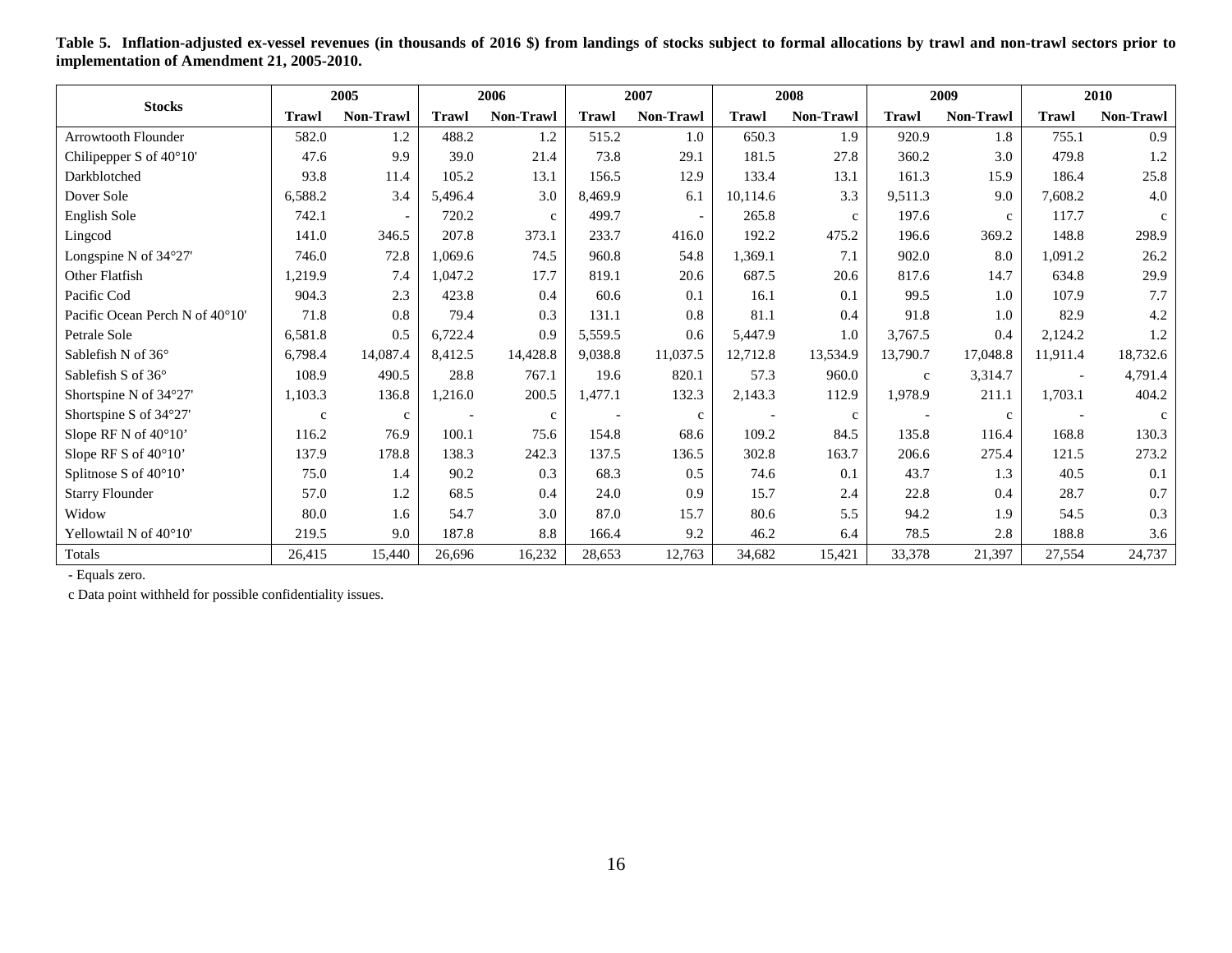<span id="page-16-0"></span>

|                                 |              | 2011                     |          | 2012             |              | 2013         |              | 2014                     |              | 2015                     |              | 2016                     |
|---------------------------------|--------------|--------------------------|----------|------------------|--------------|--------------|--------------|--------------------------|--------------|--------------------------|--------------|--------------------------|
| <b>Stocks</b>                   | <b>Trawl</b> | Non-Trawl                | Trawl    | <b>Non-Trawl</b> | <b>Trawl</b> | Non-Trawl    | <b>Trawl</b> | Non-Trawl                | <b>Trawl</b> | Non-Trawl                | <b>Trawl</b> | Non-Trawl                |
| <b>Arrowtooth Flounder</b>      | 520.2        | 1.2                      | 659.3    | 1.1              | 506.4        | 0.9          | 268.5        | 0.8                      | 283.9        | 0.2                      | 233.9        | 0.4                      |
| Chilipepper S of 40°10'         | 442.6        | 2.9                      | 377.6    | 5.5              | 491.7        | 4.5          | 463.6        | 4.4                      | 277.3        | 4.8                      | 138.5        | 2.3                      |
| Darkblotched                    | 101.2        | 40.0                     | 101.8    | 19.6             | 126.3        | 8.7          | 91.2         | 8.6                      | 127.2        | 7.7                      | 122.2        | 9.2                      |
| Dover Sole                      | 7,422.5      | 5.7                      | 7,019.7  | 8.3              | 7,978.6      | 2.9          | 6.469.9      | 3.4                      | 6,243.1      | 4.8                      | 6,878.9      | 4.3                      |
| English Sole                    | 81.6         | $\overline{\phantom{a}}$ | 91.2     | $\mathbf{c}$     | 145.2        | 0.1          | 138.9        | $\overline{\phantom{a}}$ | 164.4        | $\overline{\phantom{a}}$ | 202.6        | $\overline{\phantom{a}}$ |
| Lingcod                         | 446.0        | 384.6                    | 609.6    | 467.7            | 559.8        | 609.2        | 412.1        | 754.8                    | 407.8        | 1,227.3                  | 570.4        | 931.0                    |
| Longspine N of $34^{\circ}27'$  | 906.9        | 19.2                     | 910.6    | 10.3             | 1,049.7      | 8.7          | 843.9        | 7.8                      | 722.5        | 6.0                      | 647.3        | 15.2                     |
| Other Flatfish                  | 645.8        | 36.1                     | 661.4    | 57.4             | 693.0        | 62.8         | 672.6        | 91.9                     | 603.1        | 65.9                     | 580.0        | 61.9                     |
| Pacific Cod                     | 347.9        | 1.5                      | 551.2    | 3.1              | 196.2        | 2.1          | 195.4        | 0.9                      | 486.5        | 6.6                      | 494.1        | 9.8                      |
| Pacific Ocean Perch N of 40°10' | 54.4         | 1.6                      | 58.5     | 1.1              | 55.0         | 0.5          | 40.0         | 0.4                      | 54.9         | 0.1                      | 52.6         | 0.4                      |
| Petrale Sole                    | 2,741.0      | 4.7                      | 3,565.8  | 2.5              | 6,024.8      | 2.6          | 5,862.0      | 1.1                      | 6,722.1      | 7.6                      | 6,521.5      | 5.5                      |
| Sablefish N of $36^{\circ}$     | 15,825.0     | 20,905.6                 | 10.476.3 | 11,942.2         | 7.480.5      | 7,211.5      | 9.144.1      | 9,081.6                  | 10.968.9     | 11,583.3                 | 12,172.6     | 12,937.6                 |
| Sablefish S of 36°              | 2,429.7      | 4,355.7                  | 1,082.0  | 2,938.7          | 389.7        | 3,195.4      | 1.146.3      | 2,649.0                  | 1,012.4      | 2,347.7                  | 876.1        | 2,359.9                  |
| Shortspine N of 34°27'          | 1,308.1      | 455.5                    | 1,350.2  | 410.0            | 1,626.0      | 466.0        | 1,417.7      | 426.3                    | 1,361.7      | 361.0                    | 1,329.3      | 309.9                    |
| Shortspine S of 34°27'          |              | $\mathbf c$              |          | $\mathbf{C}$     |              | $\mathbf{C}$ | $\mathbf{C}$ | $\mathbf c$              | $\mathbf c$  | $\mathbf{c}$             |              | 1,624.1                  |
| Slope RF N of $40^{\circ}10'$   | 136.5        | 108.6                    | 210.1    | 130.7            | 167.2        | 108.2        | 145.4        | 67.2                     | 152.1        | 107.9                    | 125.8        | 124.4                    |
| Slope RF S of 40°10'            | 86.2         | 399.5                    | 206.0    | 390.0            | 202.1        | 94.9         | 183.0        | 110.3                    | 117.2        | 106.9                    | 91.8         | 106.5                    |
| Splitnose S of 40°10'           | 6.7          | 0.3                      | 12.7     | 1.3              | 10.2         | 0.2          | 9.9          | 1.7                      | 5.3          | 0.8                      | 1.3          | 0.0                      |
| <b>Starry Flounder</b>          | 12.8         | 0.9                      | 13.8     | 0.9              | 9.6          | 0.9          | 24.4         | 1.2                      | 13.8         | 21.5                     | 15.6         | 0.2                      |
| Widow                           | 132.3        | 0.2                      | 152.9    | 0.8              | 425.5        | 4.0          | 641.4        | 6.0                      | 738.7        | 2.3                      | 758.5        | 3.8                      |
| Yellowtail N of 40°10'          | 875.9        | 3.3                      | 1,183.5  | 4.3              | 817.8        | 5.5          | 1,299.4      | 5.9                      | 1,533.4      | 12.2                     | 1,092.3      | 4.3                      |
| Totals                          | 34,523       | 26,727                   | 29,294   | 16,395           | 28,955       | 11,790       | 29,470       | 13,223                   | 31,996       | 15,875                   | 32,906       | 18,511                   |

**Table 6. Inflation-adjusted ex-vessel revenues (in thousands of 2016 \$) from landings of stocks subject to formal allocations by trawl and non-trawl sectors since implementation of Amendment 21, 2011-2016.**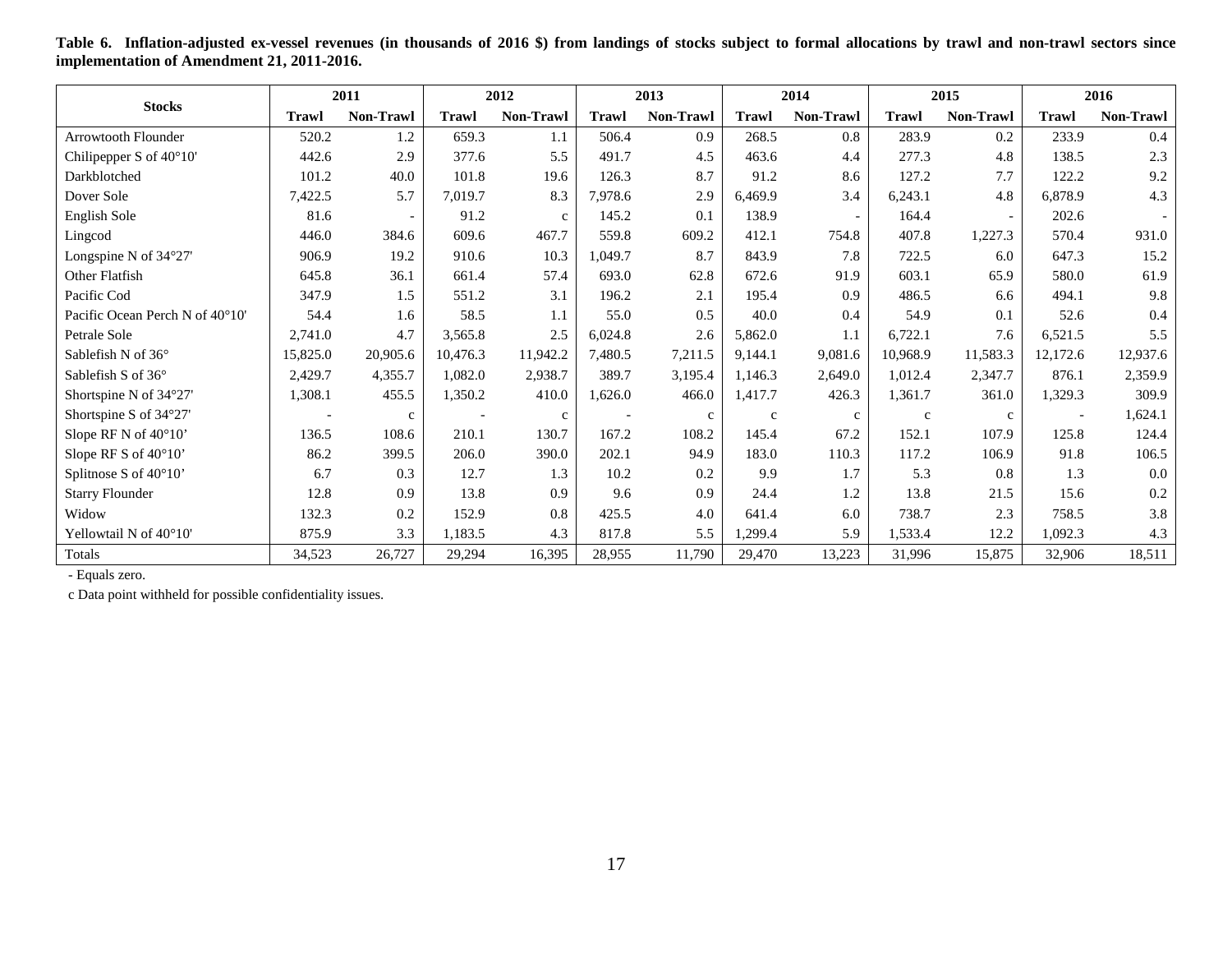<span id="page-17-0"></span>

|                                  |              | 2005             |              | 2006         |              | 2007         |              | 2008         |              | 2009         |                          | 2010         |
|----------------------------------|--------------|------------------|--------------|--------------|--------------|--------------|--------------|--------------|--------------|--------------|--------------------------|--------------|
| <b>Port Group</b>                | <b>Trawl</b> | <b>Non-Trawl</b> | Trawl        | Non-Trawl    | <b>Trawl</b> | Non-Trawl    | <b>Trawl</b> | Non-Trawl    | Trawl        | Non-Trawl    | <b>Trawl</b>             | Non-Trawl    |
| Washington                       | 2,891.6      | 1,096.5          | 1.764.1      | 1,132.5      | 1.700.9      | 741.5        | 1,674.5      | 692.8        | 2,691.7      | 820.9        | 2,217.2                  | 847.6        |
| Astoria-Tillamook                | 5,630.2      | 251.1            | 5,702.0      | 214.7        | 6,134.7      | 159.8        | 7,433.0      | 162.4        | 8,051.4      | 173.0        | 6,979.4                  | 38.1         |
| Newport                          | 1,650.3      | 386.5            | 1,480.8      | 448.5        | 2,128.1      | 340.9        | 2,914.9      | 410.6        | 3,477.1      | 562.2        | 2,586.7                  | 502.4        |
| Coos Bay                         | 2,202.8      | 353.8            | 2,360.8      | 249.7        | 2,816.2      | 219.2        | 3,266.0      | 247.4        | 3,352.1      | 269.7        | 3,332.2                  | 376.2        |
| <b>Brookings</b>                 | 676.8        | 290.7            | $\mathbf c$  | $\mathbf c$  | $\mathbf c$  | 210.3        | $\mathbf c$  | $\mathbf{C}$ | $\mathbf{c}$ | $\mathbf{C}$ | $\mathbf{c}$             | $\mathbf{c}$ |
| <b>Crescent City</b>             | 617.0        | 84.4             | $\mathbf c$  | $\mathbf{c}$ | 669.9        | 63.0         | 766.9        | 57.5         | 970.2        | $\mathbf{C}$ | 271.3                    | $\mathbf{c}$ |
| Eureka                           | $\mathbf{C}$ | $\mathbf c$      | $\mathbf{c}$ | $\mathbf{C}$ | 2,788.5      | $\mathbf{C}$ | 2,807.5      | $\mathbf{C}$ | 2,558.6      | $\mathbf{C}$ | 2,328.3                  | $\mathbf{c}$ |
| Fort Bragg                       | 1,513.3      | 341.0            | 1,188.0      | 221.8        | 1,237.1      | $\mathbf{C}$ | 1,469.4      | 207.6        | 1,648.2      | $\mathbf{C}$ | 1,534.4                  | $\mathbf c$  |
| San Francisco (incl. Bodega Bay) | 594.2        | 63.0             | 649.3        | 82.3         | 1,077.3      | 67.1         | 1,037.4      | 71.0         | 706.5        | 122.1        | 629.1                    | 115.2        |
| Monterey                         | 591.7        | 233.6            | 618.3        | 209.6        | 206.5        | 161.0        | 259.5        | 180.7        | 250.8        | 140.5        | $\mathbf{c}$             | 185.0        |
| Morro Bay                        | 421.1        | 20.0             | 39.5         | 139.5        | 28.3         | 125.2        | 168.3        | 155.5        | $\mathbf{c}$ | 707.8        | $\mathbf{c}$             | 857.7        |
| Santa Barbara                    | $\mathbf{C}$ | 57.4             | $\mathbf c$  | 59.0         | $\mathbf c$  | 41.0         | c            | 29.2         | $\mathbf{c}$ | 87.4         | $\mathbf{c}$             | 227.5        |
| Los Angeles                      | $\mathbf{C}$ | 115.1            | $\mathbf{c}$ | 79.9         | $\mathbf c$  | 120.1        | $\mathbf c$  | 114.5        | $\mathbf c$  | 118.8        | $\mathbf c$              | 121.7        |
| San Diego                        |              | 70.1             |              | 97.4         |              | 64.1         |              | 112.6        |              | 87.3         | $\overline{\phantom{a}}$ | 109.7        |
| Totals                           | 16,789.0     | 3,363.1          | 13,802.7     | 2,935.0      | 18,787.4     | 2,313.3      | 21,797.5     | 2,441.8      | 23,706.6     | 3,089.7      | 19,878.7                 | 3,381.0      |

**Table 7. Landings (in mt) by port group of stocks subject to formal allocations by trawl and non-trawl sectors prior to implementation of Amendment 21, 2005-2010.**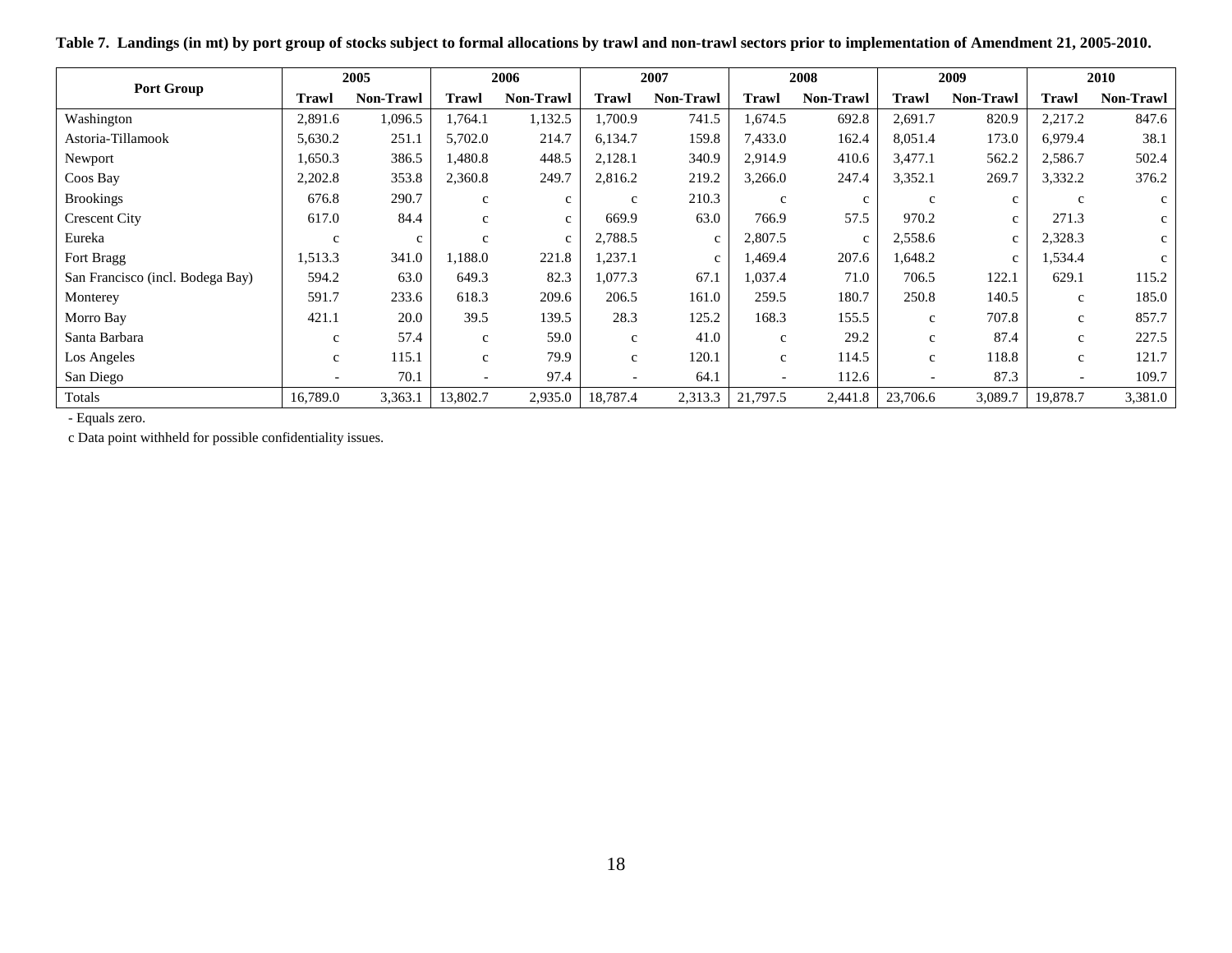<span id="page-18-0"></span>

|                                  |              | 2011             |              | 2012             |              | 2013             |                          | 2014             |                          | 2015             |                          | 2016             |
|----------------------------------|--------------|------------------|--------------|------------------|--------------|------------------|--------------------------|------------------|--------------------------|------------------|--------------------------|------------------|
| Port Group                       | Trawl        | <b>Non-Trawl</b> | Trawl        | <b>Non-Trawl</b> | Trawl        | <b>Non-Trawl</b> | Trawl                    | <b>Non-Trawl</b> | Trawl                    | <b>Non-Trawl</b> | <b>Trawl</b>             | <b>Non-Trawl</b> |
| Washington                       | 2,134.8      | 598.9            | 2,583.4      | 497.9            | 1,676.9      | 388.7            | 1,190.7                  | 389.4            | 829.1                    | 456.2            | 795.1                    | 522.9            |
| Astoria-Tillamook                | 6,661.0      | 101.8            | 6,391.4      | 72.1             | 7,470.9      | 91.9             | 6,558.0                  | 69.6             | 7,916.3                  | 137.7            | 8,118.2                  | 136.5            |
| Newport                          | 1,239.5      | 413.3            | 1,385.0      | 379.1            | 1,901.0      | 228.4            | 1,794.6                  | 218.7            | 2,824.6                  | 378.4            | 3,159.5                  | 425.6            |
| Coos Bay                         | 1,967.7      | 275.9            | 2,005.2      | 200.9            | $\mathbf{c}$ | 165.9            | $\mathbf{C}$             | 145.3            | $\mathbf{c}$             | 188.2            | $\mathbf{c}$             | 149.3            |
| <b>Brookings</b>                 | $\mathbf{C}$ | 303.9            | $\mathbf{C}$ | 230.0            | 1,267.3      | 167.5            | .436.0                   | 180.1            | 1,044.9                  | 194.4            | $\mathbf{c}$             | 173.7            |
| <b>Crescent City</b>             | $\mathbf{C}$ | $\mathbf{c}$     | $\mathbf{c}$ | $\mathbf c$      | $\mathbf{c}$ | $\mathbf{C}$     | $\mathbf{C}$             | C                |                          | $\mathbf{c}$     | $\mathbf{c}$             | 52.7             |
| Eureka                           | 1.999.2      | 103.8            | 1,765.4      | 77.0             | 2,224.0      | 50.8             | 2,121.9                  | 41.2             | $\mathbf{c}$             | 93.5             | 2,292.6                  | 109.1            |
| Fort Bragg                       | 1,307.9      | 286.7            | 1,161.6      | 255.2            | 1,439.9      | 187.9            | 1,387.2                  | 264.9            | 1,505.2                  | 336.0            | 866.6                    | 321.7            |
| San Francisco (incl. Bodega Bay) | 375.8        | 177.2            | 284.0        | 108.4            | 646.3        | 87.4             | 415.2                    | 154.1            | 141.4                    | 156.9            | 94.4                     | 171.6            |
| Monterey                         | 342.3        | 168.3            | 449.5        | 142.5            | 199.2        | 105.8            | 525.6                    | 145.0            | $\mathbf{c}$             | 153.5            | $\mathbf{c}$             | 140.8            |
| Morro Bay                        | 614.0        | 547.2            | 750.5        | 278.4            | 379.9        | 321.3            | $\mathbf{c}$             | 253.1            | $\mathbf{c}$             | 210.0            | $\mathbf{c}$             | 153.1            |
| Santa Barbara                    | $\mathbf{C}$ | 298.2            | $\mathbf{c}$ | 213.9            | $\mathbf{c}$ | 211.0            | $\mathbf{c}$             | 197.5            | $\mathbf{C}$             | 200.4            | $\mathbf{c}$             | 277.3            |
| Los Angeles                      | $\mathbf{C}$ | 146.2            | $\mathbf{c}$ | 115.6            | $\mathbf{c}$ | 83.5             | $\mathbf c$              | 85.7             | $\mathbf{c}$             | 60.2             | $\mathbf c$              | 50.0             |
| San Diego                        |              | 106.8            |              | 126.4            | $\mathbf{c}$ | 85.5             | $\overline{\phantom{0}}$ | 108.4            | $\overline{\phantom{0}}$ | 120.8            | $\overline{\phantom{a}}$ | 96.5             |
| Totals                           | 16,642.1     | 3,528.1          | 16,776.0     | 2,697.4          | 17,205.5     | 2,175.5          | 15,429.1                 | 2,252.8          | 14,261.5                 | 2,686.2          | 15,326.4                 | 2,780.7          |

**Table 8. Landings (in mt) by port group of stocks subject to formal allocations by trawl and non-trawl sectors since implementation of Amendment 21, 2011-2016.**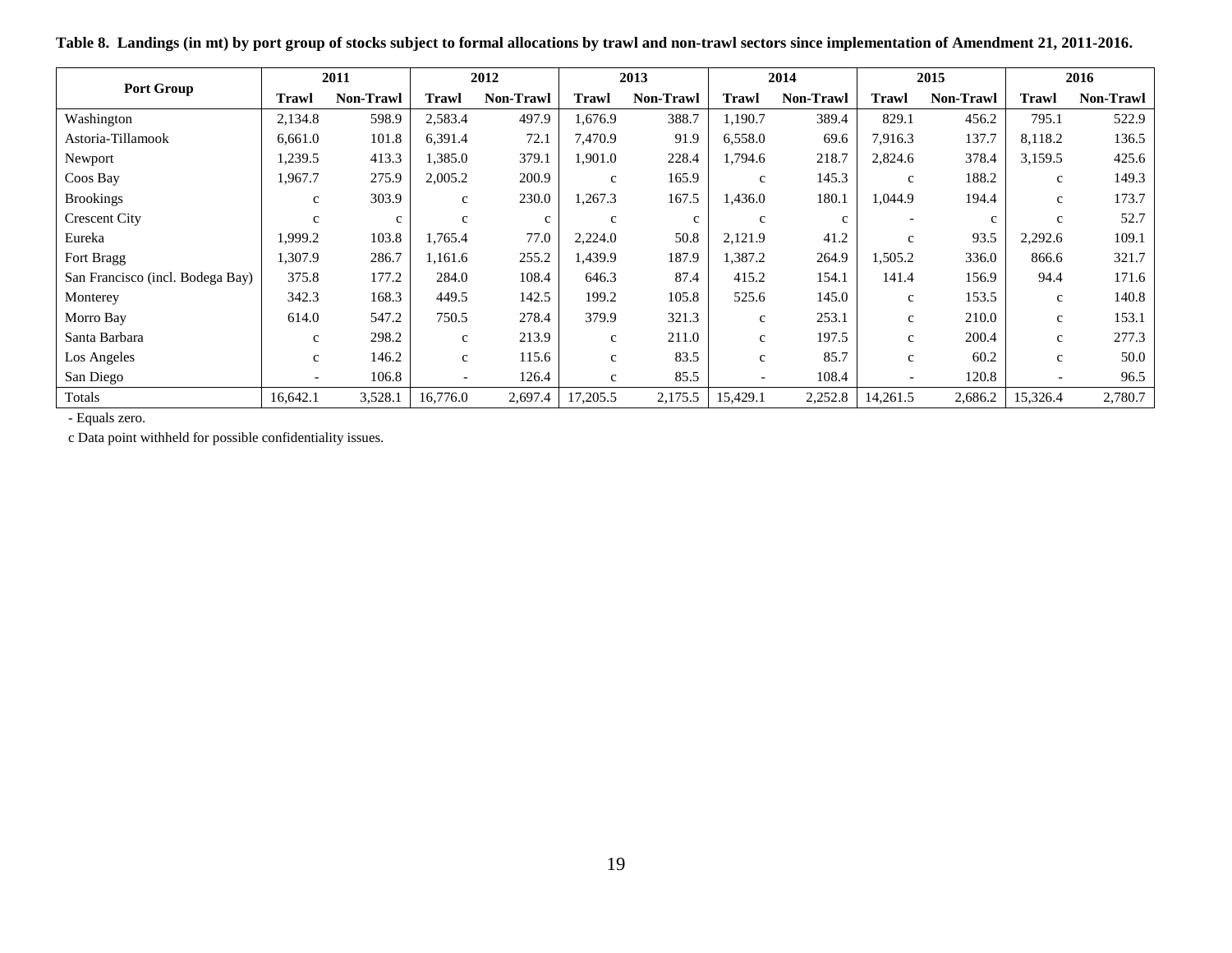

<span id="page-19-0"></span>**Figure 1. Landings and inflation-adjusted ex-vessel revenues of catch of formally allocated stocks by trawl fishery sectors, 2005-2016.**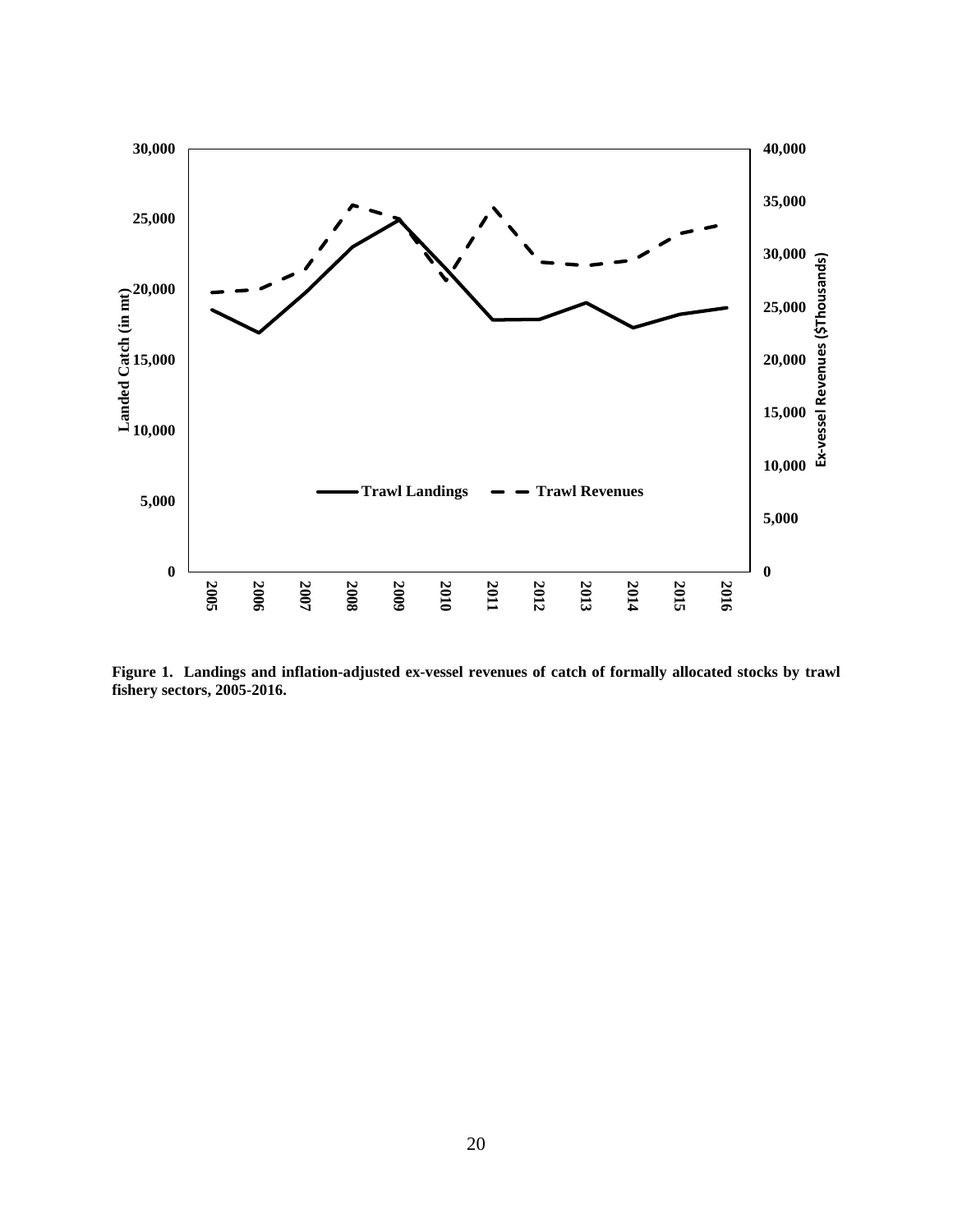

<span id="page-20-0"></span>**Figure 2. Landings and inflation-adjusted ex-vessel revenues of catch of formally allocated stocks by non-trawl fishery sectors, 2005-2016.**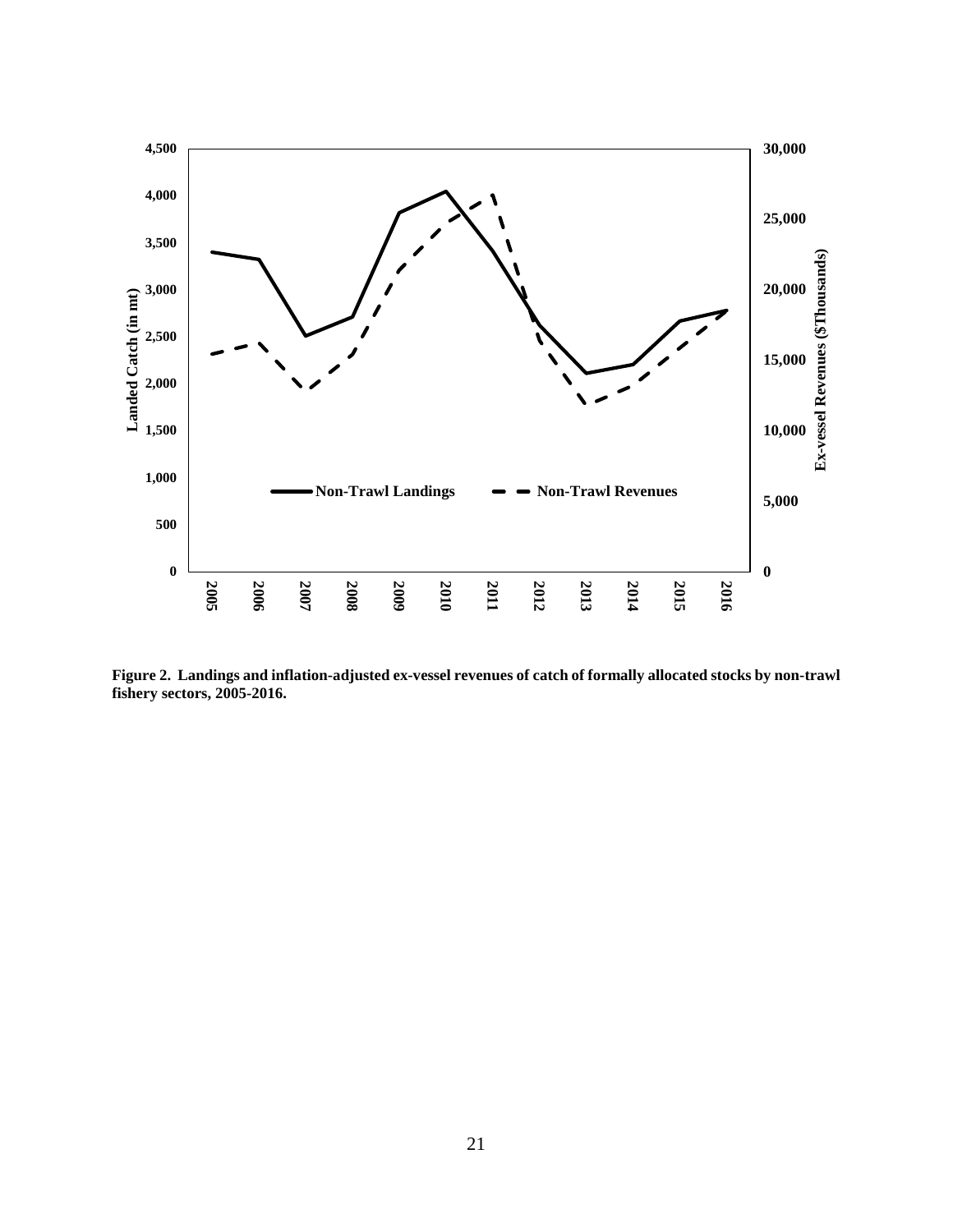| Year           | <b>Fishery</b> |       | <b>Trawl Sectors</b> |          |       | <b>Non-Trawl Sectors</b> |          |
|----------------|----------------|-------|----------------------|----------|-------|--------------------------|----------|
|                | <b>HG</b>      | Catch | <b>Alloc</b>         | % Attain | Catch | <b>Alloc</b>             | % Attain |
| 2011           | 2,095          | 7.4   | 943                  | 0.8%     | 255.0 | 1,152                    | 22.1%    |
| 2012           | 2,095          | 20.0  | 943                  | 2.1%     | 314.4 | 1,152                    | 27.3%    |
| 2013           | 1,102          | 13.7  | 496                  | 2.8%     | 417.5 | 606                      | 68.9%    |
| 2014           | 1,054          | 16.1  | 474                  | 3.4%     | 550.3 | 580                      | 94.9%    |
| 2015           | 995            | 29.1  | 448                  | 6.5%     | 685.0 | 547                      | 125.2%   |
| 2016 b/        | 937            | 24.8  | 422                  | 5.9%     | 639.0 | 515                      | 124.0%   |
| 2011-2016 ave. | 1,380          | 18.5  | 621                  | 3.0%     | 476.9 | 759                      | 62.8%    |

<span id="page-21-0"></span>Table 9. Total catches (in mt) by sector of lingcod south of 40°10' N lat.<sup>a/</sup>, 2011-2016 (highlighted cells indicate attainment rates  $\geq 90\%$ ).

a/ Lingcod were managed north and south of the OR-CA border at 42° N lat. in 2011 and 2012 with the management line shifting to 40°10' N lat. beginning in 2013.

b/ Catch estimates for 2016 are subject to change pending final reconciliation of catch data by the NMFS West Coast Groundfish Observer Program.

### *Allocation of Sablefish North of 36° N lat.*

Sablefish north of 36° N. lat. were formally allocated many years before Am 21 was implemented. However, as with all formal intersector allocations, the Council intended a full review at this juncture. The allocations, estimated mortality, and percent of the annual allocation attained of sablefish north of 36° N. lat. by the non-tribal commercial sectors of the groundfish fishery during 2011-2015 are provided in [Table 10.](#page-23-0)

One issue with the sablefish north allocation is the management line at 36° N. lat. The allocation was decided in an era when the sablefish assessment only assessed the portion of the stock north of 36° N. lat. since the surveys then only extended that far south. However, as is made clear in the last full sablefish assessment [\(Stewart](#page-32-2)*, et al.* 2011), the 36° N lat. line "does not likely correspond to any meaningful biological boundary" and Pt. Conception at 34° 27' N. lat. is a more reasonable biogeographic break for west coast sablefish. For many years, there has been a post-stratification of the assessed biomass using trawl survey data to apportion stock biomass north and south of 36° N. lat. to determine the current allocations.

Changing the management boundary from 36° N. lat. to 34° 27' N. lat. could be done without going through a reallocation process. For example, the current allocation scheme [\(Figure 3\)](#page-23-1) could be recalculated for the portion of the stock north of 34° 27' N. lat. by adding the average proportion of the trawl survey biomass between 34° 27' N. lat. and 36° N. lat. and recalculating the sector allocation percentages north and south. There is an automatic way to recalculate quota shares for individual fishing quota (IFQ) fishermen with a shift in the management line. The Council and NMFS could also reconsider all the formal sablefish sector allocations with a line shift. However,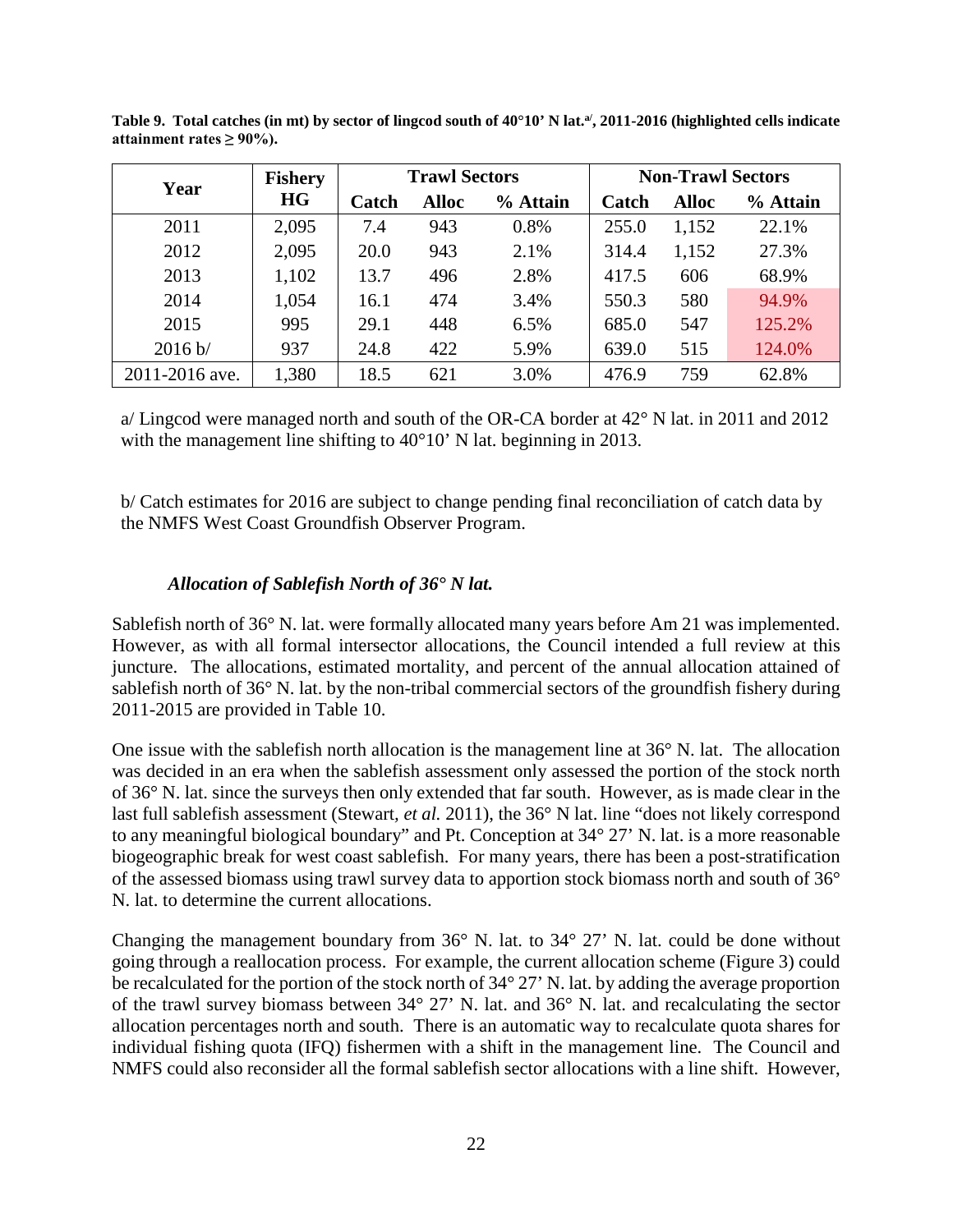reconsidering sablefish north allocations was explicitly rejected in the Am 21 process, given the contentious nature of that allocation.

There could be issues for the participants in the limited entry fixed gear (LEFG) sector without sablefish-endorsed permits who fish during the primary sablefish season south of 36° N. lat. and north of 34° 27' N. lat. if a management line shift is considered. Those LEFG participants who currently fish in that area for sablefish who did not qualify for a sablefish endorsement in the north would likely be subject to more conservative trip limits than status quo if there was a change in the management boundary. To explore this concern more fully, landings by sablefish vessels operating between 34° 27' N. lat. and 36° N. lat. during 2011-2016 were analyzed. Vessels were categorized by the "principal port" where a plurality of their landings revenue in the fishery occurred (e.g., a vessel in the LEFG fishery that landed, in aggregate during 2011-2016, \$1000 in Moss landing, \$1000 in Monterey, and \$1001 in Morro Bay would be assigned to Principal Port = Morro Bay). Approximately 70 vessels made a total of \$19.6 million in LEFG landings in ports between 34° 27' N. lat. and 36° N. lat. during 2011-2016 [\(Table 11\)](#page-24-0). 46 of those vessels had Morro Bay or Santa Barbara (i.e., south of 36° N. lat.) as their principle port for LEFG fishery activities in the region. The 52 of those 70 (74 percent) vessels fishing without sablefish endorsements accounted for approximately 72 percent of LEFG landings revenue in the region.

During 2011-2016 approximately 30 vessels made fixed gear landings using limited entry trawl permits ("gear switching") in ports located between 34° 27' N. lat. and 36° N. lat. [\(Table 12\)](#page-24-1). Of those, 8 vessels also made landings in the region using LEFG permits, of which 5 fished without sablefish endorsements.

In April 2017, the Groundfish Advisory Subpanel (GAP) recommended coastwide management of sablefish only for the trawl sector [\(Agenda Item F.4.b, Supplemental GAP Report, April 2017\)](http://www.pcouncil.org/wp-content/uploads/2017/04/F4b_Sup_GAP_Rpt_Apr2017BB.pdf). They noted the sablefish assessment is coastwide and there is no biological justification for the 36° N. lat. management line. The GAP recommendation to implement coastwide management of sablefish in the trawl sector addresses the gear conflicts in the Conception area discussed above since trawl fishermen from northern ports who fish southern sablefish quota would be more likely to fish close to their home ports. The GAP also suggested that this action would also make significantly more sablefish available to the trawl fleet. Coastwide management of sablefish for the trawl fleet only and not for the non-trawl sectors avoids the need to reallocate sablefish among the sectors and also does not change the scope or participation in the primary sablefish fishery, which is restricted to the limited entry fixed gear permit holders who have a sablefish endorsement and are allowed to fish their tier limits north of 36° N. lat. Combining northern and southern sablefish quota in the trawl fishery may require some limited entry trawl permit holders to divest some of their quota share if they are then over the specified control or usage limits for that quota.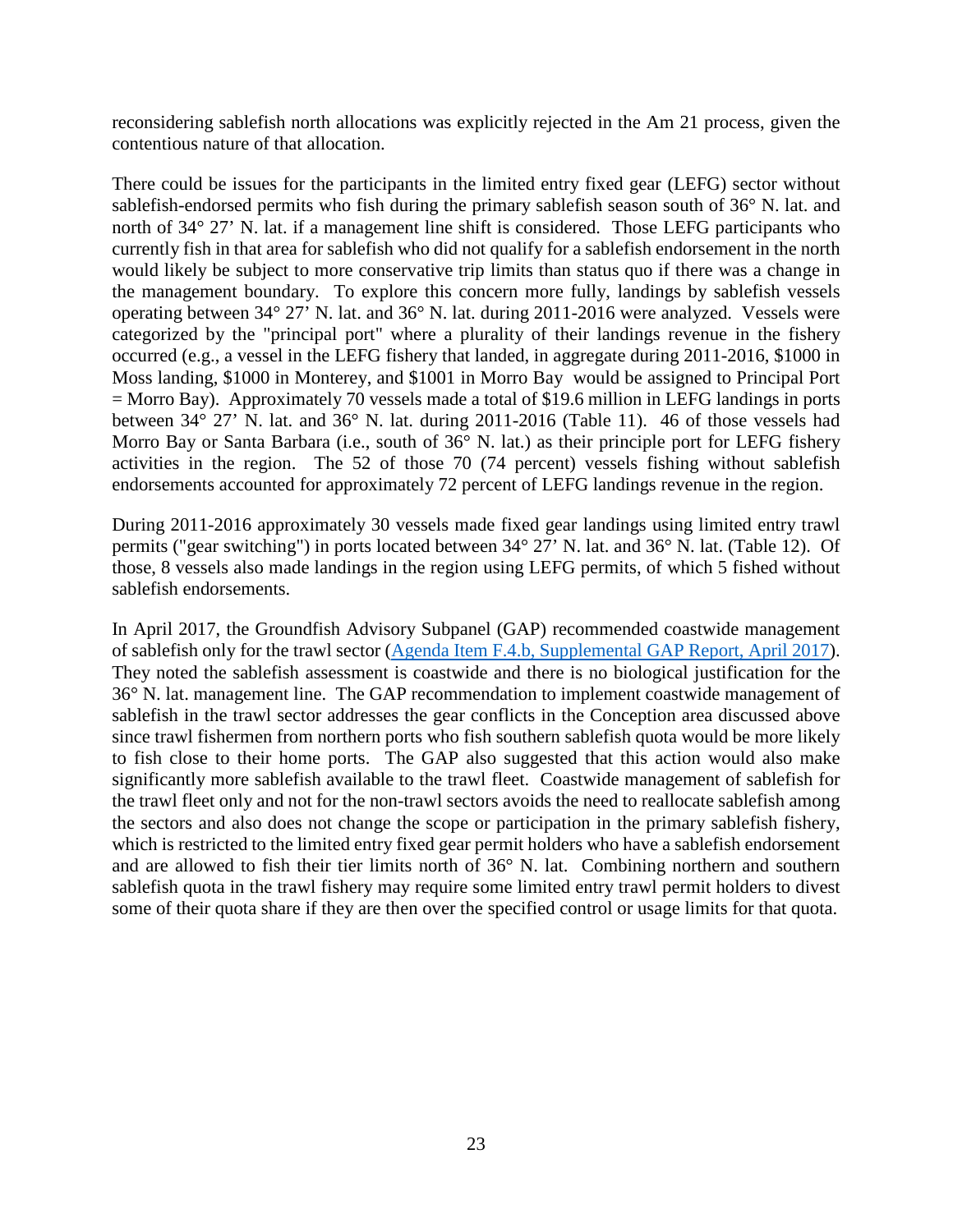<span id="page-23-0"></span>**Table 10. Annual allocations and catches of sablefish north of 36° N. lat. for non-tribal commercial sectors, 2011-2015 (highlighted cells indicate attainment rates ≥ 90%).**

|      |             |        | <b>LE</b> Trawl |                          |        | <b>LEFG</b> |                          |        | <b>OA</b> |                 |
|------|-------------|--------|-----------------|--------------------------|--------|-------------|--------------------------|--------|-----------|-----------------|
| Year | Comm.<br>HG | Alloc. | Catch           | $\frac{6}{6}$<br>Attain. | Alloc. | Catch       | $\frac{6}{6}$<br>Attain. | Alloc. | Catch     | $\%$<br>Attain. |
| 2011 | 4,941       | 2,597  | 2,399           | 92.4%                    | 1,880  | 1,954       | 103.9%                   | 464    | 437       | 94.0%           |
| 2012 | 4,790       | 2,517  | 2,187           | 86.9%                    | 1,823  | 1,625       | 89.1%                    | 450    | 273       | 60.6%           |
| 2013 | 3,575       | 1,878  | 1,835           | 97.7%                    | 1,360  | 1,199       | 88.1%                    | 336    | 155       | 46.0%           |
| 2014 | 3,878       | 2,038  | 1,876           | 92.1%                    | 1,476  | 1,221       | 82.7%                    | 365    | 265       | 72.7%           |
| 2015 | 4,281       | 2,250  | 2,177           | 96.8%                    | 1,629  | 1,469       | 90.2%                    | 402    | 450       | 111.9%          |
|      |             |        |                 |                          |        |             |                          |        |           |                 |



<span id="page-23-1"></span>**Figure 3. Fixed intersector allocations of sablefish north of 36° N. latitude.**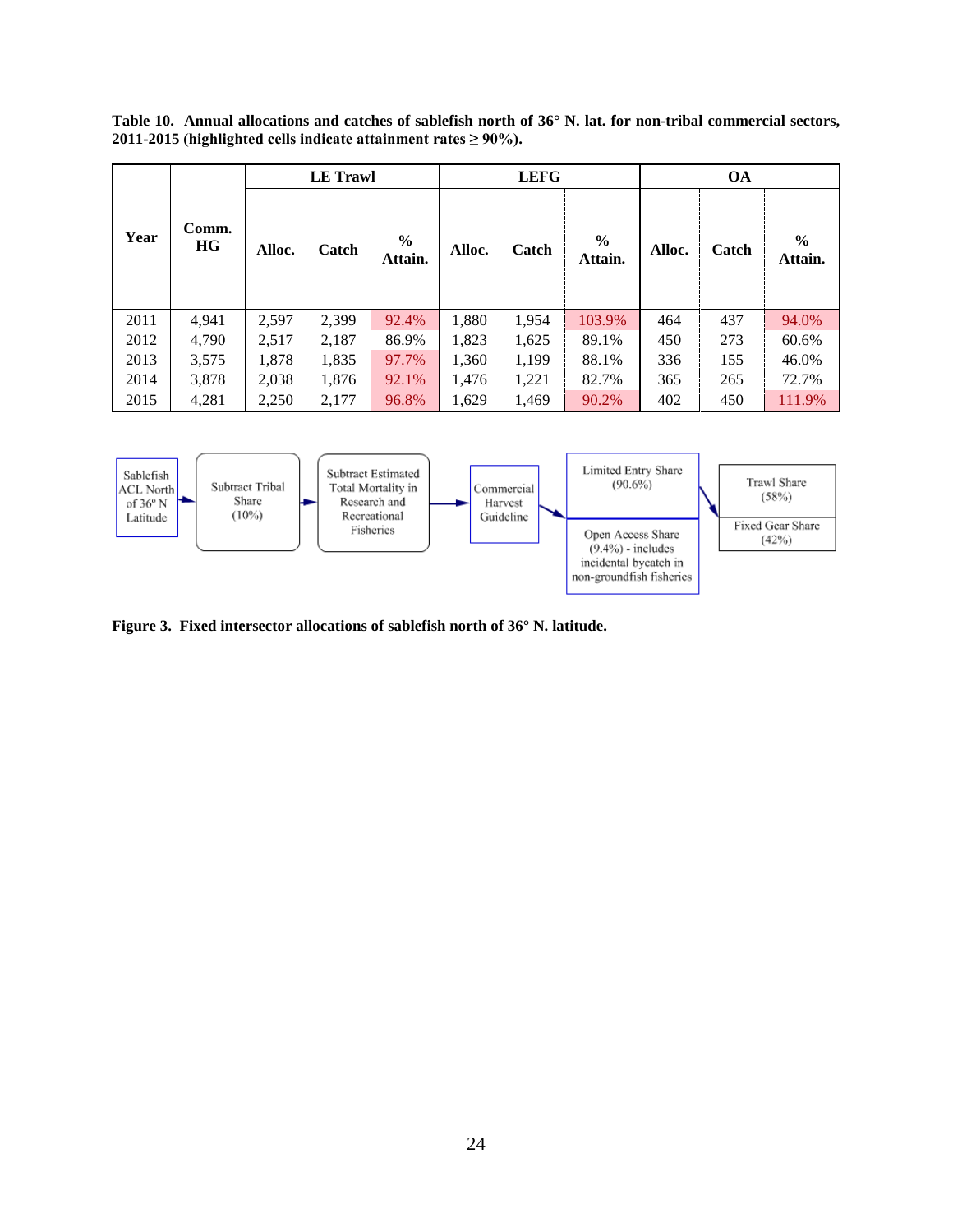<span id="page-24-0"></span>**Table 11. Landings revenue and counts for vessels fishing with LE Fixed Gear permits making landings between Santa Cruz and Oxnard-Ventura by principal port during 2011-2016.**

|                                                                   |                          | <b>Total</b>                              | <b>Vessels Fishing without SAB</b><br><b>Endorsement</b> |                                              | <b>Vessels Fishing with SAB</b><br><b>Endorsement</b> |                                                       |  |  |
|-------------------------------------------------------------------|--------------------------|-------------------------------------------|----------------------------------------------------------|----------------------------------------------|-------------------------------------------------------|-------------------------------------------------------|--|--|
| <b>Principal Port</b><br>Area (PPA) $a$ <sup><math>d</math></sup> | No. of<br><b>Vessels</b> | <b>Revenue</b><br>2011-2016<br>$(\$,000)$ | <b>No. of Vessels</b>                                    | Landings<br>Revenue<br>2011-2016<br>(\$,000) | No. of<br><b>Vessels</b>                              | Landings<br><b>Revenue</b><br>2011-2016<br>$(\$,000)$ |  |  |
| <b>Santa Cruz</b>                                                 | 3                        | 13                                        | b/                                                       | $\mathbf{b}$                                 | $\mathbf{b}$                                          | $\mathbf{b}$                                          |  |  |
| <b>Moss Landing</b>                                               | 14                       | 2,345                                     | 7                                                        | 559                                          | 8                                                     | 1,733                                                 |  |  |
| <b>Monterey</b>                                                   | b/                       | $\mathbf{b}$                              | $\mathbf{b}$                                             | b/                                           |                                                       |                                                       |  |  |
| <b>Morro Bay</b>                                                  | 27                       | 8,240                                     | 20                                                       | 5,783                                        | 10                                                    | 3,839                                                 |  |  |
| Santa Barbara                                                     | 19                       | 7,452                                     | 18                                                       | 6,137                                        | $\mathbf{b}$                                          | $\mathbf{b}$                                          |  |  |
| Oxnard                                                            | 7                        | 1,524                                     | 7                                                        | 1,524                                        |                                                       |                                                       |  |  |
| <b>Ventura</b>                                                    | $\mathbf{b}$             | $\mathbf{b}$                              | b/                                                       | $\mathbf{b}$                                 |                                                       |                                                       |  |  |
|                                                                   | 70                       | 19,575                                    | 52                                                       | 14,004                                       | 18                                                    | 5,572                                                 |  |  |

**a/ For vessel landings in Monterey, Morro Bay and/or Santa Barbara Port Areas.**

**b/ Denotes values withheld and combined with totals in adjacent cells due to possible data confidentiality concerns.**

<span id="page-24-1"></span>**Table 12. Landings revenue and counts for vessels fishing with fixed gears and limited entry trawl permits (i.e., "gear switching") making landings between Santa Cruz and Oxnard-Ventura by principal port during 2011- 2016.**

|                                          |                          |                                                           |                       | <b>Vessel Also Fishing with LEFG</b>             |                                                                                 |                                                                           |
|------------------------------------------|--------------------------|-----------------------------------------------------------|-----------------------|--------------------------------------------------|---------------------------------------------------------------------------------|---------------------------------------------------------------------------|
| <b>Principal Port</b><br>Area (PPA) $a/$ | No. of<br><b>Vessels</b> | <b>Total</b><br><b>Revenue</b><br>2011-2016<br>$(\$,000)$ | <b>No. of Vessels</b> | <b>LEFG</b><br>Landings<br>Revenue<br>$(\$,000)$ | No. Fishing<br><b>LEFG</b><br>without<br><b>Sablefish</b><br><b>Endorsement</b> | No. Fishing<br><b>LEFG</b> with<br><b>Sablefish</b><br><b>Endorsement</b> |
| Moss Landing                             | 5                        | 202                                                       | $\mathbf{b}$          | b/                                               | b/                                                                              |                                                                           |
| Monterey                                 |                          | 65                                                        |                       |                                                  |                                                                                 |                                                                           |
| Morro Bay                                | 22                       | 6,786                                                     | 8                     | 2,263                                            |                                                                                 |                                                                           |
| Avila                                    | $\mathbf{b}$             | $\mathbf{b}$                                              |                       |                                                  |                                                                                 |                                                                           |
| Santa Barbara                            | $\mathbf{b}$             | $\mathbf{b}$                                              |                       |                                                  |                                                                                 |                                                                           |
|                                          | 30                       | 7,052                                                     | 8                     | 2.263                                            |                                                                                 |                                                                           |

**a/ For vessel landings in Monterey, Morro Bay and/or Santa Barbara Port Areas.**

**b/ Denotes values withheld and combined with totals in adjacent cells due to possible data confidentiality concerns.**

# **Within-Trawl Sector Allocations**

The limited entry trawl allocation of some of the Am 21 stocks are further allocated between the three trawl sectors (Shoreside IFQ, Catcher-Processors, and Motherships). The stocks managed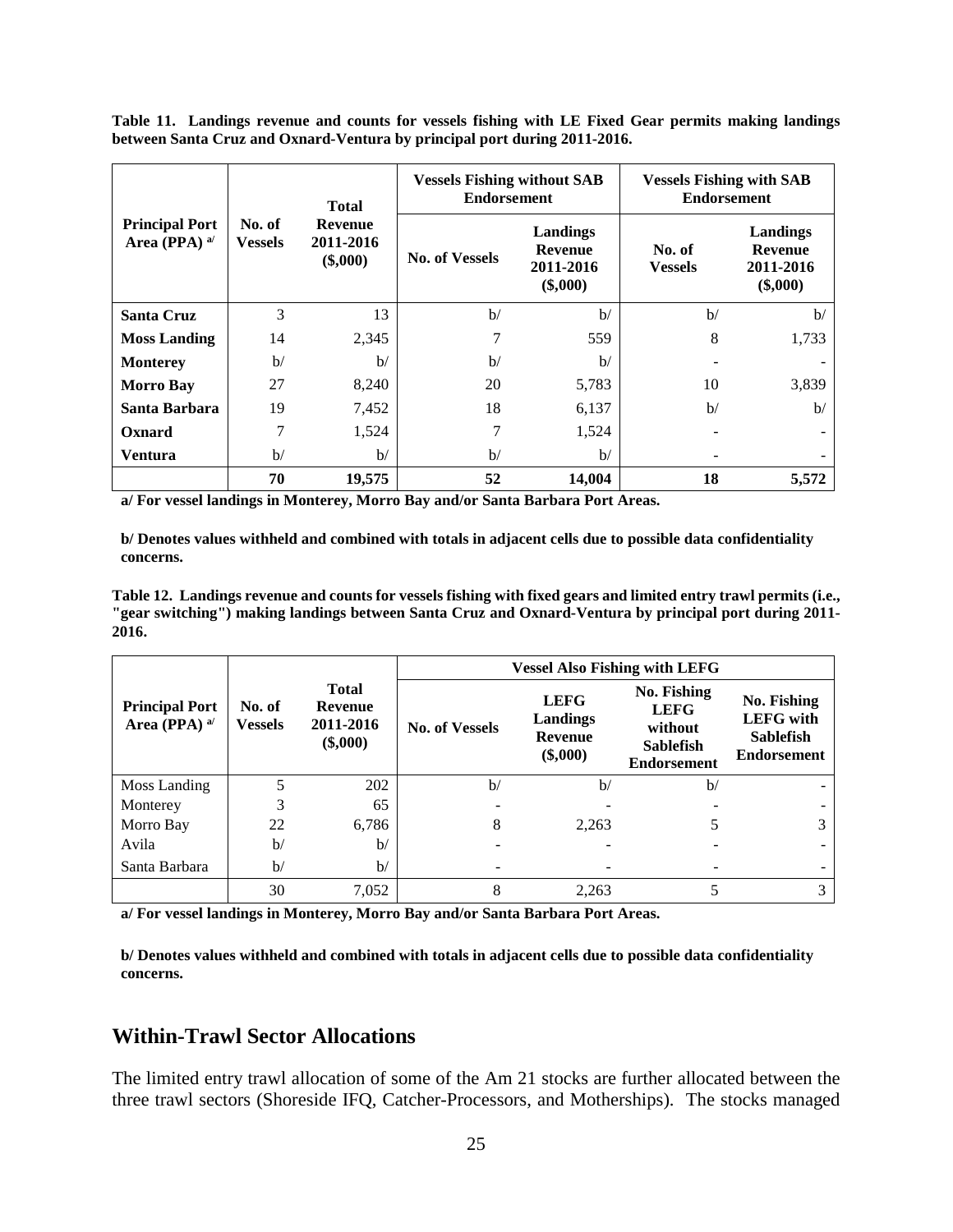with within-trawl allocations are currently canary rockfish, darkblotched rockfish, POP north of  $40^{\circ}$  10' N. lat., widow rockfish, and Pacific whiting.  $3$  [Table 6](#page-26-0) depicts the trawl sector allocations, catches, and allocation attainment percentage by sector and year of these stocks since implementation of the trawl catch share program. Yellowtail rockfish are included in [Table 13](#page-26-0) since this stock is a major target for the Shoreside IFQ sector and can be caught in significant amounts in the at-sea whiting fishery (discussed in more detail below).

<span id="page-25-0"></span><sup>&</sup>lt;sup>3</sup> The specific within trawl allocations are as follows:

*Pacific Whiting:* The nontribal commercial share of whiting is allocated to LE whiting trawl sectors as follows: 42 percent for the shoreside whiting sector, 24 percent for the atsea mothership whiting sector, and 34 percent for the at-sea catcher-processor whiting sector.

*Canary Rockfish:* Decided in the biennial specifications process.

*Darkblotched Rockfish:* Allocate 9 percent or 25 mt, whichever is greater, of the total LE trawl allocation of darkblotched rockfish to the whiting fisheries (at-sea and shoreside combined). The distribution of the whiting trawl allocation of darkblotched to individual whiting sectors will be done pro rata relative to the sectors' whiting allocation.

*Pacific Ocean Perch:* Allocate 17 percent or 30 mt, whichever is greater, of the total LE trawl allocation of Pacific ocean perch to the whiting fisheries (at-sea and shoreside combined). The distribution of the whiting trawl allocation of POP to individual whiting sectors will be done pro rata relative to the sectors' whiting allocation.

*Widow Rockfish:* Initially allocate 52 percent of the total LE trawl allocation of widow rockfish to the whiting sectors if the stock is under rebuilding or 10 percent of the total LE trawl allocation or 500 mt of the trawl allocation to the whiting sectors, whichever is greater, if the stock is rebuilt. If the stock is overfished when the initial allocation is implemented, the latter allocation scheme automatically kicks in when it is declared rebuilt. The distribution of the whiting trawl allocation of widow to individual whiting sectors will be done pro rata relative to the sectors' whiting allocation.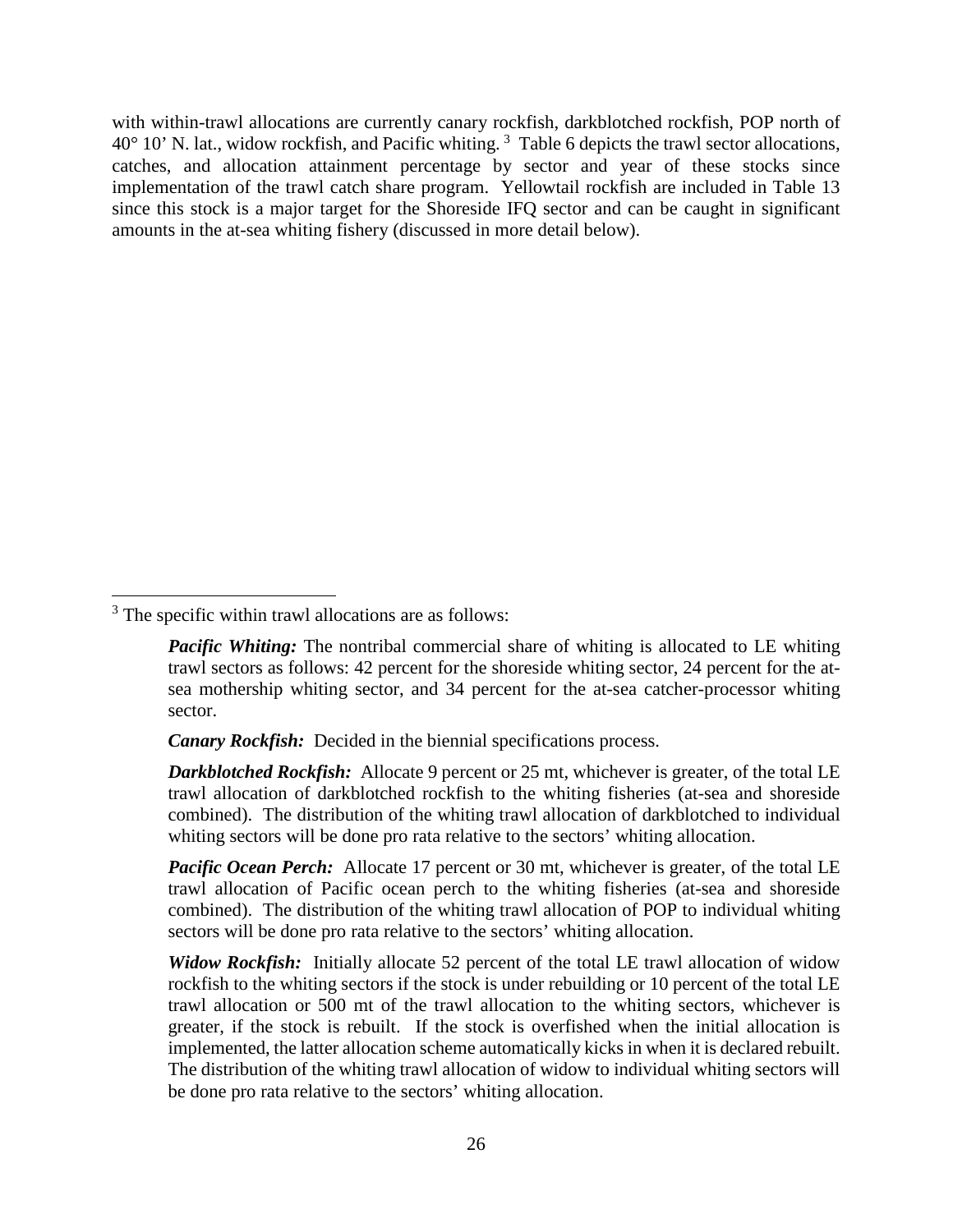<span id="page-26-0"></span>

|                        | <b>Shoreside IFQ</b>  |                 |          |                          | <b>Catcher-Processors</b> |                 |          |                          |                          | <b>Motherships</b>     |          |                          |  |
|------------------------|-----------------------|-----------------|----------|--------------------------|---------------------------|-----------------|----------|--------------------------|--------------------------|------------------------|----------|--------------------------|--|
| <b>Stocks</b>          | <b>Initial Alloc.</b> | Final<br>Alloc. | Catch    | $\frac{0}{0}$<br>Attain. | <b>Initial</b><br>Alloc.  | Final<br>Alloc. | Catch    | $\frac{0}{0}$<br>Attain. | <b>Initial</b><br>Alloc. | <b>Final</b><br>Alloc. | Catch    | $\frac{0}{0}$<br>Attain. |  |
|                        |                       |                 |          |                          | 2011                      |                 |          |                          |                          |                        |          |                          |  |
| Pacific Whiting        | 92,817.8              | 92,817.8        | 91.185.8 | 98.2%                    | 75.138.0                  | 75.138.0        | 71,522.4 | 95.2%                    | 53,039.0                 | 53,039.0               | 50,049.8 | 94.4%                    |  |
| Canary Rockfish        | 25.9                  | 25.9            | 3.7      | 14.3%                    | 4.8                       | 8.1             | 0.5      | 5.6%                     | 3.4                      | 0.1                    | 0.1      | 78.6%                    |  |
| Darkblotched Rockfish  | 250.8                 | 250.8           | 90.9     | 36.2%                    | 8.5                       | 12.8            | 10.3     | 80.4%                    | 6.0                      | 1.7                    | 1.7      | 100.0%                   |  |
| Pacific Ocean Perch    | 119.6                 | 119.6           | 46.7     | 39.0%                    | 10.2                      | 16.7            | 6.5      | 39.0%                    | 7.2                      | 0.7                    | 0.7      | 94.6%                    |  |
| <b>Widow Rockfish</b>  | 342.7                 | 342.7           | 137.6    | 40.2%                    | 86.7                      | 135.0           | 24.1     | 17.8%                    | 61.2                     | 12.9                   | 12.8     | 99.6%                    |  |
| Yellowtail Rockfish a/ | 3,094.2               | 3,094.2         | 738.6    | 23.9%                    | <b>NA</b>                 | <b>NA</b>       | 14.6     | <b>NA</b>                | <b>NA</b>                | <b>NA</b>              | 66.7     | <b>NA</b>                |  |
|                        |                       |                 |          |                          | 2012                      |                 |          |                          |                          |                        |          |                          |  |
| Pacific Whiting        | 56,902.0              | 68,661.9        | 65,661.5 | 95.6%                    | 46,046.0                  | 55,584.0        | 55,694.6 | 100.2%                   | 32,515.0                 | 39,235.0               | 38,215.5 | 97.4%                    |  |
| Canary Rockfish        | 25.9                  | 25.9            | 7.2      | 27.6%                    | 4.8                       | 4.8             | 0.3      | 5.6%                     | 3.4                      | 3.4                    | 0.2      | 4.4%                     |  |
| Darkblotched Rockfish  | 248.9                 | 248.9           | 85.7     | 34.4%                    | 8.5                       | 8.5             | 1.4      | 16.9%                    | 6.0                      | 6.0                    | 1.3      | 21.0%                    |  |
| Pacific Ocean Perch    | 119.5                 | 119.5           | 48.6     | 40.7%                    | 10.2                      | 10.2            | 3.2      | 31.0%                    | 7.2                      | 7.2                    | 1.4      | 19.0%                    |  |
| <b>Widow Rockfish</b>  | 342.7                 | 342.7           | 152.6    | 44.5%                    | 86.7                      | 86.7            | 42.0     | 48.4%                    | 61.2                     | 61.2                   | 37.3     | 61.0%                    |  |
| Yellowtail Rockfish a/ | 3,107.4               | 3,107.4         | 963.3    | 31.0%                    | NA                        | NA              | 32.0     | NA                       | <b>NA</b>                | NA                     | 11.0     | NA                       |  |
|                        |                       |                 |          |                          | 2013                      |                 |          |                          |                          |                        |          |                          |  |
| Pacific Whiting        | 85,697.0              | 98,296.9        | 97,621.3 | 99.3%                    | 69,373.0                  | 79,573.0        | 78,041.0 | 98.1%                    | 48,970.0                 | 56,170.0               | 52,522.3 | 93.5%                    |  |
| Canary Rockfish        | 39.9                  | 39.9            | 10.2     | 25.6%                    | 7.4                       | 7.4             | 0.2      | 2.4%                     | 5.2                      | 5.2                    | 0.5      | 9.2%                     |  |
| Darkblotched Rockfish  | 266.7                 | 266.7           | 116.0    | 43.5%                    | 8.6                       | 8.6             | 2.1      | 24.2%                    | 6.1                      | 6.1                    | 4.2      | 69.6%                    |  |
| Pacific Ocean Perch    | 109.4                 | 109.4           | 50.0     | 45.7%                    | 10.2                      | 10.2            | 4.3      | 41.9%                    | 7.2                      | 7.2                    | 1.1      | 15.8%                    |  |
| Widow Rockfish         | 994.0                 | 994.0           | 411.6    | 41.4%                    | 170.0                     | 170.0           | 15.7     | 9.3%                     | 120.0                    | 120.0                  | 15.5     | 13.0%                    |  |
| Yellowtail Rockfish a/ | 2,935.8               | 2,935.8         | 719.3    | 24.5%                    | <b>NA</b>                 | <b>NA</b>       | 78.5     | <b>NA</b>                | <b>NA</b>                | <b>NA</b>              | 190.9    | <b>NA</b>                |  |

**Table 13. West coast groundfish trawl sector allocations and impacts (in mt) since implementation of Amendment 21 (highlighted cells indicate attainment rates** ≥ 90%).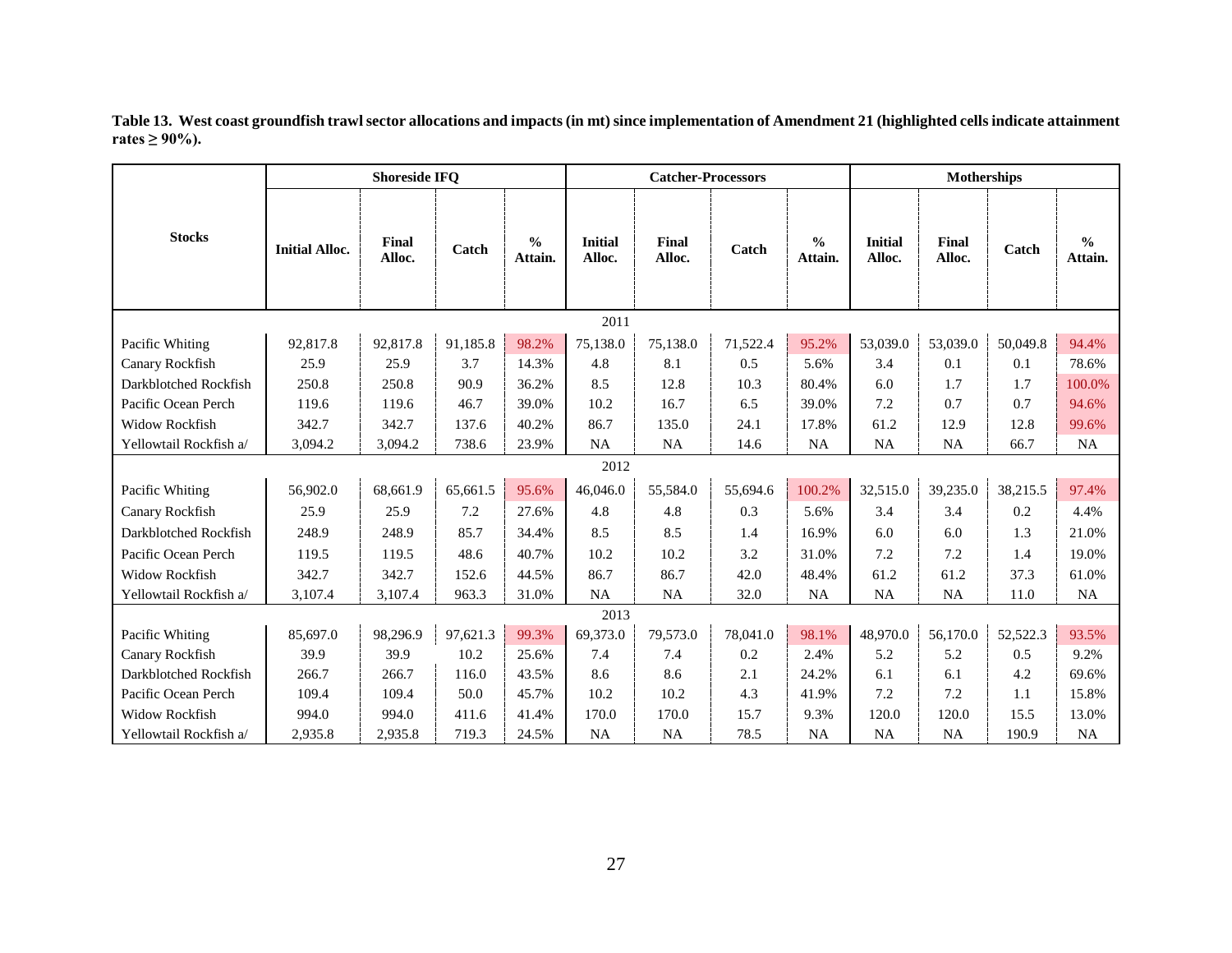|                             | <b>Shoreside IFQ</b>  |                 |          |                          | <b>Catcher-Processors</b> |                 |           |                          |                          | <b>Motherships</b> |          |                          |  |
|-----------------------------|-----------------------|-----------------|----------|--------------------------|---------------------------|-----------------|-----------|--------------------------|--------------------------|--------------------|----------|--------------------------|--|
| <b>Stocks</b>               | <b>Initial Alloc.</b> | Final<br>Alloc. | Catch    | $\frac{0}{0}$<br>Attain. | <b>Initial</b><br>Alloc.  | Final<br>Alloc. | Catch     | $\frac{0}{0}$<br>Attain. | <b>Initial</b><br>Alloc. | Final<br>Alloc.    | Catch    | $\frac{0}{0}$<br>Attain. |  |
|                             |                       |                 |          |                          | 2014                      |                 |           |                          |                          |                    |          |                          |  |
| Pacific Whiting             | 108,935.0             | 127,835.0       | 98,714.0 | 77.2%                    | 88,186.0                  | 103,486.0       | 103,266.3 | 99.8%                    | 62,249.0                 | 73,049.0           | 62,038.3 | 84.9%                    |  |
| Canary Rockfish             | 41.1                  | 41.1            | 10.5     | 25.5%                    | 7.6                       | 7.6             | 0.3       | 3.7%                     | 5.4                      | 5.4                | 0.4      | 6.5%                     |  |
| Darkblotched Rockfish<br>b/ | 278.4                 | 278.4           | 97.8     | 35.1%                    | 9.0                       | 6.0             | 3.4       | 56.8%                    | 6.3                      | 9.3                | 7.2      | 77.5%                    |  |
| Pacific Ocean Perch         | 112.3                 | 112.3           | 41.0     | 36.5%                    | 10.2                      | 10.2            | 0.3       | 3.1%                     | 7.2                      | 7.2                | 3.6      | 50.0%                    |  |
| Widow Rockfish              | 994.0                 | 994.0           | 654.3    | 65.8%                    | 170.0                     | 170.0           | 16.6      | 9.7%                     | 120.0                    | 120.0              | 39.6     | 33.0%                    |  |
| Yellowtail Rockfish a/      | 2,939.3               | 2,939.3         | 1,163.3  | 39.6%                    | NA                        | NA              | 0.0       | NA                       | NA                       | NA                 | 41.9     | <b>NA</b>                |  |
|                             |                       |                 |          |                          | 2015                      |                 |           |                          |                          |                    |          |                          |  |
| Pacific Whiting             | 112,007.0             | 124,607.3       | 58,383.7 | 46.9%                    | 90,673.0                  | 100,873.0       | 68,483.9  | 67.9%                    | 64,004.0                 | 71,204.0           | 27,660.4 | 38.8%                    |  |
| Canary Rockfish             | 47.3                  | 47.3            | 44.8     | 94.8%                    | 8.0                       | 8.0             | 0.1       | 0.9%                     | 5.7                      | 5.7                | 0.1      | 2.5%                     |  |
| Darkblotched Rockfish       | 285.5                 | 285.5           | 122.4    | 42.9%                    | 9.2                       | 9.2             | 5.6       | 60.4%                    | 6.5                      | 6.5                | 2.4      | 36.6%                    |  |
| Pacific Ocean Perch         | 118.5                 | 118.5           | 49.9     | 42.1%                    | 10.2                      | 10.2            | 7.0       | 68.2%                    | 7.2                      | 7.2                | 1.7      | 24.2%                    |  |
| Widow Rockfish              | 1,306.2               | 1,306.2         | 814.6    | 62.4%                    | 170.0                     | 170.0           | 17.4      | 10.3%                    | 120.0                    | 120.0              | 17.2     | 14.3%                    |  |
| Yellowtail Rockfish a/      | 4,592.8               | 4,592.8         | 1,449.9  | 31.6%                    | NA                        | <b>NA</b>       | 0.5       | NA                       | NA.                      | NA                 | 86.3     | NA                       |  |

a/ Yellowtail rockfish is managed as a set-aside species for the at-sea whiting trawl sectors (i.e., Catcher-Processors and Motherships) with an annual set-aside amount of 300 mt for both sectors combined.

b/ The original allocation of darkblotched to the Mothership sector (6.3 mt) was increased to 9.3 mt with a transfer of yield from the Catcher-Processors sector by automatic action on October 17, 2014.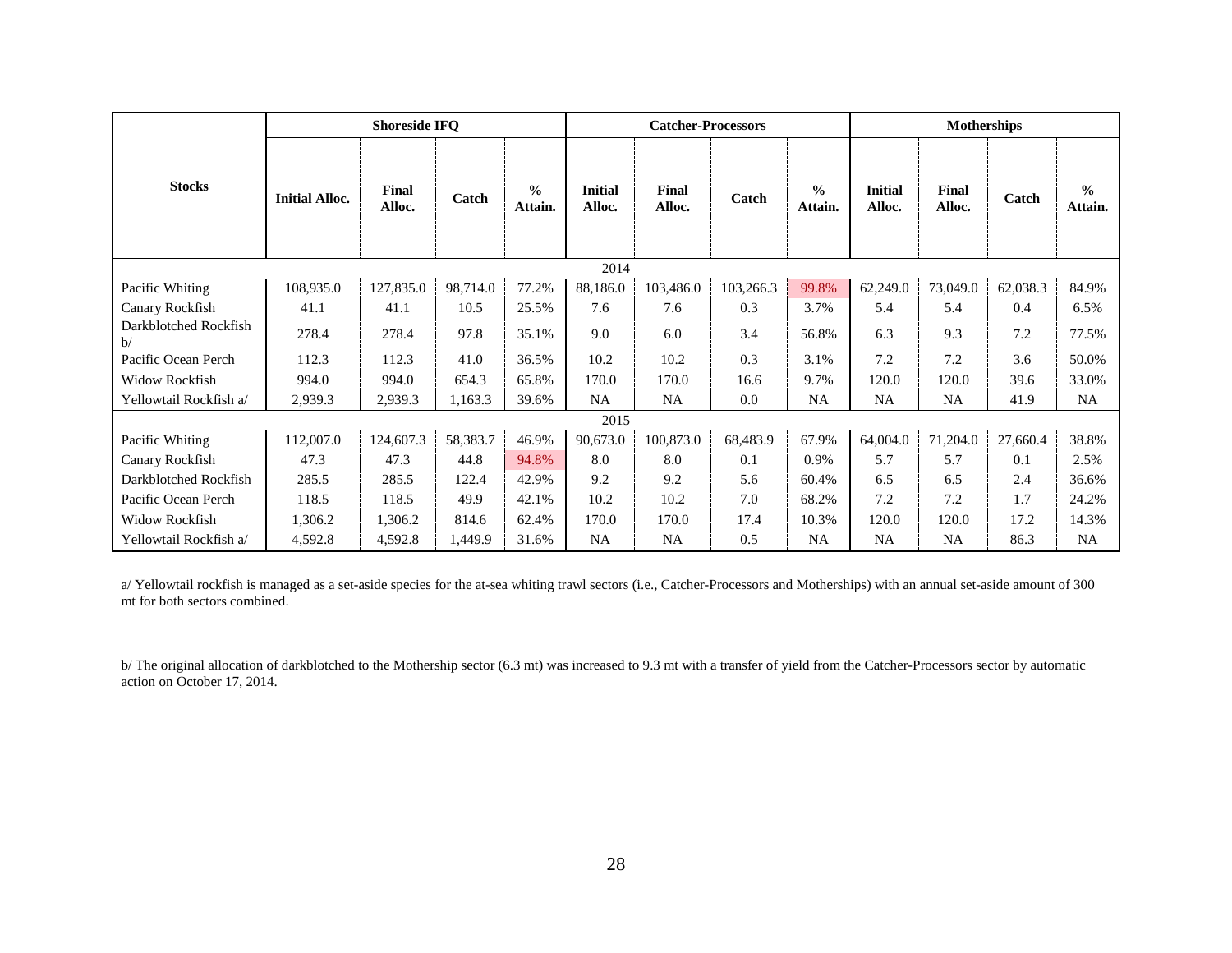#### *Darkblotched Rockfish and Pacific Ocean Perch Set-Asides*

The Council decided to change the within-trawl allocation framework for darkblotched rockfish and POP north of 40° 10' N. lat. In September 2016, the Council decided to manage the allocated amounts of darkblotched rockfish and POP to the at-sea whiting sectors as yield set-asides rather than as total catch limits. This action mitigates increasing bycatch issues with both stocks in the at-sea whiting fleets. The management response to exceeding a hard bycatch cap is premature fishery closure. There is no management response to exceeding a set-aside unless there is a risk of exceeding an ACL. The Council also recommended giving NMFS inseason authority to automatically close the 2017 or 2018 at-sea whiting fisheries in the event the species-specific setaside amounts plus the buffer amounts are anticipated to be exceeded. However, at-sea sector setasides for darkblotched rockfish and Pacific ocean perch that were adopted by the Council in September 2016 were intended to be an interim solution until the completion of the review and a permanent solution could be put in place. As described by the Washington Department of Fish and Wildlife in June 2016 [\(Agenda Item G.2.a, WDFW Report 1, June 2016\)](http://www.pcouncil.org/wp-content/uploads/2016/06/G2a_WDFW_Rpt1_AM21_JUN2016BB.pdf) and September 2016 [\(Agenda Item F.7.a., WDFW Report, September 2016\)](http://www.pcouncil.org/wp-content/uploads/2016/08/F7a_WDFW_Report_SEPT2016BB.pdf), "The purpose and need of that action was intended to be an interim solution to address the immediate needs of the at-sea sectors." In addition, it was noted that "During the upcoming five year review of the trawl rationalization program, it is the intention to review these allocations (among the other IFQ species) and determine what more appropriate (i.e., fair and equitable) allocations are for each of the sectors as well as consider other long-term solutions." The Council's motion did not specify the date at which this provision would expire because the end date of the five year review was uncertain. Other mitigative measures for relieving constraints to the at-sea whiting fleets, such as within-trawl intersector quota trading, are also contemplated in this review.

#### *Yellowtail Rockfish Considerations*

Yellowtail rockfish are not currently subject to within-trawl allocations since it is managed as a set-aside species in the at-sea whiting fishery. Yellowtail rockfish, similar to widow rockfish and canary rockfish at times, is a pelagic species that can aggregate in large schools in the water column. They can be caught in significant amounts in whiting fisheries. They are also an important target in midwater trawl efforts in the Shoreside IFQ fishery.

Now that widow rockfish and canary rockfish are rebuilt, it is expected that there will be increased targeting of yellowtail in the Shoreside IFQ fishery with a consequent increase in the attainment rate of the sector's allocations. This trend is already evidenced in the time series of yellowtail catches by this sector since implementation of the catch share program [\(Figure 4\)](#page-29-0).

Yellowtail impacts by the at-sea whiting sectors are managed with a 300 mt yield set-aside that is deducted from the trawl allocation of yellowtail (Shoreside IFQ is allocated the remainder). This amount of yield set-aside to accommodate yellowtail bycatch has been sufficient since the setaside was first specified in 2011 [\(Table 14\)](#page-29-1). However, that bycatch is highly variable with annual attainment rates of the set-aside varying between 14 percent and 90 percent during 2011-2015.

One consideration for managing yellowtail rockfish north of 40° 10' N. lat. is to allocate quota to all three trawl sectors and manage the stock as a bycatch cap species in the at-sea whiting fisheries. It may make sense to manage the aggregating midwater rockfish stocks that co-mingle with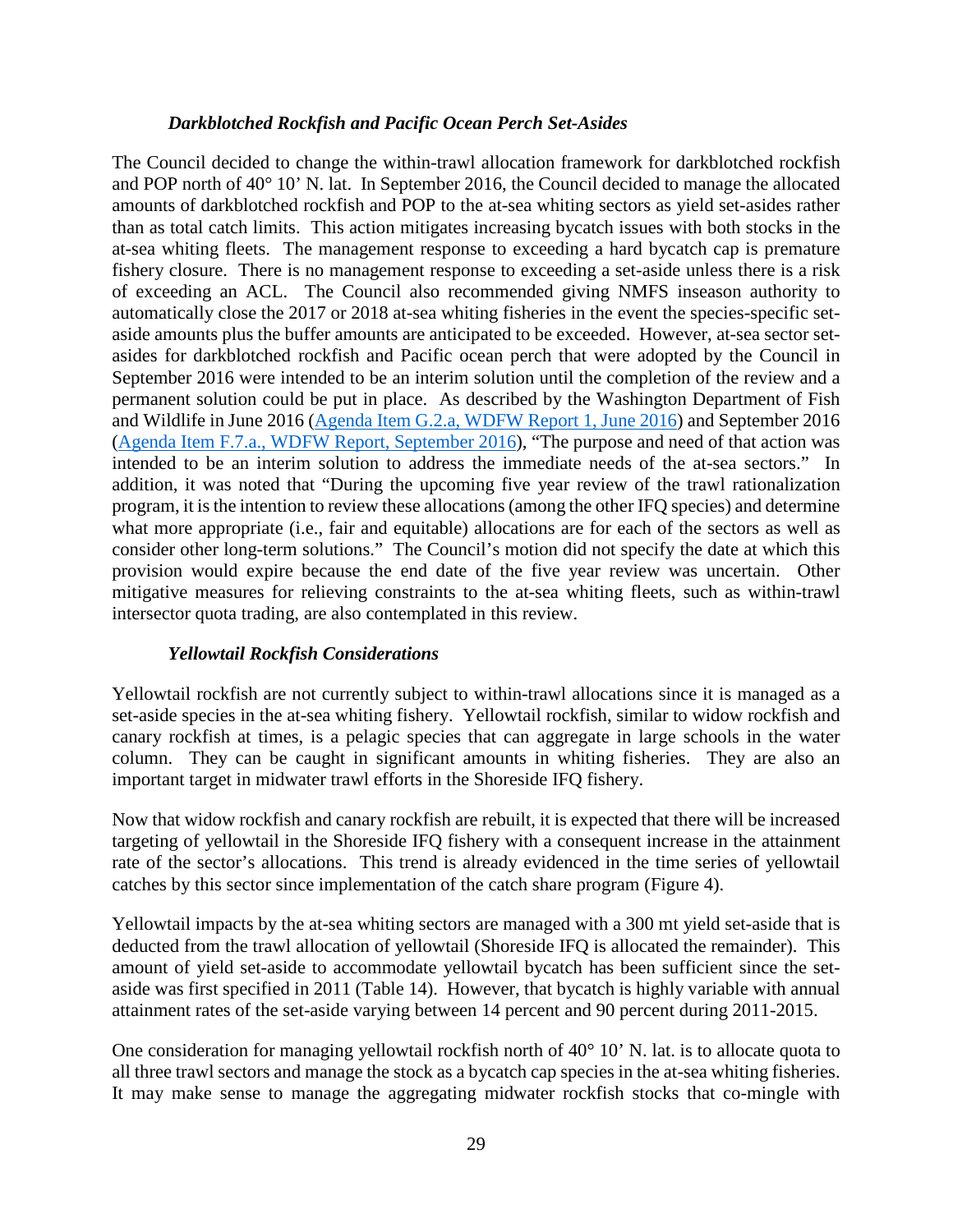whiting (i.e., canary, widow, and yellowtail) since there can be large magnitude bycatch events of all three stocks. This does represent a cost to the at-sea sectors in that the fishery is less efficient at attaining their whiting quotas when there are more stocks that constrain access to whiting. However, when managed as a set-aside, the yield is stranded and cannot be reallocated inseason to sectors in need, such as the Shoreside IFQ sector. If this management strategy is compelling, there should also be consideration of trawl intersector trading of quota of these bycatch stocks to mitigate potential negative effects of adding another bycatch cap stock to the at-sea fisheries.

In April 2017, the Council received a briefing on yellowtail rockfish management in the trawl fishery and also received advisory body comments on this issue. The Council articulated they were satisfied with status quo management of yellowtail rockfish as a set-aside stock in the at-sea whiting fisheries since those fleets have managed their impacts to less than the 300 mt set-aside.



<span id="page-29-0"></span>**Figure 4. Time series of catch (landings + dead discards) of yellowtail rockfish north of 40° 10' N. lat. by trawl sector, 2011-2015.**

<span id="page-29-1"></span>**Table 14. Yellowtail rockfish north of 40° 10' N. lat. catch accounting: comparing annual at-sea sector impacts to the 300 mt set-aside.**

|      | <b>At-Sea Sectors Combined</b> |       |           |  |  |  |  |  |
|------|--------------------------------|-------|-----------|--|--|--|--|--|
| Year | <b>Set-Aside</b>               | Catch | % Attain. |  |  |  |  |  |
| 2011 | 300                            | 81.2  | 27.1%     |  |  |  |  |  |
| 2012 | 300                            | 43.0  | 14.3%     |  |  |  |  |  |
| 2013 | 300                            | 269.4 | 89.8%     |  |  |  |  |  |
| 2014 | 300                            | 42.0  | 14.0%     |  |  |  |  |  |
| 2015 | 300                            | 86.8  | 28.9%     |  |  |  |  |  |

#### *Within-Trawl Intersector Quota Trading*

All of the stocks allocated among the trawl sectors are important to each sector either as a primary target stock (e.g., Pacific whiting) or because the allocated amounts can disrupt access to healthy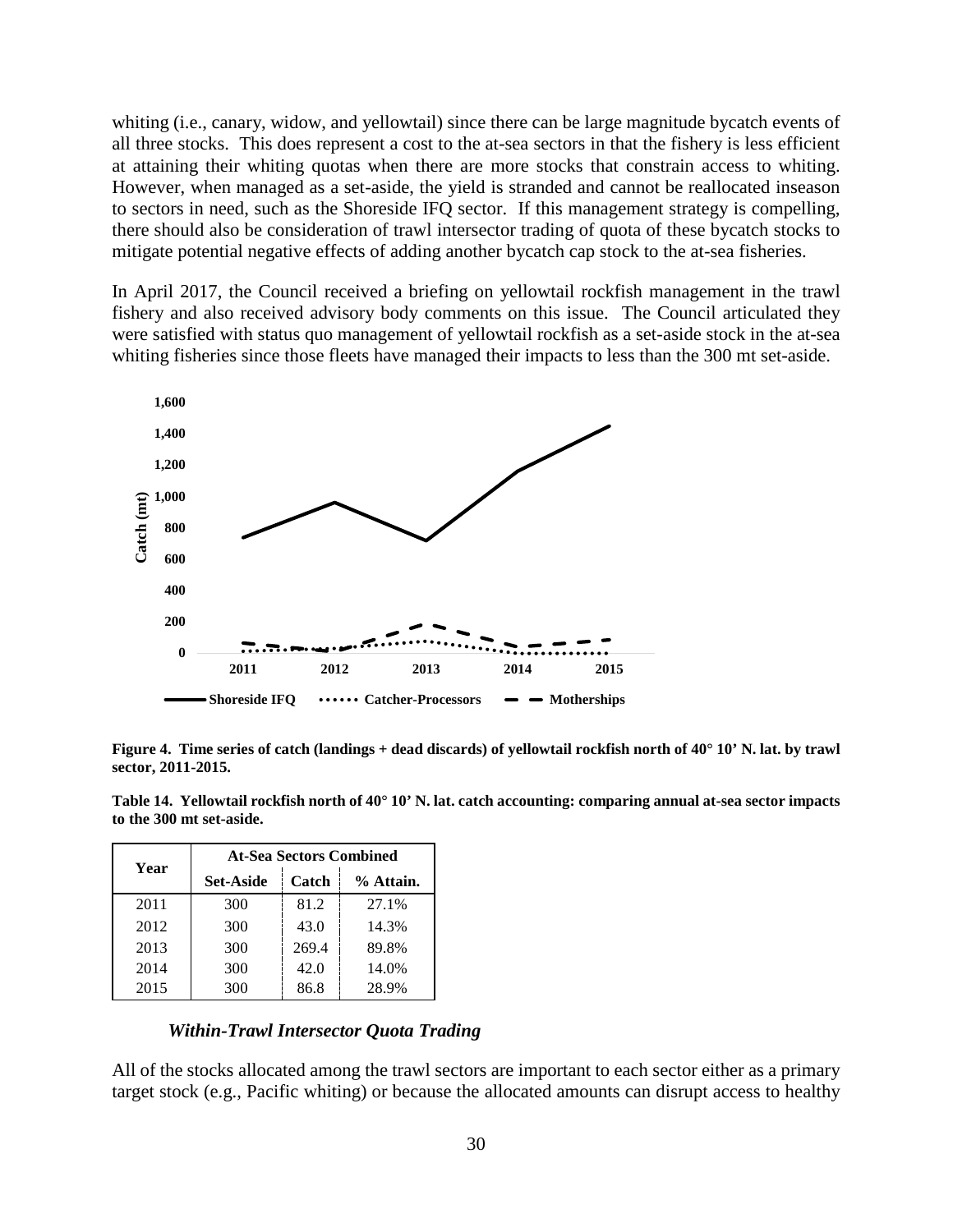target stocks. The only target stock for the at-sea whiting sectors is Pacific whiting; the other allocated stocks are managed with bycatch caps and can constrain access to whiting. These same stocks are either important targets for the Shoreside IFQ sector (e.g., widow rockfish) or stocks that constrain access to target opportunities (e.g., canary, darkblotched, and POP).

One consideration for mitigating the negative effects of managing the allocation of constraining or "choke" species in trawl fisheries is to allow intersector trading of trawl quota which is currently prohibited. There have been proposals to allow some intersector trading. For example, the Council considered a proposal by representatives of the Mothership at-sea whiting sector to allow entities who have quota in both the Shoreside IFQ and Mothership sectors to allow quota trading of canary rockfish, darkblotched rockfish, POP, and widow rockfish from their Shoreside IFQ accounts to their Mothership accounts to avert a bycatch problem. Managing at-sea sector impacts of these constraining stocks with set-asides was preferred by managers over intersector trading since it was considered a more expedient and expeditious solution. However, intersector quota trading may be more practical in the long term.

# **Pacific Halibut Individual Bycatch Quota**

The trawl catch share program was designed to minimize Pacific halibut bycatch in limited entry trawl fisheries. Pacific halibut bycatch in the IFQ fishery north of 40° 10' N. lat. is managed under a system of individual bycatch quotas (IBQ) where the dead discarded catch of Pacific halibut (Pacific halibut is a prohibited species in the trawl fishery) in the fishery is debited against the permit's IBQ. The FMP sets the trawl bycatch mortality limit at 15 percent of the Area 2A total constant exploitation yield (TCEY) for legal-size (i.e.,  $\geq$ 32") halibut (net weight), not to exceed 130,000 pounds (59 mt) annually for legal size halibut (net weight) for 2012 through 2014 and, beginning in 2015, not to exceed 100,000 pounds annually for legal-size halibut (net weight). Additionally, there is a set-aside of 5 mt to accommodate Pacific halibut bycatch in the IFQ fishery south of 40° 10' N. lat. and another 5 mt set-aside to accommodate bycatch in the at-sea whiting fisheries that comes off the top of the annual trawl bycatch limit.

The IBQ values i[n Table 8](#page-31-0) are the quota pounds (converted to mt) of Pacific halibut IBQ (converted to round weight of legals + sublegals) issued to the IFQ fishery north of  $40^{\circ}$  10' N. lat. (available at [https://www.webapps.nwfsc.noaa.gov/ifq/\)](https://www.webapps.nwfsc.noaa.gov/ifq/). The total estimated mortality of Pacific halibut in trawl fisheries was obtained from annual Pacific halibut mortality reports from the NMFS WCGOP available at a state of  $\alpha$  at a state of  $\alpha$  at a state of  $\alpha$  at a state of  $\alpha$  at a state of  $\alpha$  at a state of  $\alpha$  at a state of  $\alpha$  at a state of  $\alpha$  at a state of  $\alpha$  at a state of  $\alpha$  at a state of  $\alpha$  at

[https://www.nwfsc.noaa.gov/research/divisions/fram/observation/data\\_products/data\\_library.cfm](https://www.nwfsc.noaa.gov/research/divisions/fram/observation/data_products/data_library.cfm%23pacific-halibut) [#pacific-halibut.](https://www.nwfsc.noaa.gov/research/divisions/fram/observation/data_products/data_library.cfm%23pacific-halibut)

The percent attainment of Pacific halibut limits  $(IBQ + set$ -asides) in trawl fisheries has ranged from 23 percent to 34 percent during 2011-2015 [\(Table 15\)](#page-31-0). As can be seen in [Figure 3,](#page-31-1) the total mortality of Pacific halibut incidentally caught in west coast limited entry trawl fisheries has decreased dramatically since implementation of IBQ management in 2011; the 2011-2015 average trawl mortality is 15 percent of the 2002-2010 average.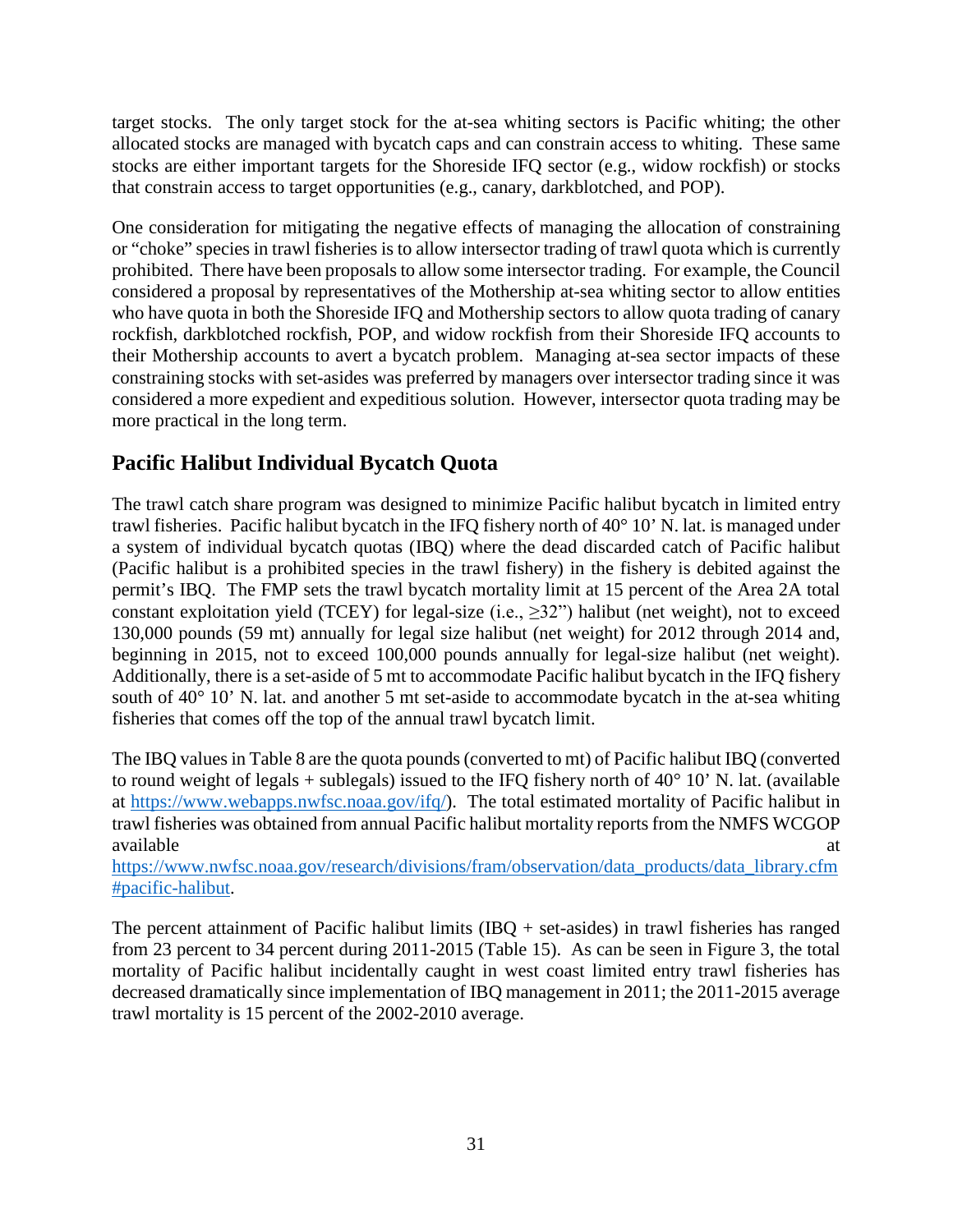|      |            | <b>Shorebased IFQ</b> |               |                          |                      | <b>At-Sea Whiting</b> |                           | <b>Total LE Trawl</b> |                          |  |
|------|------------|-----------------------|---------------|--------------------------|----------------------|-----------------------|---------------------------|-----------------------|--------------------------|--|
| Year | <b>IBQ</b> | Set-<br>Aside a/      | Tot.<br>Mort. | $\frac{6}{6}$<br>Attain. | Set-<br><b>Aside</b> | Tot.<br>Mort.         | IBQ+Set-<br><b>Asides</b> | Tot.<br>Mort.         | $\frac{6}{6}$<br>Attain. |  |
| 2011 | 116.8      | 5                     | 33.2          | 27.2%                    | 5                    | 0.6                   | 126.8                     | 33.8                  | 26.6%                    |  |
| 2012 | 105.6      | 5                     | 38.9          | 36.8%                    | 5                    | 0.6                   | 115.6                     | 39.6                  | 34.2%                    |  |
| 2013 | 107.3      | 5                     | 33.0          | 30.7%                    | 5                    | 1.1                   | 117.3                     | 34.0                  | 29.0%                    |  |
| 2014 | 107.3      | 5                     | 27.0          | 25.2%                    | 5                    | 0.4                   | 117.3                     | 27.4                  | 23.3%                    |  |
| 2015 | 100.0      | 5                     | 35.8          | 35.8%                    | 5                    | 0.1                   | 110.0                     | 35.8                  | 32.6%                    |  |

<span id="page-31-0"></span>**Table 15. Bycatch limits and total mortality of Pacific halibut in the limited entry trawl fishery by sector and year, 2011-2015.**

a/ 5 mt of Pacific halibut is specified for the IFQ fishery south of 40° 10' N. lat.



<span id="page-31-1"></span>**Figure 5. Total mortality of Pacific halibut in west coast limited entry groundfish trawl fisheries, 2002-2015.**